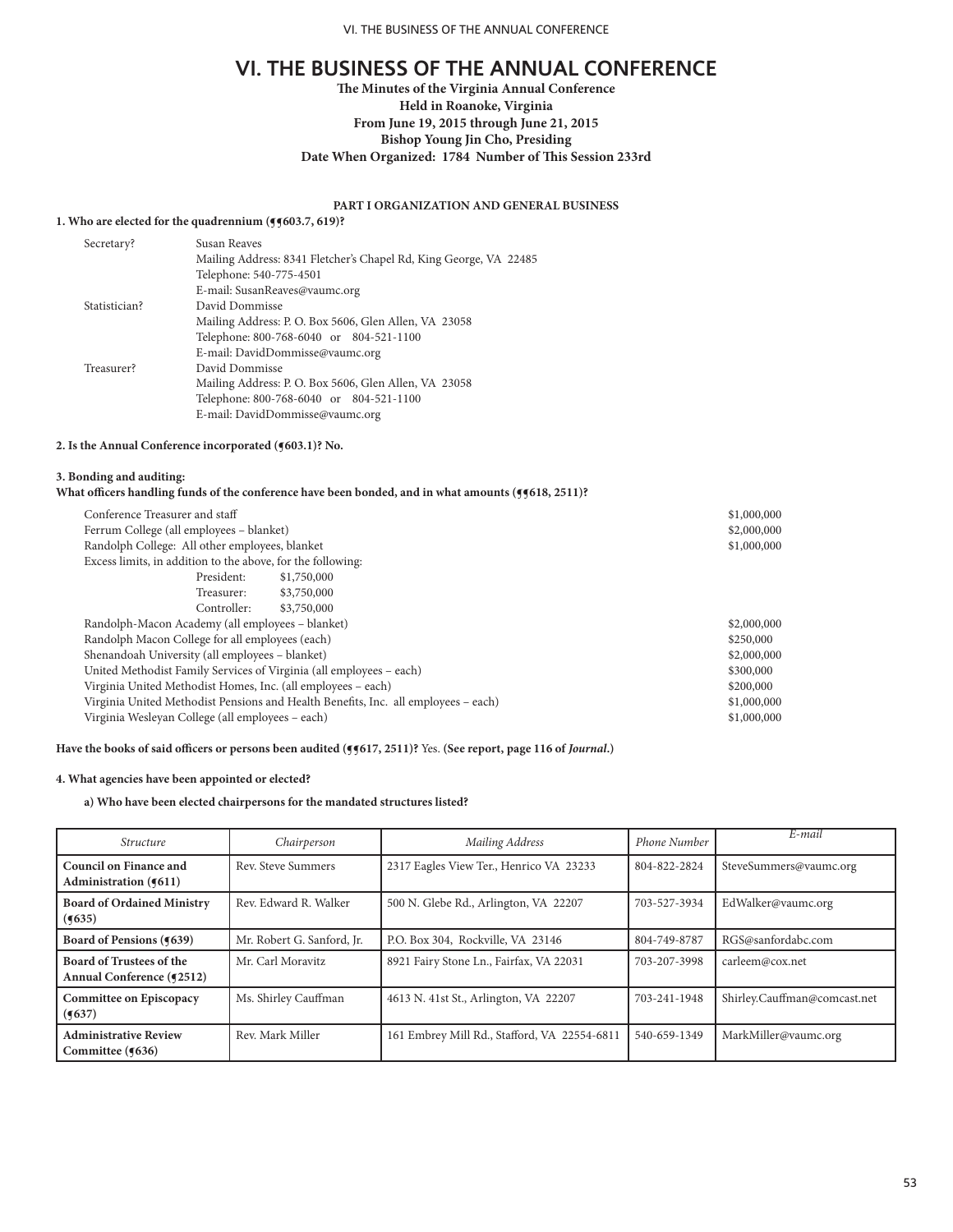**b) Indicate the name of the agency (or agencies) and the chairperson(s) in your annual conference which is (are) responsible for the functions related to each of the following general church agencies (¶610.1):**

| General Agency                                                                     | Conference Agency                                                                  | Chairperson                        | Mailing Address                                   | Phone Number | $E$ -mail                 |
|------------------------------------------------------------------------------------|------------------------------------------------------------------------------------|------------------------------------|---------------------------------------------------|--------------|---------------------------|
| <b>General Board of</b><br><b>Church and Society</b>                               | <b>Conference Board of</b><br><b>Church and Society</b>                            | Mr. Jaydee Hanson                  | 3600 N. Rockingham St.<br>Arlington, VA 22213     | 703-231-5956 | jaydeehanson@verizon.net  |
| <b>General Board of</b><br>Discipleship                                            | <b>Conference Board of</b><br>Discipleship                                         | Rev. Don Jamison                   | P.O. Box 1042<br>Parksley, VA 23421               | 757-665-4783 | DonJamison@vaumc.org      |
| <b>General Board of</b><br><b>Global Ministries</b>                                | <b>Missional Ministries</b><br><b>Board</b>                                        | Rev. Veronica Barrell              | 20214 Market St.<br>Onancock, Va 23417            | 804-304-0646 | VeronicaBarrell@vaumc.org |
| <b>Higher Education</b><br>and Campus Min-<br>istry                                | <b>Board of High Education</b><br>and Campus Ministries                            | Rev. Herb Brynildsen               | 5 Johnson Rd.<br>Hampton VA 23664                 | 571-276-6945 | HerbBrynildsen@vaumc.org  |
| <b>General Commission</b><br>on Archives and<br><b>History</b>                     | Virginia United Method-<br>ist Historical Society                                  | Rev. John T. "Jack"<br>Martin, Jr. | 193 Huntfield Ln.<br>Charles Town, WV 25414-2544  | 304-725-0644 | JackMartin@vaumc.org      |
| <b>General Commission</b><br>on Christian Unity<br>and Inter-religious<br>Concerns | <b>Missional Ministries</b><br><b>Board</b>                                        | Rev. Michael Lee<br>Nelson         | 203 Admiral Ct.<br>Hampton, VA 23669              | 757-642-2118 | MikeNelson@vaumc.org      |
| <b>General Commission</b><br>on Religion and Race                                  | <b>Conference Commission</b><br>on Ethnic Minority<br><b>Concerns and Advocacy</b> | Mr. Jacob Paysor                   | 3849 Colonial Green Cir., SW<br>Roanoke, VA 24018 | 540-521-8746 | jpaysour@gmail.com        |
| <b>General Commission</b><br>on the Status and<br><b>Role of Women</b>             | <b>Conference Commission</b><br>on the Status and Role of<br>Women                 | Ms. Shan Sixbey                    | 1 Salt Pond Rd.<br>Hampton, VA 23664-1708         | 757-374-3836 | ssixbey@gmail.com         |
| <b>United Methodist</b><br>Communications                                          | Virginia United Method-<br>ist Communications, Inc.                                | Ms. Keri Marston                   | 8095 Sussex Rd.<br>Mechanicsville, VA 23111       | 434-426-9931 | kmarston@trinityumc.net   |

# **c) Indicate the conference agencies and chairpersons which have responsibilities for the following functions:**

| General Agency                                                                              | Conference Agency                                                  | Chairperson                     | Mailing Address                                | Phone Number | E-mail                           |
|---------------------------------------------------------------------------------------------|--------------------------------------------------------------------|---------------------------------|------------------------------------------------|--------------|----------------------------------|
| <b>Criminal Justice and</b><br><b>Mercy Ministries</b><br>$(9657)$ ?                        | <b>Conference Board of</b><br><b>Church and Society</b>            | Mr. Jaydee Hanson,<br>Co-chair  | 3600 N. Rockingham St.<br>Arlington, VA 22213  | 703-231-5956 | jaydeehanson@verizon.net         |
| <b>Conference Commission</b><br><b>Disability Concerns</b><br>$(9653)$ ?<br>on Disabilities |                                                                    | Rev. R. Shaun Smith             | 3717 Triplet Rd.<br>Lawrenceville, VA 23868    | 434-623-8108 | RShaunSmith@vaumc.org            |
| <b>Equitable Compensa-</b><br>tion $(9625)$ ?                                               | <b>Conference Equitable</b><br><b>Compensation Com-</b><br>mission | Mr. Tom Nealley                 | 1400 Esplanade Court, #130<br>Reston, VA 20194 | 717-371-9098 | tomnealley@gmail.com             |
| Laity $(9631)$ ?                                                                            | <b>Conference Board of</b><br>Laity                                | Mr. Warren Harper               | 200 Ladybank Dr.<br>Williamsburg, VA 23188     | 757-258-4498 | wrscharper@aol.com               |
| <b>Native American</b><br>Ministry $(9654)$ ?                                               | <b>Conference Native Amer-</b><br>ican Ministry                    | Ms. Cheryl E. Edley-<br>Wolford | P.O. Box 5606<br>Glen Allen, VA 23060          | 804-521-1154 | CherylEdleyWorford@vaumc.<br>org |
| <b>Small Membership</b><br>Church $(9645)$ ?                                                | <b>Small Church Leadership</b><br>Team                             | Mr. Bobby Thompson              | 215 Ferrum Mountain Rd.<br>Ferrum, VA 24088    | 540-365-4233 | bthompson@ferrum.edu             |

# **d) Indicate the president or equivalent for the following organizations:**

| Organization                                                       | Name of Agency                                       | Chairperson        | Mailing Address                              | <b>Phone Number</b> | $E$ -mail              |
|--------------------------------------------------------------------|------------------------------------------------------|--------------------|----------------------------------------------|---------------------|------------------------|
| <b>Conference United</b><br><b>Methodist Women</b><br>(9647)       | <b>Conference United</b><br><b>Methodist Women</b>   | Ms. Joyce Winston  | 2411 E. Pembroke Ave.<br>Hampton VA          | 757-851-6897        | buckrow@aol.com        |
| <b>Conference United</b><br><b>Methodist Men</b><br>(9648)         | <b>Conference United</b><br><b>Methodist Men</b>     | Mr. Jeff Hall      | 345 Cardamon Dr.<br>Virginia Beach, VA 23464 | 757-615-4191        | rjeffhall@verizon.net  |
| <b>Conference Council</b><br>on Youth Ministry<br>(9649)           | Conference Council on<br><b>Youth Ministry</b>       | Ms. Alison Malloy  | 2233 Cartwright Pl.<br>Reston, VA 20191      | 540-908-8403        | alisonmalloy@gmail.com |
| <b>Conference Council</b><br>on Young Adult<br>Ministry $(9650)$ ? | Conference Council on<br><b>Young Adult Ministry</b> | Rev. Clayton Payne | $2606$ Eston Dr.<br>Staunton, VA 24401-1743  | 540-885-0098        | ClaytonPayne@vaumc.org |

**f) What other councils, boards, commissions, or committees have been appointed or elected in the annual conference?**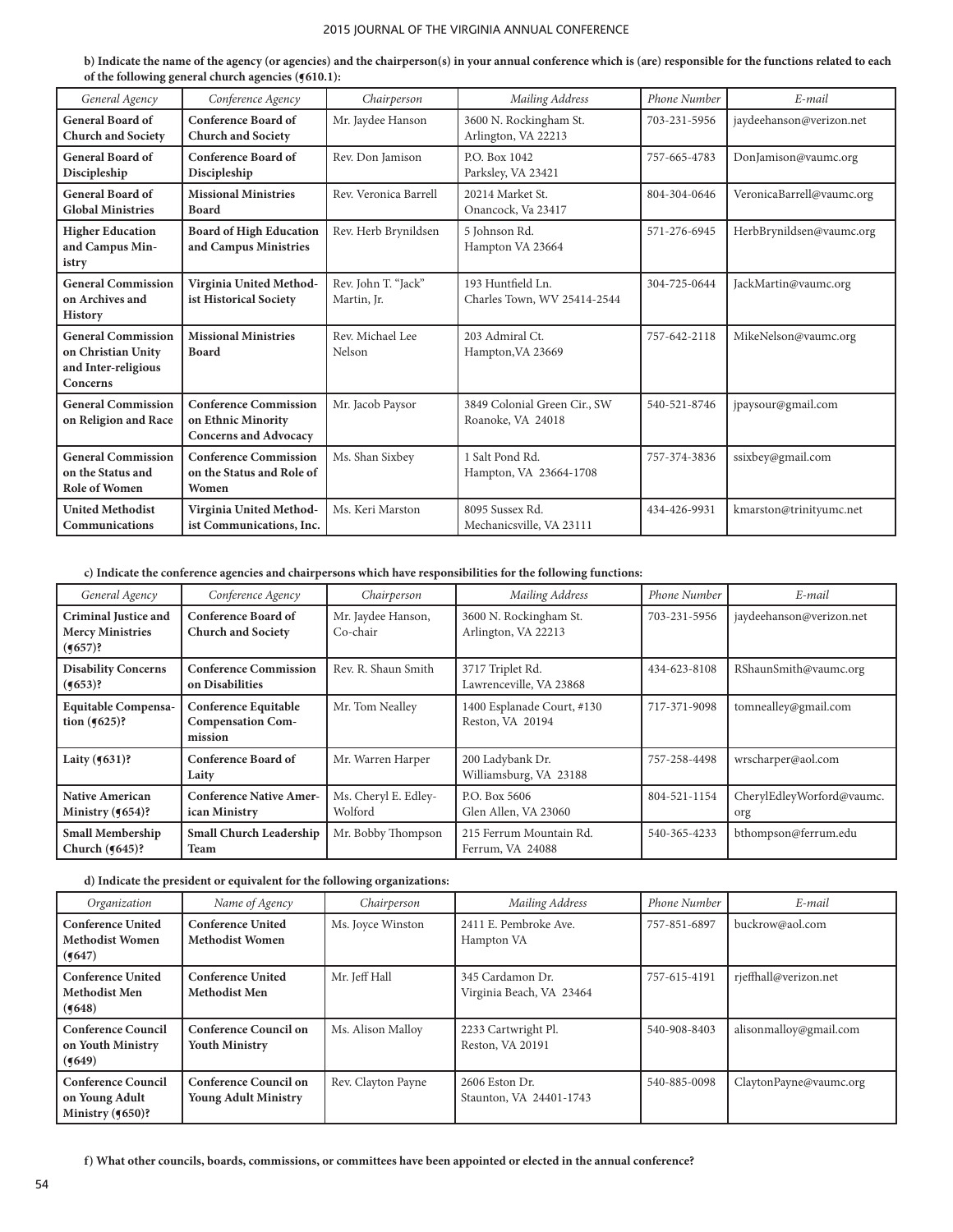| <i><u><b>Structure</b></u></i>                        | Chairperson           | Mailing Address                                            | Phone Number | E-mail                 |
|-------------------------------------------------------|-----------------------|------------------------------------------------------------|--------------|------------------------|
| Virginia United Methodist<br>Foundation               | Mr. Stephen Clark     | P.O. Box 5606<br>Glen Allen, VA 23058                      | 804-521-1120 | StephenClark@vaumc.org |
| <b>Retired Clergy Housing</b><br>Corporation          | Dr. Thomas L. Coffman | 4837 Village Lake Dr.<br>North Chesterfield, VA 23234-6947 | 804-271-7219 | nlctlc@comcast.net     |
| <b>Preacher's Relief Society</b>                      | Rev. Robert T. Casey  | 721 Williamsburg Rd.<br>Williamsburg, VA 23185-3541        | 757-258-5042 | rtcmtc@cox.net         |
| <b>Committee on Rules and Plan</b><br>of Organization | Rev. Stephen G. Bray  | 8020 Ordinary Keepers Way<br>Mechanicsville, VA 23111-2274 | 703-926-6334 | StephenBray@vaumc.org  |
| The Common Table for<br><b>Church Vitality</b>        | Rev. Marc D. Brown    | P.O. Box 5606<br>Glen Allen, VA 23058                      | 804-521-1133 | MarcBrown@vaumc.org    |

5. Have the secretaries, treasurers, and statisticians kept and reported their respective data in accordance to the prescribed formats? (§606.8)? Yes.

**6. What is the report of the statistician?** (See Statistician's Report, Section XVIII, page A-1 of *Journal*.)

- **7. What is the report of the treasurer?**(See Financial Report, Section VIII, page 100 of *Journal*.)
- **8. What are the reports of the district superintendents as to the status of the work within their districts?** (See Cabinet Report, Section IX, page 135 of *Journal*.)

**9. What is the schedule of minimum base compensation for clergy for the ensuing year (¶¶342, 625.3)?**

| <b>Full Connectional Pastors</b>  | \$41,000 |
|-----------------------------------|----------|
| Provisional and Associate Members | \$37,500 |
| Local Pastors                     | \$35,000 |

**10. What amount has been apportioned to the pastoral charges within the conference to be raised for the support of the district superintendents for the ensuing year (¶614.1a)?** \$2,055,000

**11. a) What amount has been apportioned to the pastoral charges within the conference to be raised for the support of the pension and benefit programs of the conference for the ensuing year (¶¶614.1d, 1507)?**

| Active Clergy Health                                                    | \$9,710,000 |
|-------------------------------------------------------------------------|-------------|
| Retired Clergy Health                                                   | \$6,060,000 |
| Pension Liability Assessment - pre 1982                                 | \$1,000,000 |
| b) What are the apportionments to this conference for the ensuing year? |             |
| (1) For the World Service Fund?                                         | \$2,955,000 |
| (2) For the Ministerial Education Fund?                                 | \$1,015,000 |
| (3) For the Black College Fund?                                         | \$405,000   |
| (4) For the Africa University Fund?                                     | \$91,000    |
| (5) For the Episcopal Fund?                                             | \$955,000   |
| (6) For the General Administration Fund?                                | \$499,000   |
| (7) For the Interdenominational Cooperation Fund?                       | \$80,000    |
|                                                                         |             |

**12. What are the findings of the annual audit of the conference treasuries?** (See page 116 of *Journal*.)

#### **13. Conference and district lay leaders (¶¶603.9, 660):**

a) Conference lay leader: Mr. Warren Harper

- Mailing Address: 200 Ladybank Dr., Williamsburg, VA 23188
- b) Associate conference lay leaders: Ms. Joyce Duncan, Mr. Larry Creamer and Mr. Johnnie Morris
- c) District and associate district lay leaders: See Section I, pages 5-6 of *Journal*.

#### **14. List local churches which have been:**

a) Organized or continued as New Church Starts or Mission Congregations (**5259**,1-4, continue to list congregations here until listed in **questions 14.c, d, or e):** 

| Church Name                                                                | District        | Mailing Address                                | Phone Number | Date Founded |
|----------------------------------------------------------------------------|-----------------|------------------------------------------------|--------------|--------------|
| <b>Accotink-Cana (Mission)</b>                                             | Alexandria      | 9041 Backlick Rd., Ft Belvoir VA 22060         | 703-494-0088 | Continued    |
| <b>Ghana Wesley (Mission)</b>                                              | Alexandria      | 1400 G St., Woodbridge VA 22191                | 703-494-1588 | Continued    |
| Spirit & Life (NCS)                                                        | Alexandria      | 223 Dale Blvd., Woodbridge VA 22193            | 571-277-7976 | Continued    |
| <b>Ashburn Korean (NCS)</b>                                                | Arlington       | 45454 Crossroads Dr., Ashburn VA 20147         | 703-336-3679 | Continued    |
| <b>First Vietnamese - Ameri-</b><br>can of Greater Washington<br>(Mission) | Arlington       | 4701 Arlington Blvd.<br>Arlington VA 22203     | 703-465-8505 | Continued    |
| <b>Restoration</b>                                                         | Charlottesville | 5145 Dickerson Rd.<br>Charlottesville VA 22911 | 434-973-9077 | 7/12         |
| <b>Bloxom Mission</b>                                                      | Eastern Shore   | P.O. Box 311, Bloxom, VA 23308                 | 757-665-4747 | 7/1/09       |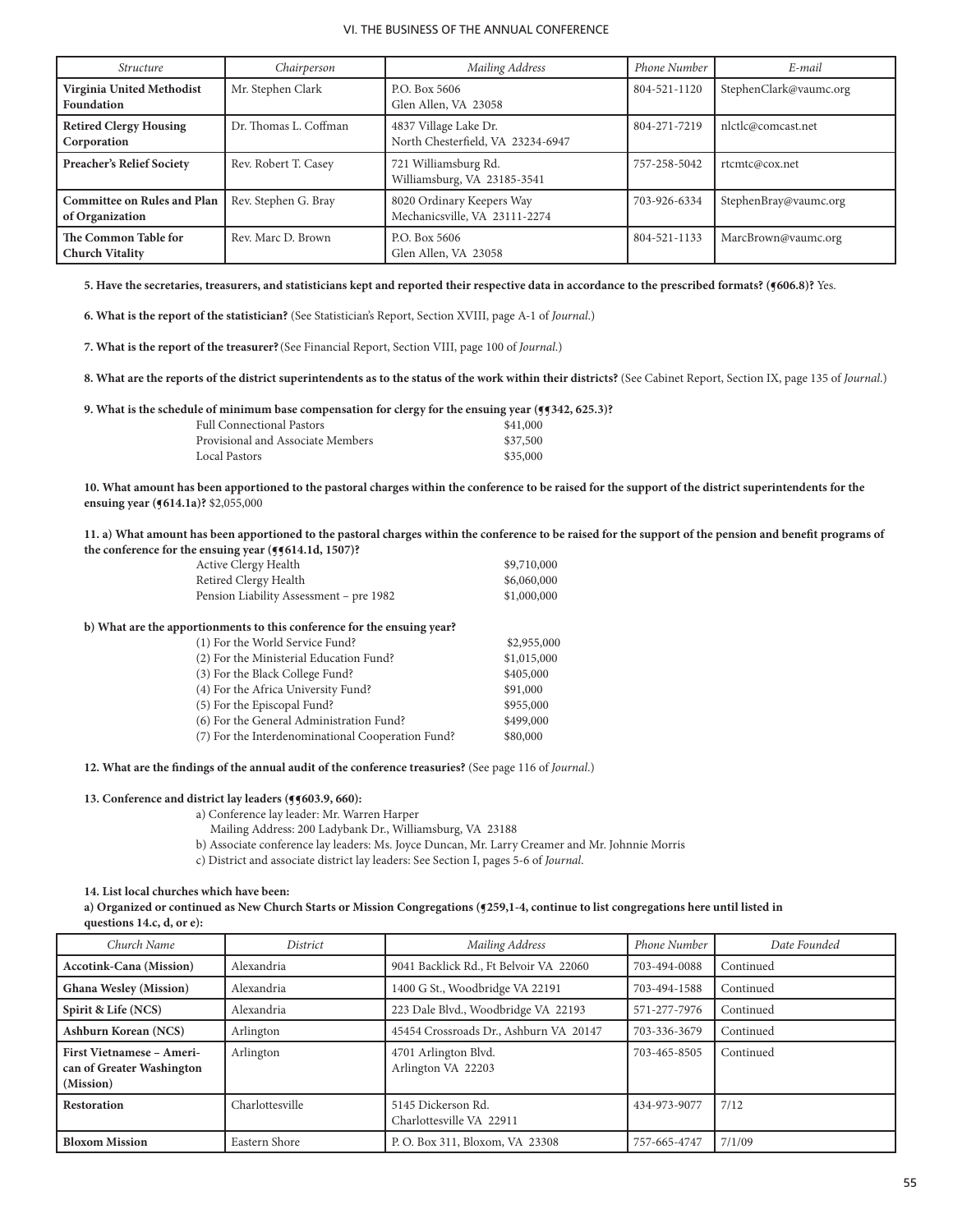| The Gathering           | Elizabeth River | 5516B Virginia Beach Blvd.,<br>Virginia Beach VA 23462 | 757-319-6518 | 17/1/09 |
|-------------------------|-----------------|--------------------------------------------------------|--------------|---------|
| Ignite                  | Elizabeth River | 1310 Bolling Ave., Norfolk VA 23508                    | 757-871-2425 | 7/1/14  |
| Journey                 | Farmville       | 20371 Patrick Henry Hwy.,<br>Ietersville VA 23083      | 804-304-0256 | 2011    |
| <b>RISE</b>             | Harrisonburg    | 690 Mason St., Harrisonburg VA 22801                   | 540-434-3940 | 2010    |
| People United in Christ | Staunton        | 2446 Sycamore Ave., Buena Vista VA 24416               | 540 319-4009 | 7/1/14  |

# **b) Satellite congregations (¶247.22, continue to list here until listed in questions 14.a, c, d, or e):**

| Parent Church            | Satellite                  | Church District    | Mailing Address                           | Date Launched |
|--------------------------|----------------------------|--------------------|-------------------------------------------|---------------|
| Spirit and Life          | East Prince William County | Alexandria         | 4223 Dale Blvd., Woodbridge VA 22193      | 7/1/2015      |
| Aldersgate               | Kingstowne                 | Alexandria         | 1301 Collingwood Rd., Alexandria VA 22308 | Continued     |
| Annandale                | At Immanuel                | Alexandria         | 6935 Columbia Pike, Annandale VA 22003    | Continued     |
| St. Thomas               | Haymarket                  | Alexandria         | 8899 Sudley Rd., Manassas VA 20110        | Continued     |
| Floris                   | <b>Restoration Church</b>  | Arlington          | P O Box 3444, Reston VA 20195             | 7/1/14        |
| <b>Pleasant Valley</b>   | Impact Church              | Arlington          | 25350 Poland Road, Chantilly VA 20152     | 7/1/15        |
| The Flow                 | Ettrick                    | <b>James River</b> | 212302 Chesterfield Ave, Ettrick VA 23803 | 2/01/15       |
| The Inferno (at Dante's) | Highland                   | <b>James River</b> | P.O. Box 37, Colonial Heights VA 23834    | 2/01/15       |

## **c) Chartered (¶259.5-10, continue to list here until listed in questions 14.d or e)**

| Church Name | District  | Mailing Address                         | Phone Number | Date Chartered |
|-------------|-----------|-----------------------------------------|--------------|----------------|
| The Vine    | Arlington | 2501 Gallows Road, Dunn Loring VA 22027 | 703-573-5836 | 5/18/15        |

## **d) Merged (¶¶2546, 2547)**

| (1) United Methodist with United Methodist |                       |                       |             |  |
|--------------------------------------------|-----------------------|-----------------------|-------------|--|
| Name of First Church                       | Name of Second Church | Name of Merged Church | Date Merged |  |
| (2) Other mergers (indicate denomination)  |                       |                       |             |  |
| Name of First Church                       | Name of Second Church | Name of Merged Church | Date Merged |  |

# e) Discontinued or abandoned ( $(9229, 341.2, 2549)$  (State which for each church listed.)

(1) New Church Start (¶259.2,3)

| :hurch | $\sim$  | ocation. | $\sim$      |
|--------|---------|----------|-------------|
| Name   | nstric. |          | Date Closed |
| $\sim$ | .       |          |             |

(2) Mission Congregation (¶259.1a)

| ----<br>1.1.1.1.0<br>1 L C<br>_ _ _ _ _ _ _ _ _ _ _ _ _ _ _ _ _ _ | a la crista di<br>. | запот.<br>. | hat<br>лоѕеа<br>$\overline{\phantom{a}}$<br>. |
|-------------------------------------------------------------------|---------------------|-------------|-----------------------------------------------|
| $\sim$<br>11.                                                     |                     |             |                                               |

(3) Satellite Congregation

| .<br>------ | . | . | .<br>. |
|-------------|---|---|--------|
|             |   |   |        |

## (4) Chartered Local Church (¶259.5)

| Church Name                 | District  | Location                              | Date Closed |
|-----------------------------|-----------|---------------------------------------|-------------|
| Arlington UMC (Disct'd)     | Arlington | 716 S. Glebe Rd., Arlington, VA 22204 | 7/1/15      |
| Mount Zion UMC (Disct'd)    | Danville  | Henry County VA                       | 7/1/15      |
| Mt. Hope UMC (Disct'd)      | Richmond  | Doswell VA                            | 7/1/15      |
| Wesley Chapel UMC (Disct'd) | Staunton  | Lexington VA                          | 7/1/15      |

# **f) Relocated and to what address**

| Church Name       | <i>District</i> | Mailing Address                          | Physical Location               | Date Relocated                    |
|-------------------|-----------------|------------------------------------------|---------------------------------|-----------------------------------|
| Accotink-Cana UMC | Alexandria      | 9043 Backlick Rd., Ft. Belvoir VA 22060  | 9043 Backlick Rd., Ft. Belvoir  | $9/2/14$ moved<br>in and $2/1/15$ |
| Asbury UMC        | Alexandria      | 14113 Fleetwood Dr., Nokesville VA 20181 | 14113 Fleetwood Dr., Nokesville | 1/13/15                           |
| Spirit and Life   | Alexandria      | 3890 Cameron St., Dumfries VA 22026      | 3890 Cameron St., Dumfries      | 7/1/15                            |

# **g) Changed name of church? (Example: "First" to "Trinity")**

| . | . | . | . |
|---|---|---|---|
|   |   |   |   |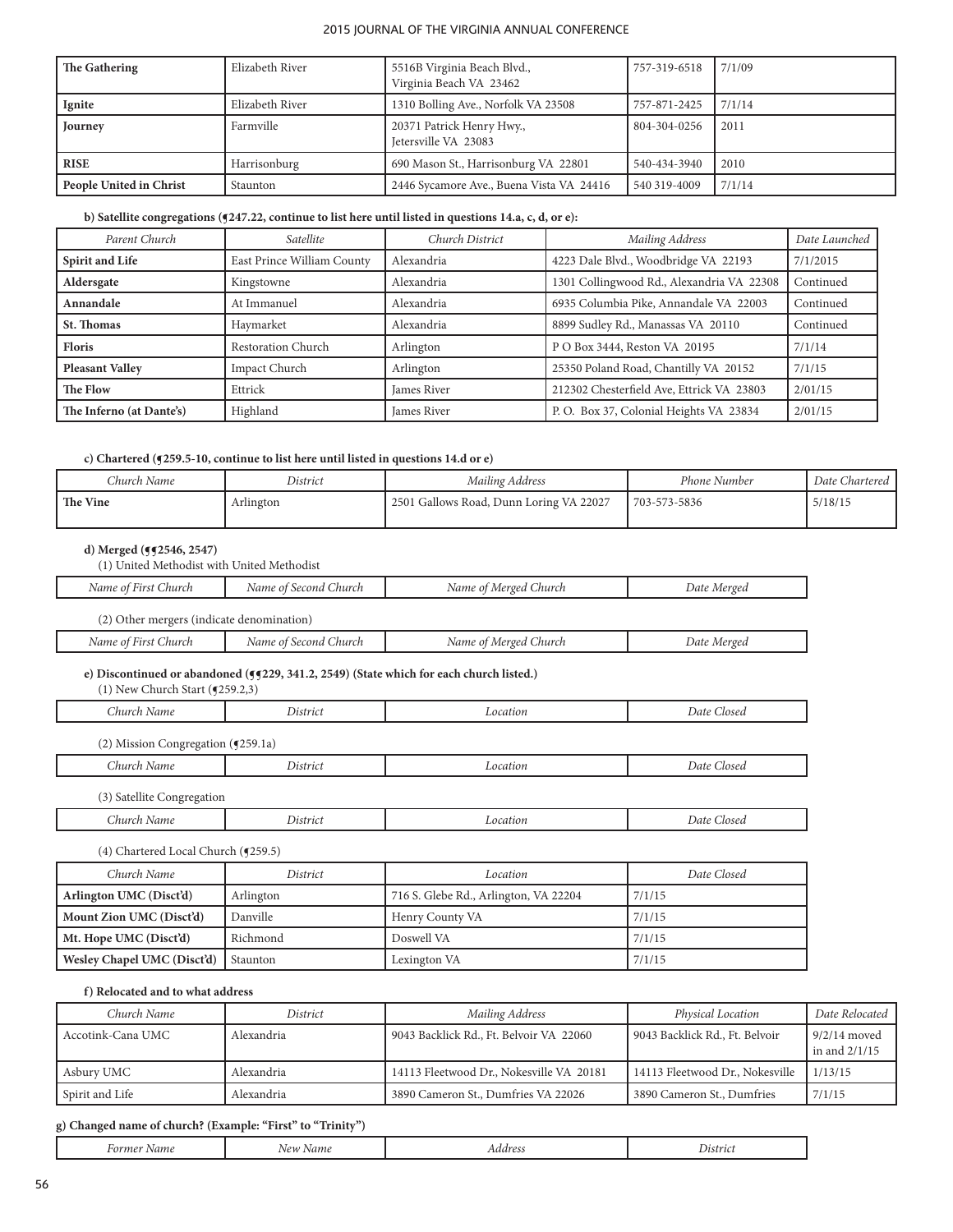#### **h) Transferred this year into this conference from other United Methodist conference(s) and with what membership (¶¶41, 260)?**

|  | NA 1<br>. |  | יי |
|--|-----------|--|----|
|--|-----------|--|----|

#### **i) What cooperative parishes in structured forms have been established? (¶206.b)**

| Parish Name                         | Charge Name                                | Church Name                          | <i>District</i> |
|-------------------------------------|--------------------------------------------|--------------------------------------|-----------------|
| <b>Accomack Cooperative</b>         | <b>Accomack Cooperative</b><br>Parish      | Drummondtown UMC<br>Metropolitan UMC | Eastern Shore   |
| Adams-Bloxom Mission<br>Cooperative | Adams-Bloxom Mission<br>Cooperative Parish | Adams UMC<br><b>Bloxom Mission</b>   | Eastern Shore   |
| Churchville                         | Churchville Cooperative<br>Parish          | Glossbrenner UMC<br>St. James UMC    | Staunton        |
| Amor Y Paz-Mt. Olive                | Amor Y Paz-Mt. Olive                       | Amor Y Paz UMC<br>Mt. Olive          | Winchester      |
| Old Bethel-Welltown                 | Old Bethel-Welltown                        | Old Bethel UMC<br>Welltown UMC       | Winchester      |

## **j) What other changes have taken place in the list of churches?**

Alexandria:

 Bethel (Fauquier): Discontinue Part-time (PT) (50%) Local Pastor Position Burke: Discontinue PT (25%) Deacon Minister of Missions Position Gainesville: Add Full-time (FT) Associate Pastor Position New Light: Change FT Pastor to PT (75%) St. George's: Discontinue PT (75%) Deacon Minister of Music Position Spirit and Life: Add FT Pastor to expand to multi-site congregation with new satellite Trinity: Discontinue FT Associate Position Arlington: Arlington: Discontinue PT Lead Pastor position Arlington: Discontinue PT Associate position Centreville: Discontinue FT Associate position Crossroads: Discontinue FT Associate position Crossroads: Discontinue PT Associate position Floris: Discontinue PT Associate position Korean UMC of Greater Washington: Add FT Associate position Korean UMC of Greater Washington: Add FT Associate position Pleasant Valley UMC: Add FT Associate position Wesley: Add FT Associate position Charlottesville: Aldersgate: discontinue PT Associate position Elizabeth River:

Courthouse Community: discontinue FT Association position

Richmond:

River Road: discontinue Associate position

Powhatan: add PT Deacon position

Roanoke:

West End becomes PT (50%), 7/1/15

Staunton:

St. Mark's – Wayne Hills becomes PT (50%), 7/1/15

#### **15. Are there Ecumenical Shared Ministries in the conference? (¶207, 208)**

a) Federated church

|  | - - | . |  |
|--|-----|---|--|
|--|-----|---|--|

b) Union Church

| Name                     | <i>District</i> | Other Denomination(s)  |
|--------------------------|-----------------|------------------------|
| Brandermill              | Richmond        | Presbyterian           |
| Fellowship               | Danville        | Presbyterian           |
| Stonewall (Floyd Parish) | Roanoke         | Church of the Brethren |

c) Merged Church

| 'vame<br>. | ' LC 1 | <i>nusi</i><br>. |
|------------|--------|------------------|
|            |        |                  |

d) Yoked Parish

|  | Vame<br>- - | <br>_ |  |
|--|-------------|-------|--|
|--|-------------|-------|--|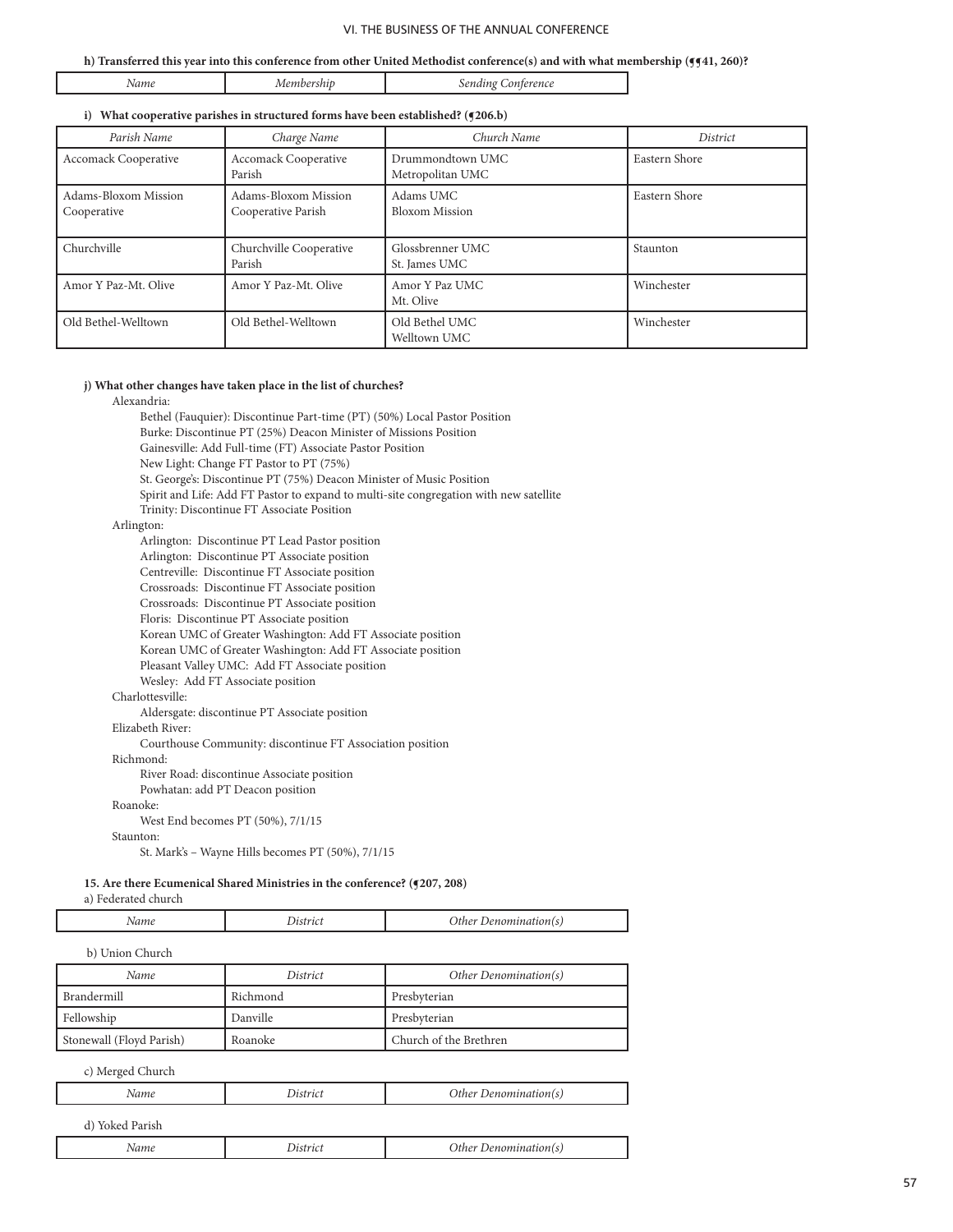### **16. What changes have been made in district and charge lines?**

**Eastern Shore:** Leemont Charge (Adams and Metropolitan) separates as of 7/1/15. Adams joins with Bloxom-House of Prayer as the Adams-Bloxom Mission Cooperative Parish. Metropolitan joins with Drummondtown as the Accomack Cooperative Parish.

**Farmville:** LaCrosse-Sardis Charge (FT) will separate into two PT stations: LaCrosse UMC and Sardis UMC

**Harrisonburg:** Annex UMC and Crimora UMC will become a two-point charge: Annex-Crimora Charge; Harriston-Mt. Bethel will become a PT charge.

**James River:** McKenney Charge: Rocky Run, Mansons, Asbury (FT) becomes McKenney Charge: Rocky Run and Asbury (FT); Mt. Olivet UMC (PT) and Manson UMC (PT) becomes South Dinwiddie Charge: Mt. Olivet and Manson (PT); Gary's and Salem (both PT) will form Gary's-Salem Charge (FT); Sussex Charge (FT) will separate to form two PT churches: Fort Grove UMC and Sharon UMC

**Staunton:** Wesley Chapel removed from Rockbridge Charge (by closure); Beth Horon UMC added to Rockbridge Charge (Elliott's Hill, Mt. Zion, Beth Horon). Shenandoah Charge formed (Randolph Street, Community, Asbury, Lawson Chapel UMCs); 50% time.

#### **17. Are all the clergy members of the conference blameless in their life and official administration (¶¶604.4, 605.6)?**

Recognizing first, that "all have sinned and fallen short of the glory of God," we, the appointive cabinet, do believe that the licensed, commissioned and ordained clergy of the Virginia Conference are blameless in their life and in their official administration except where complaints or charges have been filed or concerns have been identified.

### **18. Who constitute:**

| a) The Administrative Review Committee $(9636)$ ? (v) |                   |
|-------------------------------------------------------|-------------------|
| Miller, Mark A., Chair                                | Reserve:          |
| Bates, Denise P.                                      | Callis, Rita A.   |
| Washington, Alton M.                                  | Tuck, Reginald D. |

b) The Conference Relations Committee of the Board of Ordained Ministry (§635.1d)?

| Estep, Tammy, Chair                        |
|--------------------------------------------|
| Gestwick, Clara                            |
| Hannah, Susan                              |
| Jackson, Anita                             |
| Johnson, Darcey                            |
| Rosario, Ileana                            |
| Schlechty, Todd                            |
| Smith, Matthew                             |
| c) The Committee on Investigation (¶2703)? |
| Clergy:                                    |
| Bates, Charles F.                          |
| Frost, Thomas E.                           |
| Jones, Steven R.                           |
| Taylor, Elizabeth Wright                   |
| Alternates:                                |
| Haugh, Jeffrey J.                          |
| Lee, Hyo                                   |
| Shipley, Patricia L.                       |
| Lay:                                       |
| Lutman, Kathy (W)                          |
| White, Ronald (Rd)                         |
| Williams, Clark (Rd)                       |
| Alternates:                                |
| Bracey, Janet (ER)                         |
| Duncan, Joyce (L)                          |
| Tubbs, Larry (F)                           |

# **19. Who are the certified candidates (¶ ¶ 310, 313, 314)**

a) Who are currently certified as candidates for ordained or licensed ministry?

| Name                          | District  | Date Certified | Note         |
|-------------------------------|-----------|----------------|--------------|
| Albrant, Daniel Howard        | Ar        | 2014           |              |
| Allen, Marie                  | <b>YR</b> | 2015           |              |
| Anderson, Nathan Putnam       |           | 2013           |              |
| Angerman, Deborah Kaye Bowers | A         | 2012           |              |
| Benson, Zephorah Candice      | ER        | 2011           | deacon track |
| Berghuis, Benton F.           | Н         | 2014           |              |
| Book, Joy Daigle              | ER        | 2012           | deacon track |
| Bowles, Genevieve M.          |           | 2014           |              |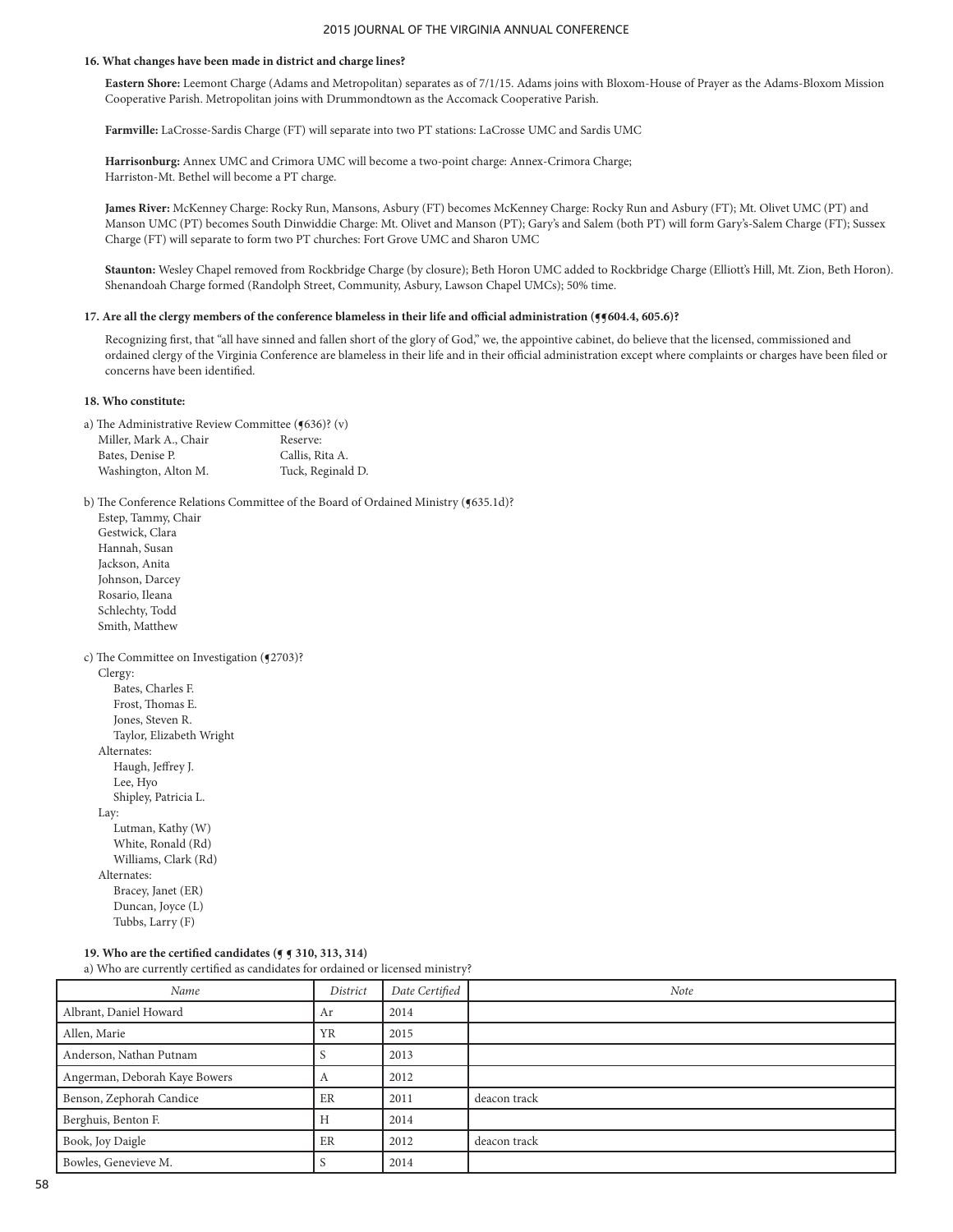| Braswell, Andrew Thomas     | $\mathop{\rm Rd}\nolimits$ | 2014 |                                   |
|-----------------------------|----------------------------|------|-----------------------------------|
| Brown, Booker Derrias       | <b>YR</b>                  | 2015 |                                   |
| Conway, John Harris         | Ar                         | 2013 | deacon track                      |
| Copeland, Rebecca Lee       | ER                         | 2009 | deacon track                      |
| Davis, Chelsea Paige        | $\rm F$                    | 2012 |                                   |
| Davis, Martha Louise        | YR                         | 2007 | deacon track                      |
| Evans, William Michael      | $\mathsf C$                | 2013 |                                   |
| Fitzpatrick, Stacy Albert   | ER                         | 2011 | deacon track                      |
| Gunesekera, Minoka Bhadra   | Rn                         | 2014 |                                   |
| Guyton, Cheryl Hagn         | $\boldsymbol{A}$           | 2007 |                                   |
| Hagstrom, Joshua Martin     | YR                         | 2015 |                                   |
| Hall, Benjamin Adam         | $\rm F$                    | 2010 | Discontinued as local pastor 2015 |
| Harrington, James Everett   | Ar                         | 2015 |                                   |
| Isernhagen, Brett           | S                          | 2015 | Transfer Candidacy from South GA  |
| Johnson, Heather F.         | Rd                         | 2015 |                                   |
| Johnson, Joanna Carmen      | Rd                         | 2015 |                                   |
| Johnston, Emma              | $\mathbf D$                | 2014 |                                   |
| Kang, Hang Sun "Aimee"      | Ar                         | 2014 |                                   |
| Kim, Dan Janghyun           | Ar                         | 2015 |                                   |
| Kim, Eunji                  | W                          | 2013 |                                   |
| Lamb, Jonathan J.           | $\rm H$                    | 2014 |                                   |
| Langille, Peggy Marie       | <b>YR</b>                  | 2015 |                                   |
| LaRock, Ryan                | $\rm ER$                   | 2013 |                                   |
| Larson, Samantha Jordon     | $\rm H$                    | 2015 |                                   |
| Malloy, Katherine           | H                          | 2012 |                                   |
| Malone, Jerry B             | $\rm F$                    | 2015 |                                   |
| McKenney, William R. "Mac"  | Ar                         | 2014 |                                   |
| McWilliams, David           | $\boldsymbol{A}$           | 2015 |                                   |
| Mickelson, Geitra Jane      | Ar                         | 2015 |                                   |
| Miller, Claire B.           | $\boldsymbol{A}$           | 2015 |                                   |
| Nash, William Robert        | $\mathbf S$                | 2013 |                                   |
| Nitzsche, Julie Anne        | $\mathsf C$                | 2013 |                                   |
| Pehl, Jeffrey A.            | $\rm Ar$                   | 2014 |                                   |
| Penn, Evelyn                | $\operatorname{Fd}$        | 2015 |                                   |
| Potter, Matthew Grayson     | $\rm ER$                   | 2014 |                                   |
| Rasnake, Penny Gaye         | Ar                         | 2015 |                                   |
| Robins, Charles Bradley     | Rd                         | 2008 |                                   |
| Roth, Ashley Beverly        | $\mathop{\rm Rd}\nolimits$ | 2014 |                                   |
| Ryder, Miracle Jean         | $\operatorname{Fd}$        | 2014 |                                   |
| Sawyer, Carlson Mary        | <b>YR</b>                  | 2015 |                                   |
| Seaman, Seth Michael        | <b>YR</b>                  | 2015 |                                   |
| Slattery, Unchu "Kim"       | Rd                         | 2014 |                                   |
| Sloan, William Henry        | JR                         | 2014 |                                   |
| Suh, Seokchane              | Ar                         | 2015 |                                   |
| Swingle, Thomas Lambert     | $\boldsymbol{A}$           | 2011 |                                   |
| Timmerman, Randall Tennyson | Rd                         | 2013 |                                   |
| Wang, Silvia Shih-Han       | Ar                         | 2014 |                                   |
| West, Caryl Michelle        | Rn                         | 2013 |                                   |
| Woodie, Kenneth P.          | Fd                         | 2013 |                                   |
| Wooten, Dirk A.             | $\rm ER$                   | 2015 |                                   |
| Wright, John Churchwell     | $\operatorname{Fd}$        | 2013 |                                   |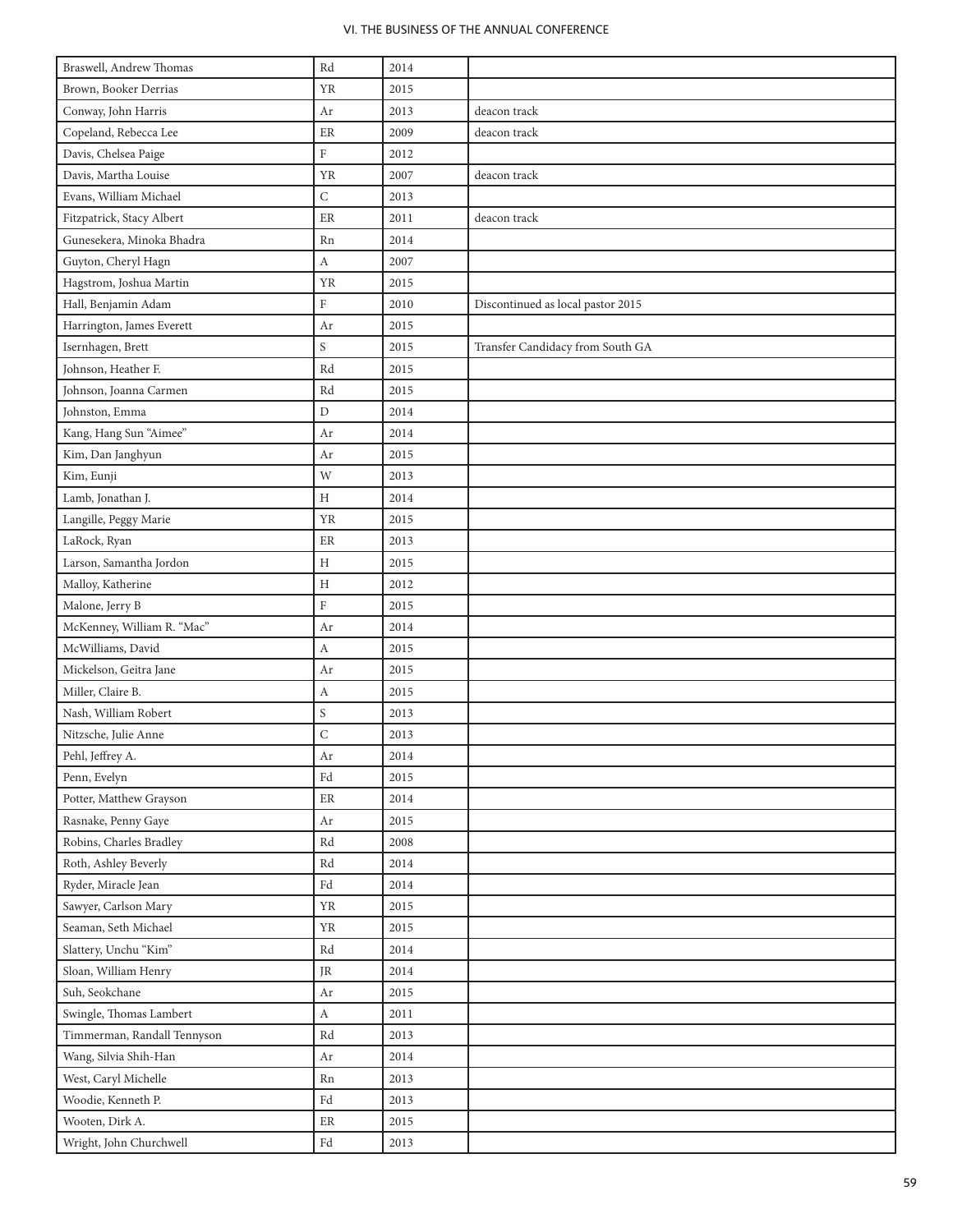### **b) Who have had their candidacy for ordained or licensed ministry accepted by a District Committee on Ordained Ministry in another annual conference? (Include name of accepting conference.)**

| Name               |                |      | Receiving Conference   Date Originally Certified   Date Accepted By Other Conference |
|--------------------|----------------|------|--------------------------------------------------------------------------------------|
| Betlej, Erin Renee | North Carolina | 2012 | <b>Iune 2014</b>                                                                     |
| Purdom, Daniel     | East Ohio      | 2012 | <b>Iune 2015</b>                                                                     |

## **c) Who have been discontinued as certified candidates for licensed or ordained ministry?**

| Name                         | District | Date Certified | Date Discontinued | Note      |
|------------------------------|----------|----------------|-------------------|-----------|
| Carmack, Alison              | JR       | 2011           | 05/26/2015        |           |
| Downer, David Allan          |          | 2013           | 11/10/2014        |           |
| LeFon, Constance Allen       |          |                | 11/18/2014        | From MQ20 |
| McGrath, Eleetah (Colleen)   | Fd       | 2009           | 05/08/2015        |           |
| Petersen, Karen Blair        | Fd       |                | 03/24/2015        | From MQ20 |
| Powell, Dorian               |          |                | 05/07/2015        | From MQ20 |
| Thornton, Sandra Gail Benson | ES       |                | 03/10/2015        | From MQ20 |
| Williams, Jessie Paige       | JR       |                | 05/26/2015        | From MQ20 |

### 20. Who have completed the studies for the license as a local pastor, are approved, but are not now appointed? ( $q315$ ):

| Name                            | District | Year Last Licensed | Seminary/COS |
|---------------------------------|----------|--------------------|--------------|
| Andrews, William Alvin, Jr.     | JR       | 2005               | M.Div.       |
| Clavez, Jannette V.             | ER       | 2013               | M.Div.       |
| Coffey, Richard W.              | Rd       | 2014               |              |
| Cox, Tina R.                    | Rn       | 2014               | 5.0          |
| Drinkard, Jerry E. Jr           | F        | n/a                |              |
| Fuleihan, Robert Chase          | F        | n/a                |              |
| Gess, William Todd              | F        | 2014               | 5.0          |
| Johnson, Daniel McCoy           | Rd       | 2013               | Asbury       |
| Lynch, Susan Thomas             | Rd       | 2014               | M.Div.       |
| Martinez-Ortiz, Angel Manuel    | A        | 2013               | 1.0          |
| Neil, Elizabeth Huse            | Ar       | n/a                | M.Div.       |
| Neil, Nelson                    | Ar       | n/a                | Wesley       |
| Norris-Hoydilla, Flor           | Ar       | 2014               | 2.75         |
| Powell, Roger                   | L        | 2014               | M.Div.       |
| Walker, Calvin "Callie" Jackson | F        | 2008               | M.Div.       |

#### **21. Who are approved and appointed as: (¶319.4)?**

*PLEASE NOTE: Persons on this list must receive an episcopal appointment. (v) Indicate for each person the first year the license was awarded. Indicate what progress each has made in the course of study or the name of the seminary in which they are enrolled.* 

*\* Has completed the five year course of study or the M.Div. Those names in bold have completed the five year course of study this year.*

*# Exception to educational requirements*

#### **a) Full-time local pastors? (¶318.1)**

| Name                               | District        | First Year License Awarded | Years Completed with COS | Advanced COS | School/ Seminary |
|------------------------------------|-----------------|----------------------------|--------------------------|--------------|------------------|
| Aikens, Lorrie Jean                | S               | 2011                       |                          |              |                  |
| Allen, Janet Caroline Christian *  | ES              | 2010                       |                          |              | M.Div.           |
| Allen, Nona Rust Floyd *           | F               | 2006                       | 5                        |              |                  |
| Baldwin, Donald W. *               | Rn              | 1998                       | 5                        |              |                  |
| Baldwin, Pamela J. *               | $\sqrt{2}$<br>U | 2005/2014                  |                          |              | M.Div.           |
| Baugham, Michael E. *              | <b>JR</b>       | 2006                       | 5                        |              |                  |
| Beach, Lorena E. *                 | Rd              | 2009                       |                          |              | M.Div.           |
| Bearden, William Duane*            | S               | 2003                       | 5                        |              |                  |
| Bennett, Donald Chris <sup>*</sup> | D               | 2004                       | 5                        |              |                  |
| Blagg, Donald L.                   | ES              | 2010                       | $\overline{2}$           |              |                  |
| Boettcher, Brian Thomas            | ER              | 2015                       |                          |              |                  |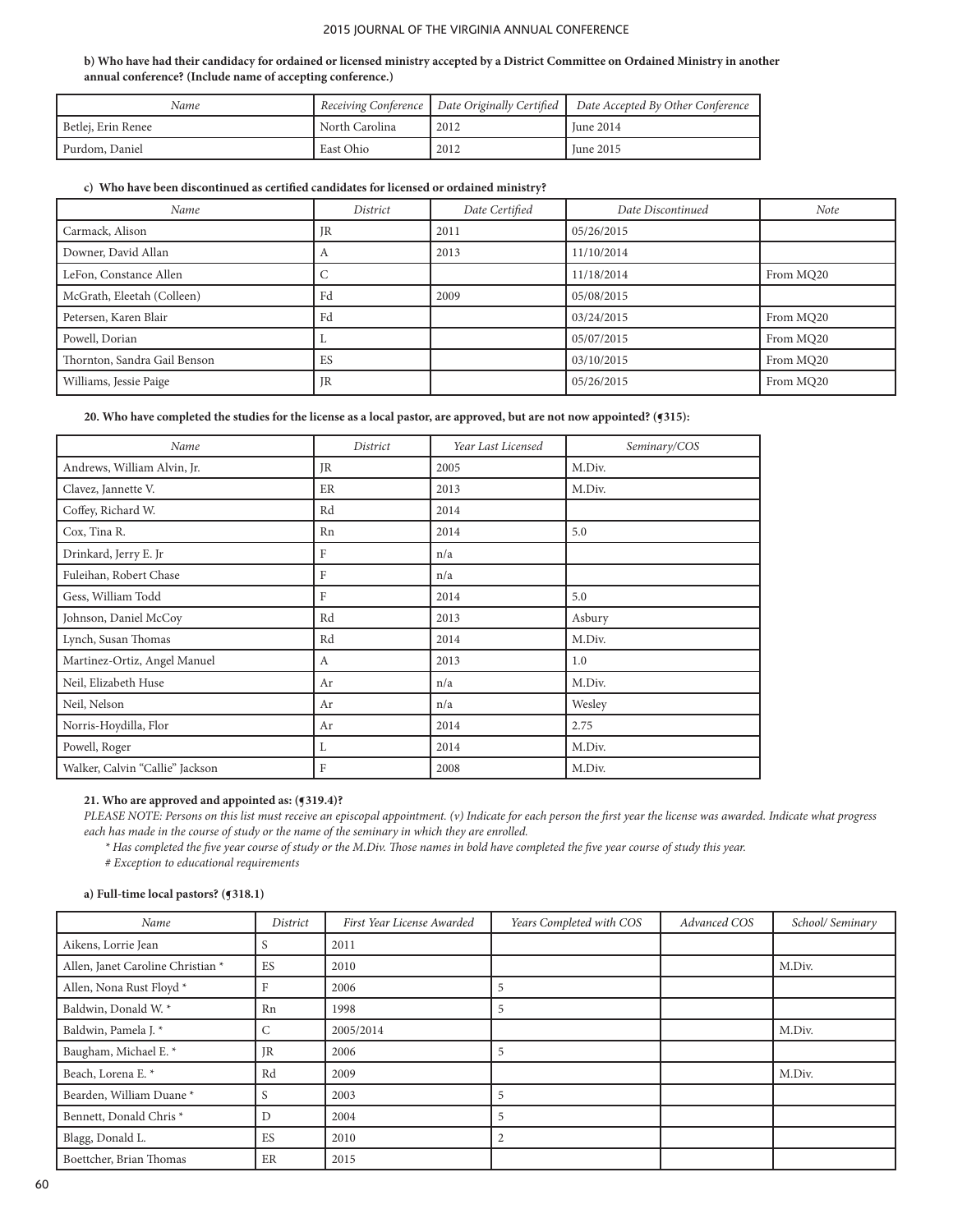| Bollinger, James Arthur*                   | $\mathbf S$                               | 2007         | 5              |          |           |
|--------------------------------------------|-------------------------------------------|--------------|----------------|----------|-----------|
| Brayton, Lawrence S.                       | <b>YR</b>                                 | 2010         | $\overline{4}$ |          |           |
| Brockhausen, Frederick C. III <sup>*</sup> | $\rm ER$                                  | 2004         | 5              | 6.5 hrs. |           |
| Brown, David C.*                           | $\mathbf S$                               | 2002         | 5              |          |           |
| Brown, James F. *                          | $\rm F$                                   | 1995         | 5              |          |           |
| Bryant, Jason Lee <sup>*</sup>             | Rn                                        | 1999         |                |          | M.Div.    |
| Brynildsen, Herbert                        | <b>YR</b>                                 | 2015         |                |          |           |
| Budzik, Anthony*                           | $\mathbf D$                               | 2015         |                |          | M.Div     |
| Budzik, Kathryn F. *                       | $\mathbf D$                               | 2014         |                |          | M.Div.    |
| Burleigh, William Turner *                 | L                                         | 2004         | 5              |          |           |
| Buxton, Elizabeth *                        | $\mathsf C$                               | 2002         |                |          | M.Div.    |
| Carrillo, Eduardo A. *                     | $\boldsymbol{A}$                          | 2010         |                |          | M.Div.    |
| Chandler, Marlene A.                       | $\boldsymbol{\mathrm{H}}$                 | 2010         |                |          |           |
| Chandler, Reason A.*                       | L                                         | 2000         | 5              |          |           |
| Chapman, Carl M.                           | $\ensuremath{\text{W}}$                   | 2012         |                |          | Wesley    |
| Clark, Deborah S. *                        | $\rm ER$                                  | 2007         | 5              | 9 hrs.   |           |
| Clayton, William Mark*                     | $\mathbf D$                               | 2005         |                |          | M.Div.    |
| Cleveland, Kenneth Edward *                | <b>YR</b>                                 | 2008         | 5              |          |           |
| Coleman, Stephen August *                  | Rd                                        | 2010         |                |          | M.Div.    |
| Colwell, Nathan                            | $\mathbf S$                               | 2015         |                |          |           |
| Compton, Dawn                              | L                                         | 2015         |                |          |           |
| Cousar, Barbara Ann <sup>*</sup>           | ES                                        | 2012         |                |          | M.Div.    |
| Crosby, Lee Jepson*                        | W                                         | 2000         | 5              |          |           |
| Crummett, William Andre*                   | $\mathbf S$                               | 2003         | 5              |          |           |
| Culpepper, Robert "Kirk" *                 | ER                                        | 2002         | 5              |          |           |
| Davis, George Jackson Jr.                  | L                                         | 2006         | 3.25           |          |           |
| Davis, Marsha L. *                         | $\mathbf F$                               | 2000/2011    |                |          | M.Div.    |
| Day, Michael G. *                          | $\rm F$                                   | 2000         | 5              | 4 hrs.   |           |
| Decker, Kenneth T., Jr. (Thad) *           | $\rm F$                                   | 2006         |                |          | M.Div.    |
| Devolites, Sean                            | Ar                                        | 2015         |                |          |           |
| Dos Santos, Haley E. *                     | $\ensuremath{\text{W}}$                   | 2014         |                |          | M.Div.    |
| Douglas, Delano Payne*                     | JR                                        | 2014         |                |          | M.Div.    |
| Duncan, Alexander, Jr. *                   | $\rm ER$                                  | 2011         |                |          | M.Div.    |
| Earnhardt, Timothy Ray*                    | <b>YR</b>                                 | 2013         |                |          | M.Div.    |
| Edinger, David P.                          | L                                         | 2010         | $\overline{2}$ |          |           |
| Elder, Gilbert Maurice*                    | $\rm JR$                                  | 2009         | 5              |          |           |
| Elmore, Kevin Fitzgerald                   | $\operatorname{Fd}$                       | 2015         |                |          |           |
| Fleischer, Morris V.*                      |                                           |              |                |          |           |
| Flood, John Eugene, Sr. *                  |                                           |              |                |          |           |
|                                            | Rn                                        | 1997         |                |          | M.Div.    |
|                                            | ES                                        | 2008         | 5              |          |           |
| Follett, Alan <sup>*</sup>                 | ${\bf C}$                                 | 2002         | 5              | 36 hrs.  |           |
| Franklin, John Benjamin*                   | $\mathbf D$                               | 2001         | $\,$ 5 $\,$    |          |           |
| Fuss, Christopher S.*                      | $\mathsf C$                               | 2003         | 5              |          |           |
| Garner, Stephen Andy*                      | $\mathbf D$                               | 2009         | 5              |          |           |
| Gearheart, Timothy Wayne*                  | $\mathbf D$                               | 2004         | 5              |          |           |
| Geoffrion, Peter                           | $\mathbf S$                               | 2013         |                |          | $\rm EMS$ |
| Geoffrion, Erin *                          | $\mathbf S$                               | 2012         |                |          | M.Div.    |
| Gillespie, Paul F. *                       | YR                                        | 2002         | 5              |          |           |
| Gilmer, Eileen Annette                     | Ar                                        | 2013         | $\mathbf{1}$   |          |           |
| Greer, William A. *                        | ES                                        | 2006         | 5              |          |           |
| Grendahl, Richard Paul *<br>Gundry, Sean   | $\, {\rm H}$<br>$\boldsymbol{\mathrm{A}}$ | 2014<br>2015 |                |          | M.Div.    |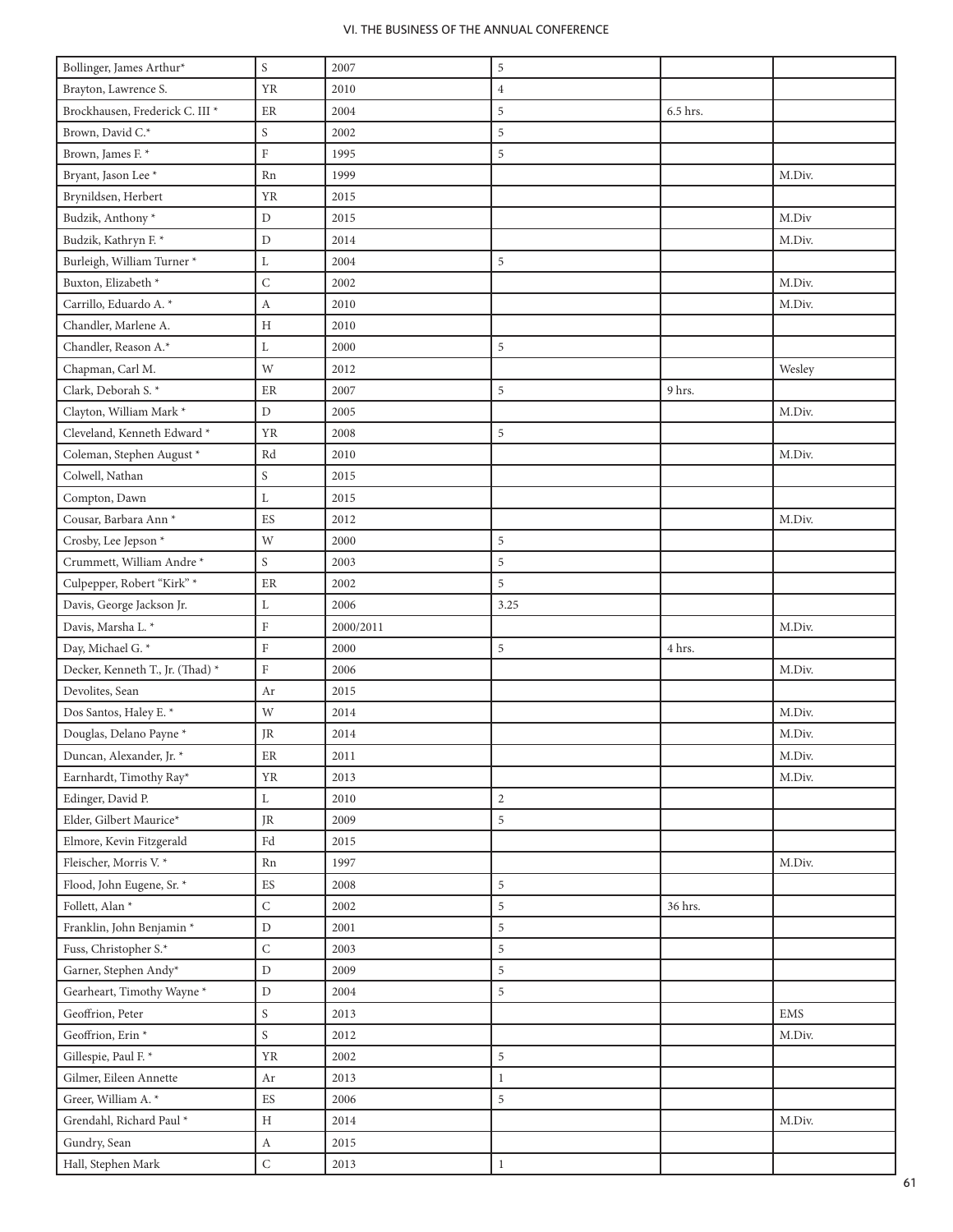| Hanson, Kenneth E.                         | $\operatorname{Fd}$      | 2012      | .25            |        |             |
|--------------------------------------------|--------------------------|-----------|----------------|--------|-------------|
| Hardy IV, Robert F. *                      | D                        | 2000      | 5              |        |             |
| Harrington, Michael W. *                   | JR                       | 1998      | 5              |        |             |
| Hart, JoLynn B.                            | ES                       | 2013      |                |        |             |
| Havens, Kevin Douglas                      | Ar                       | 2010      | 2.5            |        |             |
| Heatwole, Ellen S.*                        | Fd                       | 2006      | 5              |        |             |
| Hicks, Justin Andrew                       | $\rm F$                  | 2015      |                |        |             |
| Hollenbeck, Douglas Eugene <sup>*</sup>    | S                        | 2002      | 5              |        |             |
| Holmes, Randy*                             | ${\rm F}$                | 1995      | 5              |        |             |
| Huffman, Garland Michael*                  | $\rm F$                  | 2003      | 5              |        |             |
| Irving, Alphonso Leon <sup>*</sup>         | W                        | 2007      | 5              |        |             |
| Johnson, Michael A. *                      | $\rm F$                  | 2012      | 5              |        |             |
| Johnson, Nancy J. Coleman *                | $\mathbf L$              | 2012      |                |        | M.Div.      |
| Jones, Robin C.M. *                        | <b>JR</b>                | 2001      |                |        | M.Div.      |
| Kanten, Rita*                              | JR                       | 2000      | 5              |        |             |
| Kelly, Anne Brown                          | Rd                       | 2015      |                |        |             |
| Kelly, Robert Irvin                        | ${\rm ES}$               | 2012      | $\mathbf{2}$   |        |             |
| Kennedy, Lester III $^\star$               | S                        | 2003      | 5              |        |             |
| Khokhar, Nadeem Anjum                      | Ar                       | 2014      |                |        | Wesley      |
| Kim, Arum                                  | ${\rm ES}$               | 2015      |                |        |             |
| Kim, Minoo William                         | $\boldsymbol{A}$         | 2015      |                |        |             |
| Kirven, Timothy Joe                        | Rd                       | 2011      | 3              |        |             |
| Lalka, Benjamin Charles                    | $\rm H$                  | 2012      |                |        |             |
| Landon, E. Darren *                        | Rn                       | 2008      | 5              |        |             |
| Little, Joe Stephen, Jr.                   | Fd                       | 2007      |                |        |             |
|                                            | $\rm JR$                 | 2011      | 4.5            |        |             |
| Lucy, Curtis Dearman                       |                          |           |                |        |             |
| Lutz, Tobias B                             | $\mathbf D$              | 2015      |                |        |             |
|                                            | $\mathbf D$              | 2014      |                |        | See MQ #24a |
| Mackey-Wisor, William<br>Matheson, Penny   | W                        | 2013      |                |        | Wesley      |
| McCallum, Darryl Wesley                    | Rn                       | 2013      |                |        | Fuller      |
|                                            | $\mathsf C$              | 2010      | 2.5            |        |             |
| McLaughlin, Neil W.<br>Mercer, Jennifer A. | YR                       | 2014      |                |        |             |
| Meriwether, Gordon Kenyon, III             | <b>YR</b>                | 2012      |                |        | EMS         |
| Meyers, Lisa Snoddy                        | F                        | 2011      | 2.5            |        |             |
| Miner, Barbara F. *                        | $_{\rm Ar}$              | 2006      | 5              | 7 hrs. | MA-WTS      |
| Mitchell, William Douglas *                | Rn                       | 2008      | 5              |        |             |
| Moore, Jennifer Vestal $^\star$            | L                        | 2008      | 5              |        |             |
| Morris, Judy Garrett $\#$                  | $\mathsf C$              | 2007      | $\overline{4}$ |        |             |
| Munnikhuysen, Joshua David <sup>*</sup>    | $\mathbf D$              | 2006      | 5              |        |             |
| Murphy, Allan Thomas*                      | $\rm F$                  | 2000      | 5              |        |             |
| Newman, Amanda H. *                        | ${\it YR}$               | 2014      |                |        | M.Div.      |
| Oliver, Sonja Flye                         | $\mathbf S$              | 2004/2013 | 5              |        |             |
| Packard, Margaret McMullen <sup>*</sup>    | Η                        | 2014      |                |        | M.Div.      |
| Page, James Edward, Jr. *                  | Ar                       | 2008      | 5              |        |             |
| Palmer, Nancy Ann                          | JR                       | 2010      | 3.5            |        |             |
| Parker, Barbara Lynne <sup>*</sup>         | $\mathop{\hbox{\rm ES}}$ | 2008      | 5              |        |             |
| Petry, Lowell David *                      | $\mathsf C$              | 2006      |                |        | M.Div.      |
| Pettry, Michael W.*                        | $\mathbf S$              | 2007      | 5              |        |             |
| Pihlcrantz, Robert Moore*                  | $\rm ER$                 | 2002      | 5              |        |             |
| Pillow, Patrick Stevens <sup>*</sup>       | JR                       | 2014      |                |        | M.Div.      |
| Plemmons, Rachel Gordon <sup>*</sup>       | $\operatorname{Fd}$      | 2014      |                |        | M.Div.      |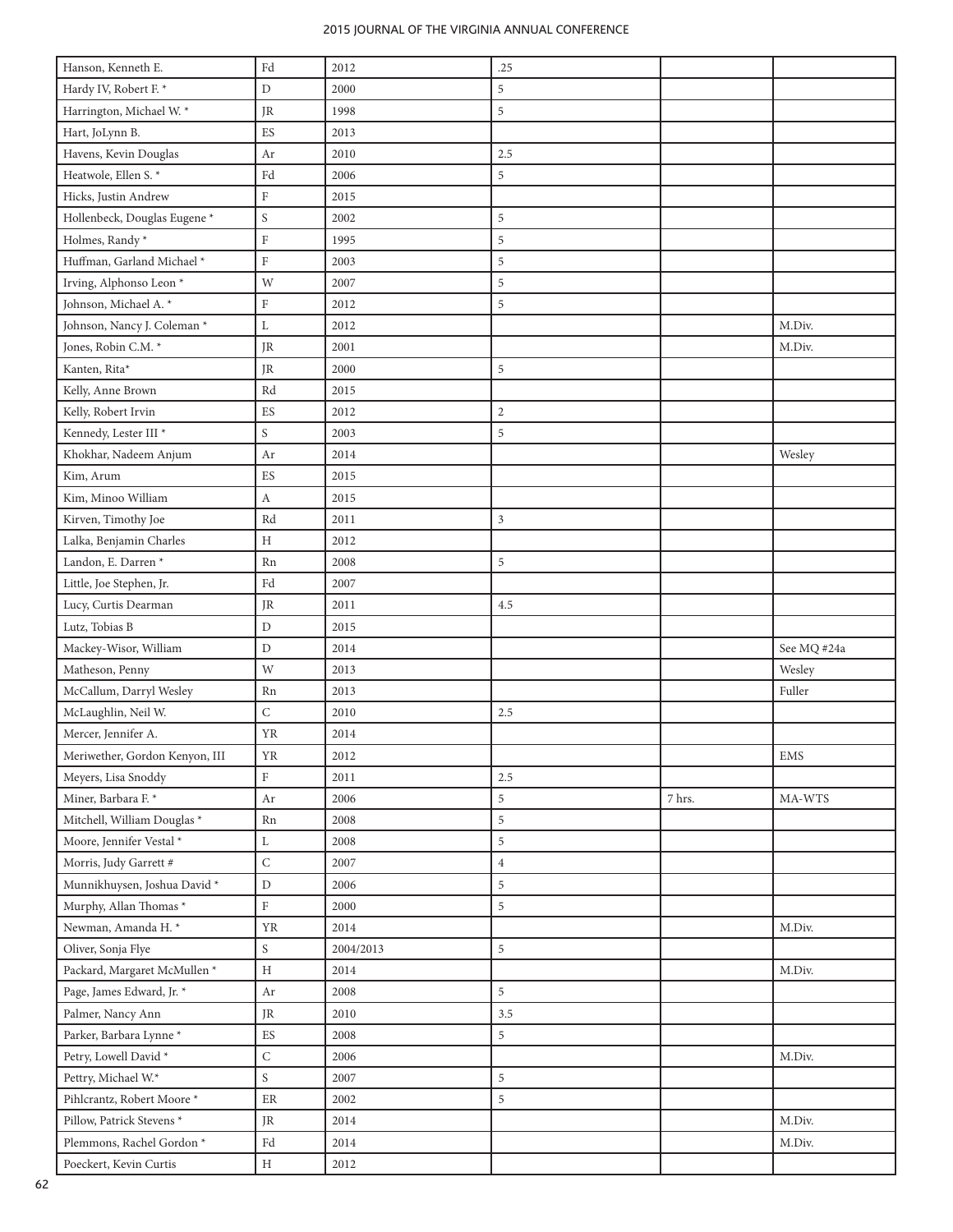| Reynolds, Thomas William *            | W             | 2005     |                |         | M.Div.     |
|---------------------------------------|---------------|----------|----------------|---------|------------|
| Robertson, Richard R.                 | Н             | 2013     | $\mathbf{1}$   |         |            |
| Ryu, David                            | Ar            | 2012     | $\overline{4}$ |         |            |
| Satterfield, Timothy V.*              | ${\rm D}$     | 2015     | $\mathfrak z$  |         | See MQ #39 |
| Schooler, Charles <sup>*</sup>        | L             | 1993     |                |         | M.Div.     |
| Segovia, Gustavo A.*                  | $\mathbf D$   | 2013     | 5              | 33 hrs. |            |
| Sheehan, Edward Francis               | L             | 2013     | 3.5            |         |            |
| Showers, Phillip Chapman*             | $\mathbf L$   | 2004     |                |         | M.Div.     |
| Simmons, Joellen Mary*                | JR            | 2007     | $\sqrt{5}$     |         | Asbury     |
| Sisson, Anne M. *                     | $\mathbf D$   | 2007     | 5              |         |            |
| Smith, Rodney Shaun                   | JR            | 2015     |                |         |            |
| Smith, Waverly C. III <sup>*</sup>    | $\rm ER$      | 1998     | $\sqrt{5}$     |         |            |
| Swan, Billy E. *                      | $\rm F$       | 2002     | 5              |         |            |
| Talbott, Carrie Lynn <sup>*</sup>     | $\, {\rm H}$  | 2006     | $\sqrt{5}$     |         |            |
| Talbott, Robert Eugene <sup>*</sup>   | H             | 2006     | $\mathfrak s$  |         |            |
| Teixeira, Michael W.*                 | $\rm F$       | 1995     | $\mathbf{1}$   |         | M.Div.     |
| Thrasher, Kenneth Leon <sup>*</sup>   | $\rm F$       | 1999     | $\,$ 5 $\,$    |         |            |
| Tolbert, Michael                      | JR            | 2011     |                |         |            |
| Tomek, Derek Edward                   | ES            | 2007     |                |         | Wesley     |
| Townsley, Norma Jean                  | JR            | 2013     | 2.75           | 9 hrs.  |            |
| Trovalli-Cook, Rebecca L.             | F             | 2014     |                |         |            |
| Turner, Jack Steven*                  | L             | 2005     | $\sqrt{5}$     |         |            |
| Utz, Vivian M.*                       | $\mathbf S$   | 2002     | 5              | 36 hrs. |            |
| Vaughan, Nancy M. *                   | ${\mathsf S}$ | 2010     |                |         | M.Div.     |
| Vernon, Keith Lee                     | $\mathbf D$   | 2011     | $\mathfrak{Z}$ |         |            |
| Waddell, Sherry Lynn <sup>*</sup>     | W             | 2004     | 5              |         |            |
| Ware, Andrew Jackson <sup>*</sup>     | JR            | 2014     |                |         | M.Div.     |
| Washer, Deborah Lois                  | S             | 2011     | 3.25           | 8 hrs.  |            |
| Watkins, Denise Beth Davis *          | Rd            | 2013     |                |         | M.Div.     |
| Watson, Christopher                   | Fd            | 2015     |                |         |            |
| Westmoreland, David Alan <sup>*</sup> | $\mathbf D$   | 2002     | $\sqrt{5}$     |         |            |
| White, Harold E., Sr.*                | ES            | 2005     | $\sqrt{5}$     |         |            |
| Wilkins, F. Darlene                   | $\rm H$       | $2010\,$ |                |         | <b>EMS</b> |
| Williams, Justin Lee <sup>*</sup>     | Fd            | 2000     | $\overline{5}$ |         |            |
| Williams, Randall Scott *             | $\rm F$       | 1999     | $\sqrt{5}$     | 6 hrs.  |            |
| Woodburn, Jon Marshall                | ${\rm D}$     | 2007     |                |         | Duke       |
| Workman, S. Karen                     | JR            | 2009     | 3.5            |         |            |
| Wright, James Lynn <sup>*</sup>       | $\mathbf S$   | 2007     | $\overline{5}$ |         |            |
| Wright, Sandra Lynn <sup>*</sup>      | ${\rm D}$     | 2007     | $\overline{5}$ |         |            |

# **21. Who are approved and appointed as: (v)**

*PLEASE NOTE: Persons on this list must receive an episcopal appointment. (v) Indicate for each person the first year the license was awarded. Indicate what progress each has made in the course of study or the name of the seminary in which they are enrolled.* 

*\* Has completed the five year course of study or the M.Div. Those names in bold have completed the five year course of study this year.*

*# Exception to educational requirements*

| Name                        | District | First Year License Awarded | Years Completed with COS | Adv. COS | School/ Sem-<br>inary | Fraction of<br>full time |
|-----------------------------|----------|----------------------------|--------------------------|----------|-----------------------|--------------------------|
| Adams, Karen Diane Merica * | W        | 2005                       |                          |          |                       | 50%                      |
| Aguilar, Norma              | Rd       | 2007                       |                          |          |                       | 50%                      |
| Ahn, Mi Sook *              |          | 2013                       |                          |          | M.Div.                |                          |
| Ailstock, Jennifer L.*      | Ar       | 2005                       |                          |          |                       | 25%                      |
| Bailey, Jack T.             | Fd       | 2014                       |                          |          |                       | 50%                      |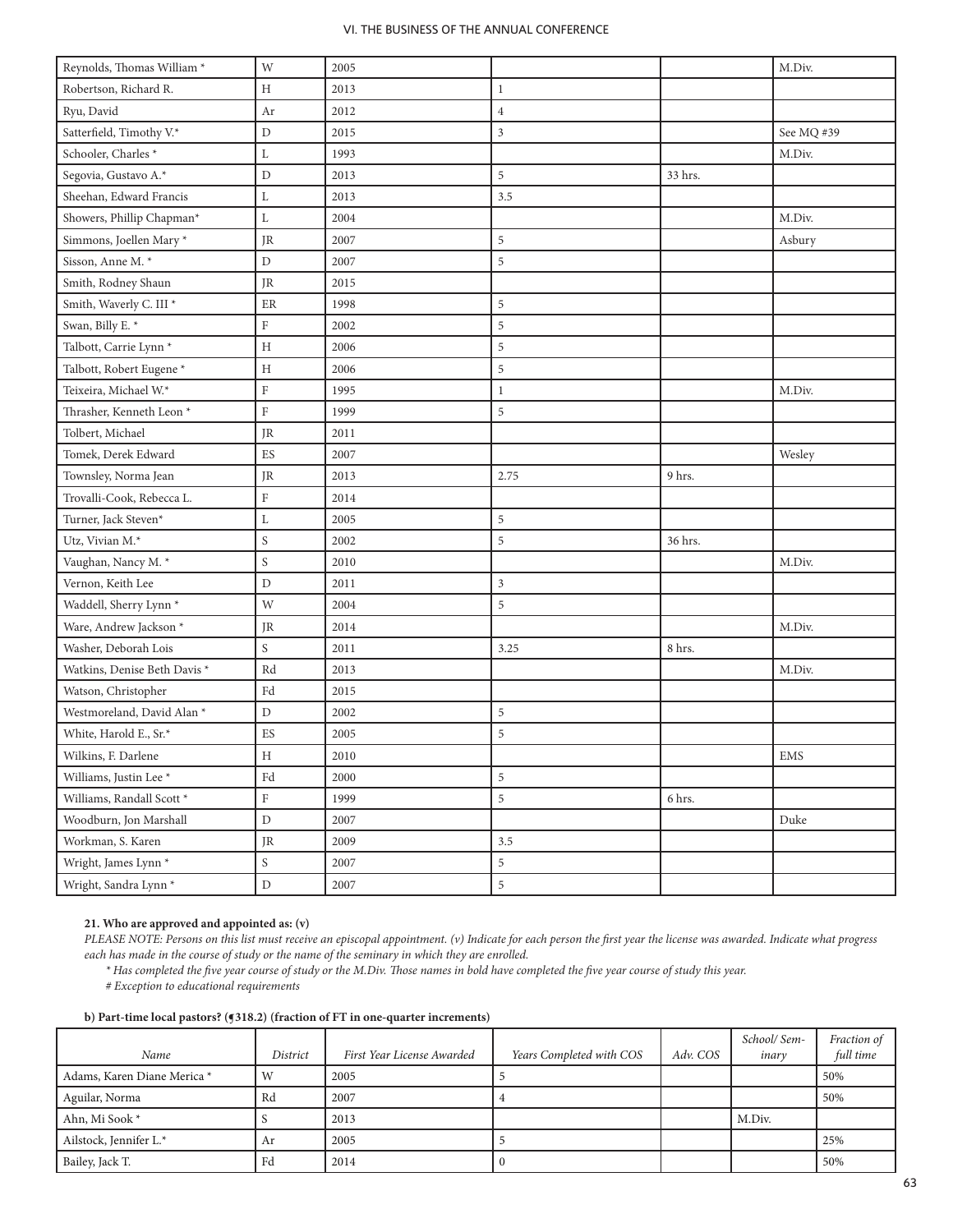| Bailey, Jarvis                                     | $\operatorname{Fd}$ | 2014 | $\boldsymbol{0}$ |         |            | 25%    |
|----------------------------------------------------|---------------------|------|------------------|---------|------------|--------|
| Bailey, Sarah Christine                            | Η                   | 2015 |                  |         |            | 25%    |
| Baisey, Randal L.*                                 | ${\rm F}$           | 2001 | 5                |         |            | 75%    |
| Baker, Jonathan *                                  | Fd                  | 2003 |                  |         | M.Div.     | 50%    |
| Banks, Marshall L.                                 | D                   | 2010 | 3.25             |         |            | 25%    |
| Barb, Victoria Lynn <sup>*</sup>                   | Η                   | 2007 | 5                |         |            | 75%    |
| Basham, Clyde Leon, Jr.*                           | <b>YR</b>           | 1995 | 5                |         |            | 50%    |
| Beck, Chad Thomas                                  | $\operatorname{Fd}$ | 2014 | $\boldsymbol{0}$ |         |            | 75%    |
| BeMiller, Robin Garman*                            | Fd                  | 2011 |                  |         | M.Div.     | 75%    |
| Bertrand, Francis Paul                             | W                   | 2011 | $\mathbf{1}$     |         |            | 25%    |
| Blythe, Donna Marie *                              | Fd                  | 2008 |                  |         | M.Div.     | 75%    |
| Blythe, Jesse C.                                   | Fd                  | 2015 |                  |         |            | 50%    |
| Brumback, Philip H.                                | W                   | 2008 | 3                |         |            | 50%    |
| Bucher, Richard Lee <sup>*</sup>                   | $\rm F$             | 2005 |                  |         | M.Div.     | 50%    |
| Burkholder, Geraldine Reed *                       | W                   | 2004 | 5                |         |            |        |
| Buse, Darin Marc                                   | Η                   | 2015 |                  |         |            | 50%    |
| Carte, Ira Cameron                                 | $\rm H$             | 2007 | 2.25             |         |            | 25%    |
| Clark, William Raymond                             | L                   | 2012 | $\overline{c}$   |         |            | 50%    |
| Clayton, Roderick Lyle                             | ER                  | 2014 | $\boldsymbol{0}$ |         |            | 50%    |
| Collins, Mark Randall                              | D                   | 2008 | 4.25             |         |            | 25%    |
| Colwell, Mary Alice                                | JR                  | 2015 |                  |         |            | 25%    |
| Corber, Wesley Sean *                              | W                   | 2011 |                  |         | M.Div.     | 50%    |
| Covington, John B.*                                | $\rm F$             | 1996 | 5                |         |            | 25%    |
| Craig, Frances Curtis*                             | ER                  | 2004 | 5                |         |            | 25%    |
| Culler, Pamela Howell *                            | Rd                  | 2006 | 5                |         |            | 50%    |
| Dean, Norma J. #                                   | ${\bf C}$           | 2002 | 2.75             | 28 hrs. |            | 25%    |
| Dibble, Daniel Ray                                 | L                   | 2007 | 4.5              |         |            | 75%    |
| Duncan, Gregory Lee, Sr.                           | ${\rm ES}$          | 2009 | 4.75             |         |            |        |
| Duncan, Valerie V.                                 | YR                  | 2014 | $\boldsymbol{0}$ |         |            | 50%    |
| Edwards, Kelvin A., Sr.                            | Г                   | 2012 | $\boldsymbol{0}$ |         |            | 50%    |
| Elmore, R. Jason *                                 | JR                  | 2008 |                  |         | M.Div.     | 50%    |
| Evans, Faith *                                     | Η                   | 2014 |                  |         | M.Div.     | 50%    |
| Fair, Christopher Kenneth                          | $\operatorname{Fd}$ | 2005 |                  |         | VA Union   | $25\%$ |
| Farrar, Kenneth Duane*                             | Rn                  | 2004 | 5                |         |            | 50%    |
| Fernandez, Raciel Quintana                         | $\rm F$             | 2015 |                  |         |            | 25%    |
| Foy, Penny M.                                      | JR                  | 2013 | $\mathbf{0}$     |         |            | 50%    |
| Franklin, Melanie Duncan *                         | Rn                  | 2001 |                  |         | M.Div.     | 50%    |
| Franklin, Richard                                  | JR                  | 2015 |                  |         |            | 25%    |
| Franklin, Tammy Parker*                            | D                   | 2012 | 5                |         |            | 75%    |
| Fretwell, Melissa Irene                            | H                   | 2014 |                  |         | <b>EMS</b> | 50%    |
| Fritzinger, Clifton D.                             | JR                  | 2010 | 3.25             |         |            | 75%    |
| Goodman, Jeffery Harold                            | Ar                  | 2012 |                  |         | MA         | 25%    |
| Graves, Carolyn J.                                 | ER                  | 2011 | 2.25             |         |            | 25%    |
| Guminsky, Michael Darren                           | ${\it YR}$          | 2015 |                  |         |            | 50%    |
| Gwaltney, Rebecca W. *                             | ${\it YR}$          | 2003 | 5                |         |            | 50%    |
| Haley, Charles S. Jr. *                            | L                   | 2001 | 5                |         |            | 75%    |
| Harper, Isaac E.                                   | Η                   | 2005 | 3.75             | 20 hrs. |            | 50%    |
| Harrison, James Herbert, Jr                        |                     |      |                  |         |            | 50%    |
|                                                    | JR                  | 2015 |                  |         |            |        |
| Hedrick, Doris T.                                  | S                   | 2012 | $\overline{c}$   |         |            | 50%    |
| Hendricks, Terry Lee                               | $\, {\rm H}$        | 2011 |                  |         |            | 25%    |
| Houchens, Benjamin F. #<br>Jagoe, Marcellus H., IV | ${\bf C}$           | 2002 | 4.25             |         |            | 25%    |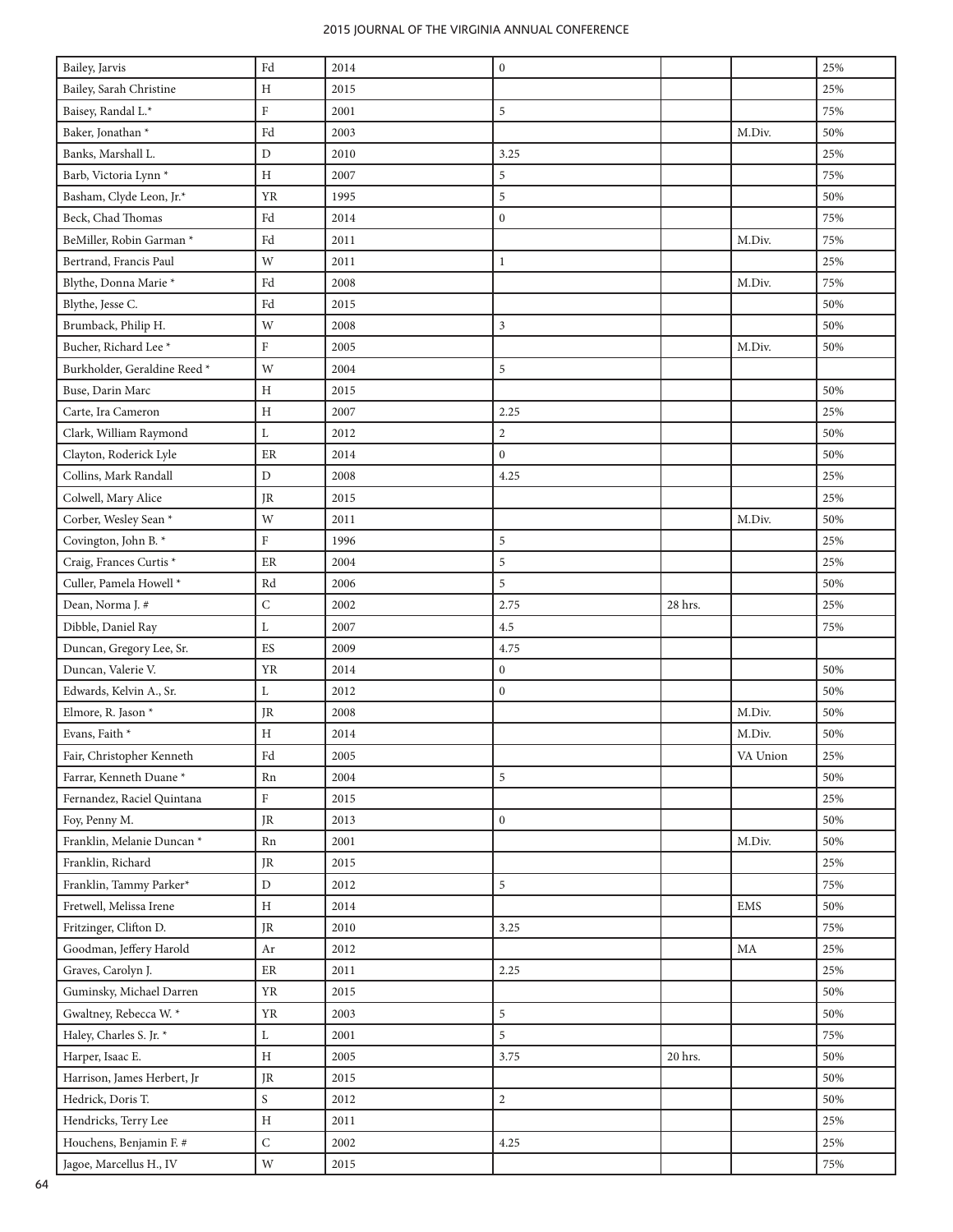| Jamieson, Barbara Harper            | $\operatorname{Fd}$        | 2007 | 3.25             |         |                            | 50% |
|-------------------------------------|----------------------------|------|------------------|---------|----------------------------|-----|
| Jarman, Marcela Mosquera            | Ar                         | 2015 |                  |         |                            |     |
| Jefferson, William Christian #      | ${\rm ES}$                 | 2002 | 4.25             |         |                            | 50% |
| Jennings, Robert Louis*             | Rd                         | 2006 | $\sqrt{5}$       |         |                            |     |
| Johnson, Charles E., Jr.*           | L                          | 2008 | 5                |         |                            | 50% |
| Johnson, Diana Lynn <sup>*</sup>    | ER                         | 2012 |                  |         | M.Div.                     | 75% |
| Keen, Susan W.                      | L                          | 2010 | 2.5              |         |                            | 25% |
| Lacy, James F. Jr.                  | $\mathsf C$                | 2006 | $\mathfrak{Z}$   |         |                            | 75% |
| Lauer, Keith Andrew <sup>*</sup>    | Rd                         | 2009 |                  |         | M.Div.                     | 25% |
| Lawrence, Mark A.                   | Fd                         | 2013 | $\overline{c}$   |         |                            | 25% |
| Leamon, James A.                    | A                          | 2004 | 4.5              |         |                            | 50% |
| Lehman, Larry Alfred                | $\rm F$                    | 2011 | $\overline{4}$   |         |                            | 25% |
| Lester, Thomas Franklin             | JR                         | 2004 | 4.75             | 2 hrs.  |                            | 50% |
| Lockhart, Benjamin F., Jr. *        | Rn                         | 2005 | 5                |         |                            | 75% |
| Ludwig, Kurt Dennis*                | A                          | 2004 |                  |         | M.Div.                     | 50% |
| Martin, Ellen Hensley               | H                          | 2009 | $\mathbf{0}$     |         |                            | 50% |
| Martin, Terry Franklin <sup>*</sup> | D                          | 2005 | $\sqrt{5}$       |         |                            | 25% |
| Massie, Allen Ray*                  | Fd                         | 2008 | 5                |         |                            | 50% |
| Meeuwissen, Pamela G.               | $\boldsymbol{A}$           | 2006 | 3.75             | 32 hrs. |                            | 25% |
| Merry, Edward *                     | YR                         | 2004 | $\sqrt{5}$       |         |                            | 50% |
| Meservey, John Edward               | JR.                        | 2013 | $\mathbf{1}$     |         |                            | 25% |
| Miller, Gregory Evan                | $\mathsf C$                | 2012 | 0.75             |         |                            | 50% |
| Miller, Michael Wayne               | L                          | 2009 | 1.25             |         |                            | 50% |
| Moberly, William E.                 | A                          | 2013 | $\mathbf{1}$     |         |                            | 25% |
| Monroe, Gary M.                     | $\, {\rm H}$               | 2011 | $\boldsymbol{0}$ |         |                            | 25% |
| Nock, James S.                      | ${\rm ES}$                 | 2006 | 4.75             |         |                            | 50% |
| Nordan, Elizabeth A.                | D                          | 2010 | $\sqrt{2}$       |         | Duke                       | 75% |
| Obeng, Akwasi "John"                | A                          | 2014 |                  |         | Wesley                     | 25% |
| Payne, Sarah Elizabeth              | S                          | 2014 | $\boldsymbol{0}$ |         |                            | 50% |
| Payne, William R. #                 | $\mathsf C$                | 1999 | 4.75             |         |                            | 50% |
| Pickard, Pamela Grace               | $\rm F$                    | 2014 | $\boldsymbol{0}$ |         |                            | 25% |
| Pizzeck, Bonnie Gay*                | $\rm F$                    | 2013 |                  |         | M.Div.                     | 50% |
| Porter, Timothy M. *                | ${\it YR}$                 | 2012 |                  |         | $\mathbf{M}.\mathbf{Div}.$ | 50% |
| Reibel, Erin McCarthy*              | Rd                         | 2009 |                  |         | M.Div.                     | 50% |
| Reynolds, Monica T.                 | $\boldsymbol{A}$           | 2013 |                  |         | Wesley                     | 50% |
| Riggs, Glenn                        | $\rm JR$                   | 2015 |                  |         |                            | 25% |
| Ringenbach, Martha C.               | $\rm A$                    | 2013 | $\mathbf{0}$     |         |                            | 75% |
| Ritter, Paul *                      | $\, {\rm H}$               | 2012 |                  |         | M.Div.                     | 75% |
| Roscoe, Mark A.                     | Rd                         | 2012 | $\mathbf{0}$     |         |                            |     |
| Ross, Terry A. *                    | Rn                         | 2004 | 5                |         |                            | 50% |
| Rough, Robert E.                    | <b>YR</b>                  | 2011 | 0.75             |         |                            | 50% |
| Saldana, Jose W. *                  | $\boldsymbol{A}$           | 1999 |                  |         | M.Div.                     | 50% |
| Sandifer, Walter Raysor *           | Rn                         | 2003 | 5                |         |                            | 75% |
| Schaefer, George Keith              | $\rm F$                    | 2008 | 4.25             |         |                            | 75% |
| Schoeman, Laetitia                  | W                          | 2015 |                  |         |                            | 25% |
| Serrano Perez, Julio C.             | $\mathop{\rm Rd}\nolimits$ | 2013 | 4.75             |         |                            | 25% |
| Shepherd, Russell E.                | Rn                         | 2012 | $\overline{2}$   |         |                            | 25% |
| Shushok, Kelly A.                   | Rn                         | 2013 | 4.25             |         |                            | 50% |
| Sims, Betty Jo Graybeal *           | Fd                         | 2006 | $\sqrt{5}$       |         |                            | 25% |
| Smith, Donna Brown*                 | JR                         | 2009 | $\sqrt{5}$       | 12 hrs. |                            |     |
| Snodgrass, Steven C.                | JR                         | 2015 |                  |         |                            | 50% |
| St. Jean, Barbara J.                | $\rm ER$                   | 2014 | $\mathbf{0}$     |         |                            | 50% |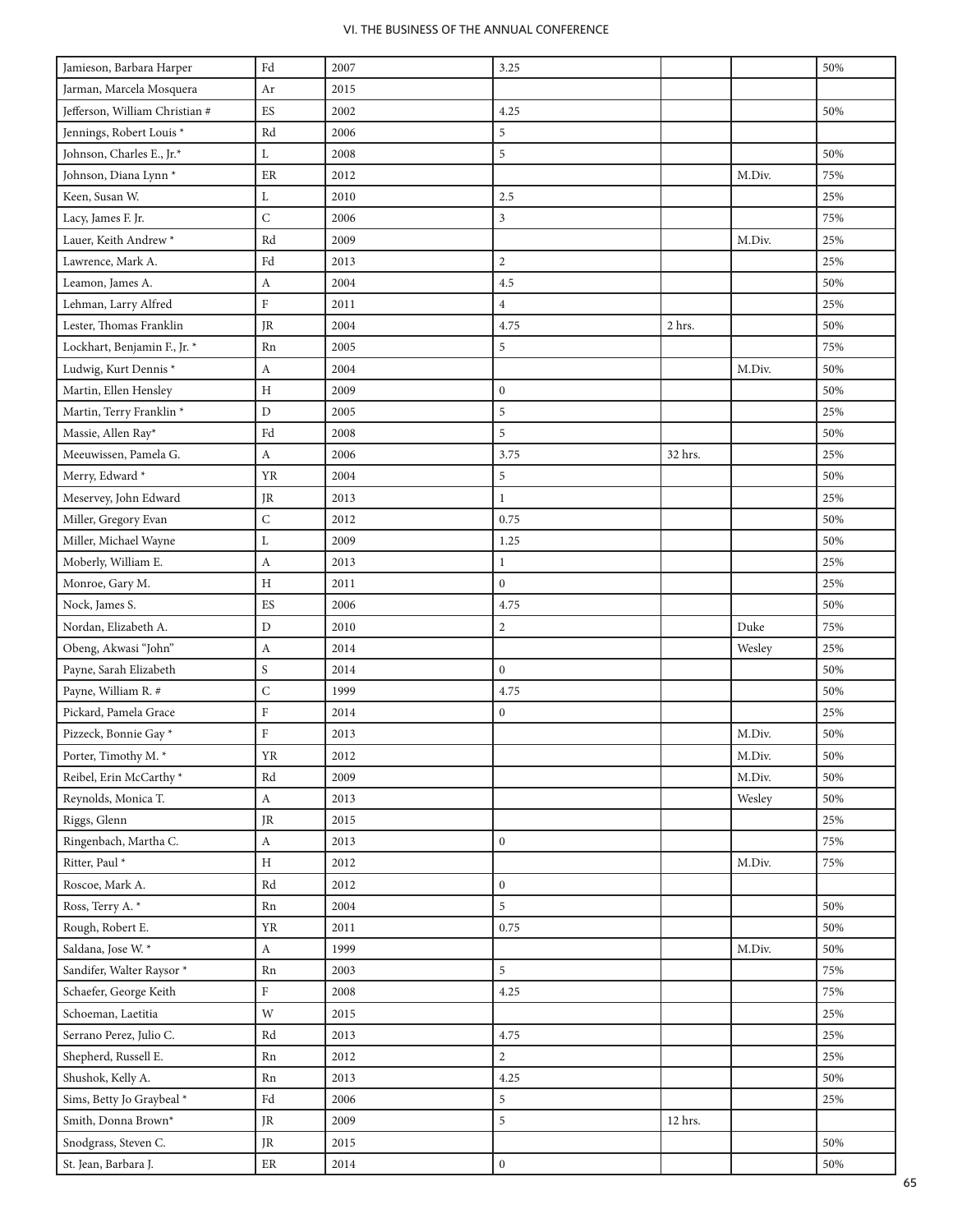| Staul, Brenton Armstrong   | YR        | 2015      |                |          |     |
|----------------------------|-----------|-----------|----------------|----------|-----|
| Sternfeld, Brenda Beeman   | Rn        | 2014      | 0.25           |          | 25% |
| Straughter, Debra Angela * | Fd        | 2013      |                | M.Div.   | 75% |
| Taylor, Benjamin H. III    | F         | 2013      | $\overline{0}$ |          | 75% |
| Trickey, Joe D., Jr.       | F         | 2013      | 0.75           |          | 50% |
| Tucker, Mark W.            | L         | 2014      | $\overline{0}$ |          | 25% |
| Turlington, Glenda Tawes   | ES        | 2004      | 1.75           |          | 50% |
| Viemeister, Jerry Otto     | L         | 2007      | 1.5            |          | 50% |
| Walker, Dan E. *           | F         | 2013      | 5              |          | 50% |
| Watson, Samuel Ray         | <b>JR</b> | 2015      |                |          | 50% |
| Wood, Marcus C. *          | D         | 2006      | 5              |          | 25% |
| Woolner, Louis G.          | Fd        | 2008      |                | VA Union | 50% |
| Worley, Timothy Lee        | C         | 2015      |                |          | 50% |
| Yoo-Hess, Jeffry *         | Rn        | 2013      |                | M.Div.   |     |
| Young, Linda S.*           | ER        | 2011      | 5              |          | 50% |
| Zuleta, Luz Marina         | A         | 2010/2015 |                |          |     |

## **21. Who are approved and appointed as: (v)**

**c) Students from other annual conferences or denominations serving as local pastors and enrolled in a school of theology listed by the University Senate (¶318.3, ,4)?**

| Name                              | Year | .seminar | Home<br>onterence | $\sim$ $\sim$ |
|-----------------------------------|------|----------|-------------------|---------------|
| Barth,<br>--<br>loseph<br>11mothy | 2014 | Duke     | 12022<br>elaward  |               |

**d) Students who have been certified as candidates in your annual conference and are serving as local pastors in another annual conference while enrolled in a school of theology listed by the University Senate (¶318.3)**

| ' Name            | District | Year                    | Education    | Serving    |
|-------------------|----------|-------------------------|--------------|------------|
| Isernhagan, Brett |          | 2012 (rec'd VAUMC 2015) | .<br>Candler | <b>SGA</b> |
| Wooten, Dirk      | ER       | 2014                    | <b>MTSO</b>  | East Ohio  |

e) Persons serving as local pastors while seeking readmission to conference membership (**f 366.4**, 367, 369.3)? (If not in this conference indicate name of **conference where serving.)**

| $\cdot$ $\cdot$<br>rv Status)<br>clero <sub>"</sub><br>Name (' | $\mathbf{r}$ .<br>$\sim$<br>District | Year | cducation | <i>_onterence</i> |
|----------------------------------------------------------------|--------------------------------------|------|-----------|-------------------|
| $\sqrt{2}$<br>.hildress,<br>Edwin M.<br>( L L                  |                                      | 2012 | M.Div.    | Y 4 1             |

## **22. Who have been discontinued as local pastors (¶320.1)?**

| Name                    | District | Date Discontinued | <b>Note</b>                    |
|-------------------------|----------|-------------------|--------------------------------|
| Crawford, John Melvin   | H        | 03/26/2015        |                                |
| Hall, Benjamin Adam     |          | 10/07/2014        | Renewed as Certified Candidate |
| Hudgins, Andrew Michael | А        | 05/07/2015        |                                |
| Johnson, Norman         |          | 07/01/2015        |                                |
| Purdom, Daniel          |          | 07/01/2015        |                                |
| Robins, Charles Bradley | Rd       | 06/15/2015        | Renewed as Certified Candidate |
|                         |          |                   |                                |

#### **23. Who have been reinstated as local pastors (¶320.4)?**

| Name | Jistrict | Years Completed in Course of Study |
|------|----------|------------------------------------|
|------|----------|------------------------------------|

**24. What ordained ministers or provisional members from other Annual Conferences or Methodist denominations are approved for appointment in the Annual Conference while retaining their conference or denominational membership (¶¶331.8, 346.1)? (List alphabetically; indicate Annual Conference or denomination where membership is held. Indicate credential.)**

**a) Annual Conferences**

| Name                        | District     | Status | Home Conference   | Year |
|-----------------------------|--------------|--------|-------------------|------|
| Caldwell, Lynne Blankenship | Rd           | FE     | Western NC        |      |
| Choi, Jae-Haeng             |              | FE     | California-Nevada | -1.5 |
| Collver, Heather "Hedy"     | $\mathbf{u}$ | FE     | Florida           |      |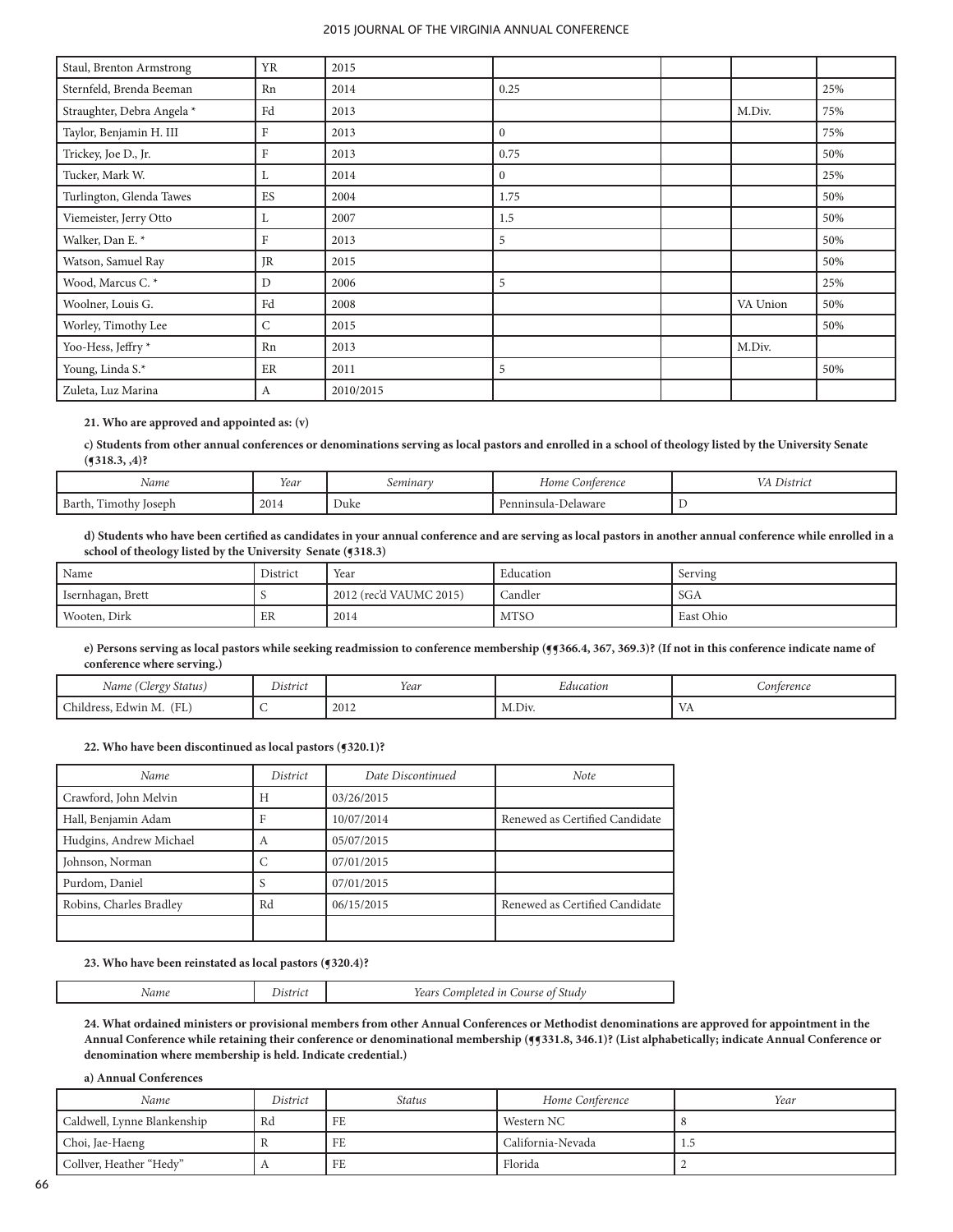| Crites, Luther Edwin "Nip" Jr. | H  | FE    | <b>SC</b>          | $\overline{4}$  |
|--------------------------------|----|-------|--------------------|-----------------|
| Crockett, Douglas E.           | Rd | FE    | Holston            | 7.5             |
| Glass, Elizabeth S.            | Fd | FE    | Susquehanna        | 5               |
| LaBella-Foster, Elizabeth      | Ar | FE    | North Texas        | 1.5 (Part time) |
| Mackey-Wisor, Wiliam           | D  | HL/FL | Susquehanna        | 2               |
| Max-Jones, Raymond             | A  | FE    | Sierra Leone       | $\overline{2}$  |
| Park, Daniel D.                | Ar | FE    | N. Illinois        |                 |
| Park, Jae Woo                  | ER | FE    | Minnesota          | 2               |
| Peck-McClain, Andrew           | H  | FE    | New York           | 2               |
| Phan, Hieu D.                  | Ar | PE    | California-Pacific | 3               |
| Stutes, Robert Gordon          | Rn | FE    | Texas              | 3               |
| Wall-Smith, Stephen            | ER | FE    | New York           | 5               |
| Yun, Kook-Jin                  | Ar | FE    | N. Illinois        | 3               |

# **b) Other Methodist Denominations**

| Name                    | District     | <i>Status</i> | Denomination     | Year          |
|-------------------------|--------------|---------------|------------------|---------------|
| Choi, Yoon-Seok         | YR           | Elder         | Korean Methodist | 6             |
| Chung, Sung Ho          | Ar           | Elder         | Korean Methodist | 12            |
| Johnson-Oliver, Cynthia | $\mathsf{A}$ | Elder         | <b>CME</b>       | 8             |
| Kang, Hyunsik           | Ar           | Elder         | Korean Methodist | 9             |
| Kim, Eun Kwan           | А            | Elder         | Korean Methodist |               |
| Kim, Jeongin            | <b>YR</b>    | Elder         | Korean Methodist |               |
| Lee, Chang Hwan         | Ar           | Elder         | Korean Methodist |               |
| Park, Joo Sup           | А            | Elder         | Korean Methodist | 8             |
| Ryu, Young Sung         | Ar           | Elder         | Korean Methodist |               |
| Sung, Byung Chul        |              | Elder         | Korean Methodist | 1 (part time) |

**25. What clergy in good standing in other Christian denominations have been approved to serve appointments or ecumenical ministries within the bounds**  of the Annual Conference while retaining their denominational affiliation (**f**§31.8, 346.2)? (v) (Designate with an asterisk those who **have been accorded voting rights within the annual conference. Indicate credential.)**

| Name                     | District        | <i>Status</i> | Denomination               | Year      |
|--------------------------|-----------------|---------------|----------------------------|-----------|
| Aikens, Larry*           | Н               | OF            | <b>Independent Baptist</b> | 2         |
| Bechdolt, Lynn*          | D               | OF            | ELCA                       |           |
| Bowers, James*           | <b>JR</b>       | OF            | Church of God (Cleve. TN)  |           |
| Calhoun, Jimmy*          | D               | OF            | Independent Baptist        |           |
| DeBres, Judy Janelle*    | $\sqrt{2}$<br>U | OF            | Cooperative Baptist        |           |
| Doan, Donna Jean Burton* | ES              | <b>ROF</b>    | Disciples of Christ        | 2         |
| Doan, Steven Blaine*     | ES              | <b>ROF</b>    | Disciples of Christ        | $\bigcap$ |
| Halbert, Kerry L.*       | Е               | OF            | Southern Baptist           |           |
| Holt, Kevin M.*          | ⊥               | OF            | Independent Baptist        | $\bigcap$ |
| Stevens, James D.*       | ⊥               | OF            | Southern Baptist           | 12        |

**26.Who are affiliate members: (List alphabetically; indicate annual conference or denomination where membership is held.)**

**a)With vote (¶586.4 [v])?**

| um<br>$\mu$ rie<br>$\cdot$<br>w<br>. | $\mathcal{O}$<br>- |
|--------------------------------------|--------------------|
|--------------------------------------|--------------------|

# **b) Without vote (¶¶334.5, 344.4)? (v 2/3)**

| Name (Clergy Status)        | Member Conference/ Denomination | First Year of Affiliation |
|-----------------------------|---------------------------------|---------------------------|
| Baker, Roger (FE)           | Rio Texas                       | 2012                      |
| Blalock, Max (FE)           | N. Alabama                      | 2011                      |
| Davis, Richard S. (RE)      | Baltimore-Wash.                 | 2010                      |
| Fellows, Norma Jean V. (RE) | Upper NY                        | 2009                      |
| Gladding, Elsie May (RE)    | Baltimore-Wash.                 | 2009                      |
| Googins, Mary Ann (RD)      | Oregon-Idaho                    | 2010                      |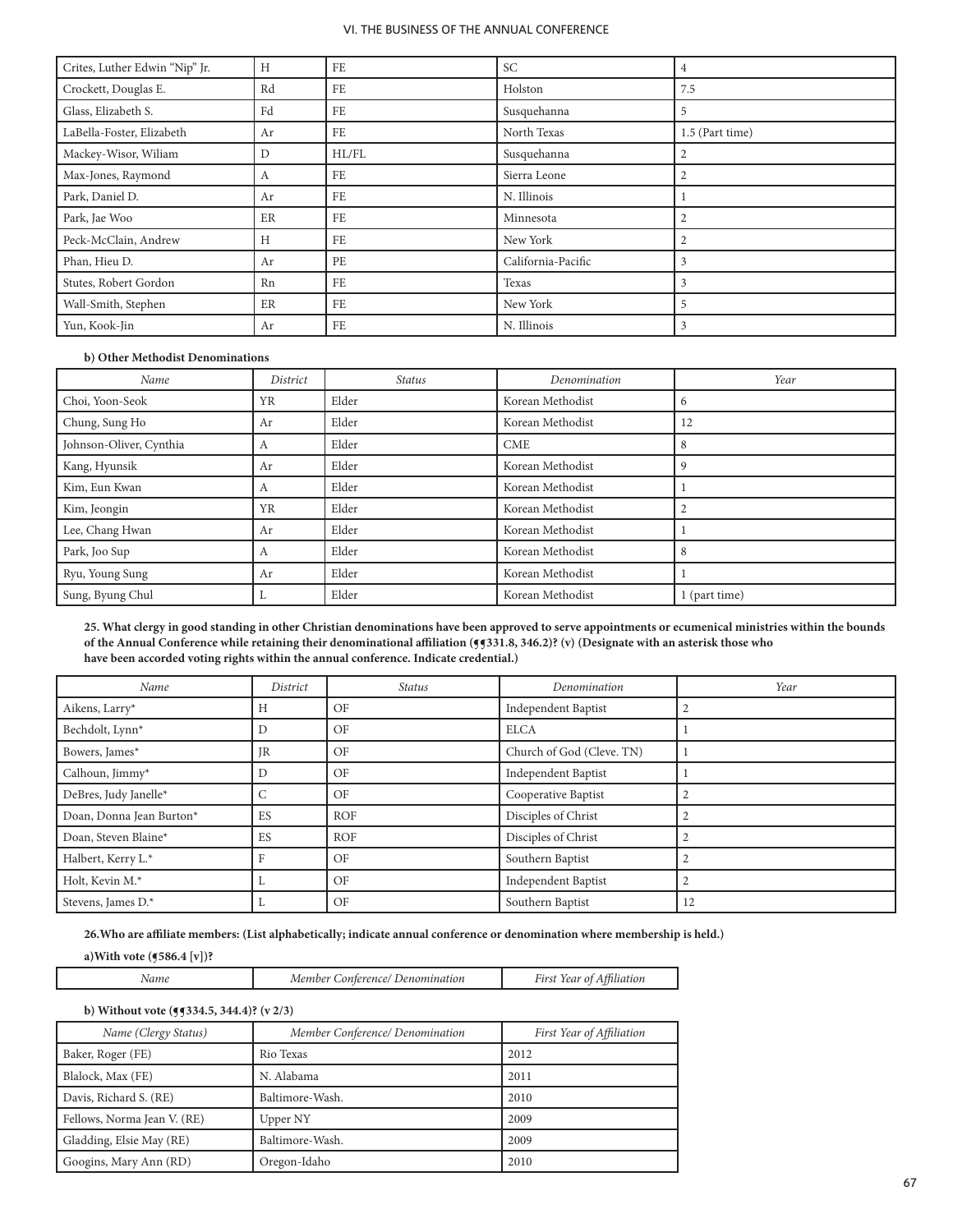| Graves, David (FE)                  | Baltimore-Wash.    | 2015          |
|-------------------------------------|--------------------|---------------|
| Kocher, Craig T. (FE)               | Western NC<br>2011 |               |
| Maloy, W.Victor (FE)<br>Florida     |                    | prior to 2001 |
| Murphy, Miles, Jr. (RE)             | North Carolina     | 2007          |
| Porter, Melody (FD)                 | Eastern PA         | 2009          |
| Query, Todd (FD)                    | West Michigan      | 2006          |
| Rowley, R. Glenn (FE)               | Oklahoma           | 2010          |
| Starling Jr., Capt. I. Carroll (RE) | Florida            | prior to 2001 |

## **27. Who are elected as associate members? ¶322 (v):**

| Name                |
|---------------------|
| Melester, C. Steven |

# **28. Who are elected as provisional members and what seminary are they attending, if in school? (under ¶¶322.4, 324, 325)**

**a) Provisional Deacons under the provisions of ¶¶ 324.4a, c or ¶324.5?(v)** 

| Name                  |           |
|-----------------------|-----------|
| Hwang, Heesung        | see Q. 79 |
| Proctor, Caitlin Rose |           |
| Wray, Heather Leigh   |           |

# **b) Provisional Elders under the provisions of**  $\mathbf{fg}$  **324.4a, b or**  $\mathbf{g}$ **324.6 (v));**  $\mathbf{g}$  **322.4 (v 3/4)**

| Name                     |           |
|--------------------------|-----------|
| Agbosu, Esther Naana     |           |
| Bailey, Caitlyn Fox      |           |
| Earle, Devon Maust       |           |
| Grant, Amy Elizabeth     |           |
| Kim, Dan                 |           |
| Kim, Jiyeon              |           |
| Levy, David Brent        | see Q. 49 |
| Louk, Michelle D.        |           |
| Manieri, Giani           |           |
| Matthews, Michelle Leigh |           |
| Nichols, Brandon Tyler   |           |
| Oh, Donghwan Paul        |           |
| Oswald, Ryan Steven      |           |
| Payne, Clayton W.        |           |
| Simmons, Brian J.        |           |
| Thornberry, Gayle Martin |           |
| Wilds, Kameron Michael   |           |
| Yoo-Hess, Seung Hae      |           |

**29. Who are continued as provisional members, in what year were they admitted to provisional membership, and what seminary are they attending, if in school (¶326)?**

# **a) In preparation for ordination as a deacon or elder? (¶326)**

| Name                     | Clergy Status (PD or PE) | Year Admitted |  |
|--------------------------|--------------------------|---------------|--|
| Allen, Ashley Blair      | PE                       | 2014          |  |
| Anderson, Kevin A.       | PD                       | 2010          |  |
| Barbery, Steven David    | РE                       | 2011          |  |
| Beck, Scott Austin       | РE                       | 2010          |  |
| Blagg, Adam L.           | PE.                      | 2013          |  |
| Brock, Andy Lindsey      | PE.                      | 2011          |  |
| Carpenter, June Cathcart | PE.                      | 2012          |  |
| Colby, Drew VanDyke      | PE                       | 2013          |  |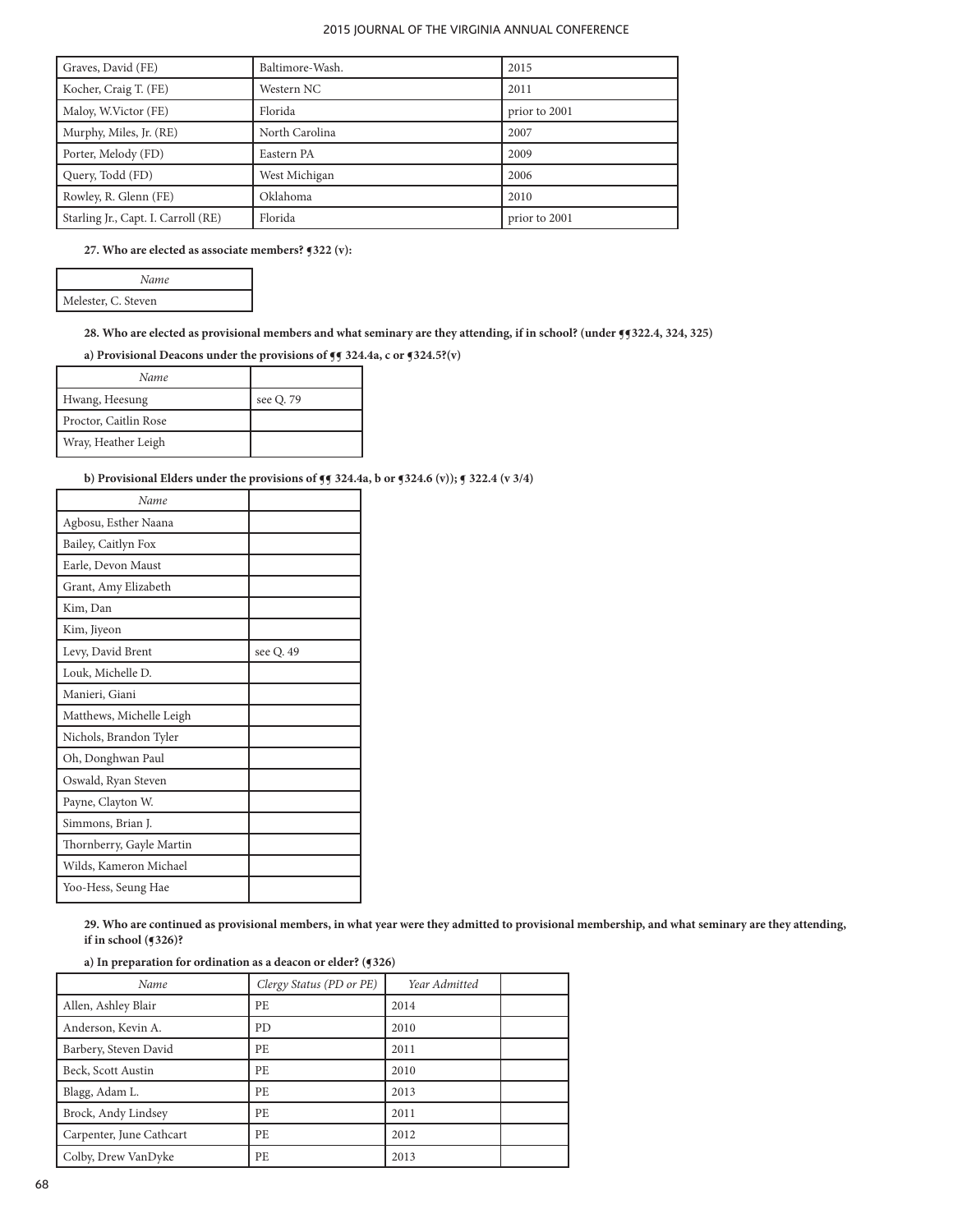| Cole, Charles H., Jr.                                 | PE | 2010 |           |
|-------------------------------------------------------|----|------|-----------|
| Crabbs, Linda Emily Fiorentino                        | PE | 2009 | see Q.73  |
| Craft, Timothy Sean                                   | PD | 2013 |           |
| Crisp, Amy Lynn                                       | PD | 2013 |           |
| Dadisman, Mary Katherine                              | РE | 2011 |           |
| Dettmer, Michael Andrew                               | PE | 2011 |           |
| Durrance, Thomas E.                                   | PE | 2010 |           |
| Edwards, Darwin G.                                    | PE | 2012 |           |
| Ensz, Andrew Stanton                                  | РE | 2014 |           |
| Fletcher, Jennifer Lynn                               | PE | 2013 |           |
| Griffin, Kotosha Seals                                | PE | 2009 | see Q. 49 |
| Hackmann, Ian J.                                      | РE | 2012 |           |
| Han, Grace Sun-Khil                                   | PE | 2014 |           |
| Heinrich, Russell Lee                                 | РE | 2008 |           |
| Hughes, Susan M.                                      | PD | 2013 |           |
| Huh, Keon                                             | PE | 2014 |           |
| Huntsman, Marcia Klein                                | PE | 2011 |           |
| Kesner, Anne West                                     | PD | 2014 |           |
| Kiel, J. Randall                                      | PE | 2013 |           |
| Kim, Mikang                                           | PE | 2013 |           |
| Kim, Yun Chol                                         | PE | 2013 |           |
| Kimec, Stephanie Lorraine                             | PE | 2013 |           |
| King, Joshua Sean                                     | PE | 2013 |           |
| Lane, Kelley                                          | PD | 2012 |           |
| Layman, Charles Alan                                  | PE | 2014 |           |
| Lee, Chenda Innis                                     | PE | 2012 |           |
| Lewis, Barbara Denise                                 | PE | 2009 |           |
| Lott, Michael Thomas                                  | РE | 2014 |           |
| Lugn, Bruce Nelson                                    | PE | 2012 |           |
| Magruder, David Christian                             | PE | 2010 |           |
| Mays, Anita Ellen                                     | РE | 2014 |           |
| McGlone, James Benson                                 | РE | 2014 |           |
| Mertins, Taylor Christian                             | РE | 2013 |           |
| Min, Kwong Hong (Moses)                               | PE | 2014 |           |
| Moore, Emily Anne                                     | PE | 2014 |           |
| Mulford, Stanley Harwood, III                         | PE | 2010 |           |
| Nkrumah, Emmanuel                                     | PE | 2013 |           |
| Oh, Jinwook                                           | PD | 2013 |           |
| Orndorff, Joshua Randall                              | PE | 2014 |           |
| Posey, Brian Edward                                   | PE | 2013 |           |
| Robins, Koren B.                                      | РE | 2014 | See Q. 49 |
| Royston, Kathleen                                     | PE | 2014 |           |
| Schaeffer, Ryan Mark                                  | PE | 2014 |           |
| Schoeman, John Robert                                 | РE | 2013 |           |
|                                                       | PE | 2014 |           |
| Sergent, Matthew Blair                                | PE | 2014 |           |
| Song, Jaeyong                                         |    |      |           |
| Springstead, Christa Mercer<br>Stefano, Kevin Charles | РE | 2013 |           |
|                                                       | РE | 2014 | See Q.50  |
| Stratton, Laura Whittle                               | PE | 2013 |           |
| Stribula, Charles Matthew                             | PE | 2012 | See Q.73  |
| Surran, Peter                                         | PD | 2012 |           |
| Varner, Edward Joseph Tucker                          | PE | 2014 |           |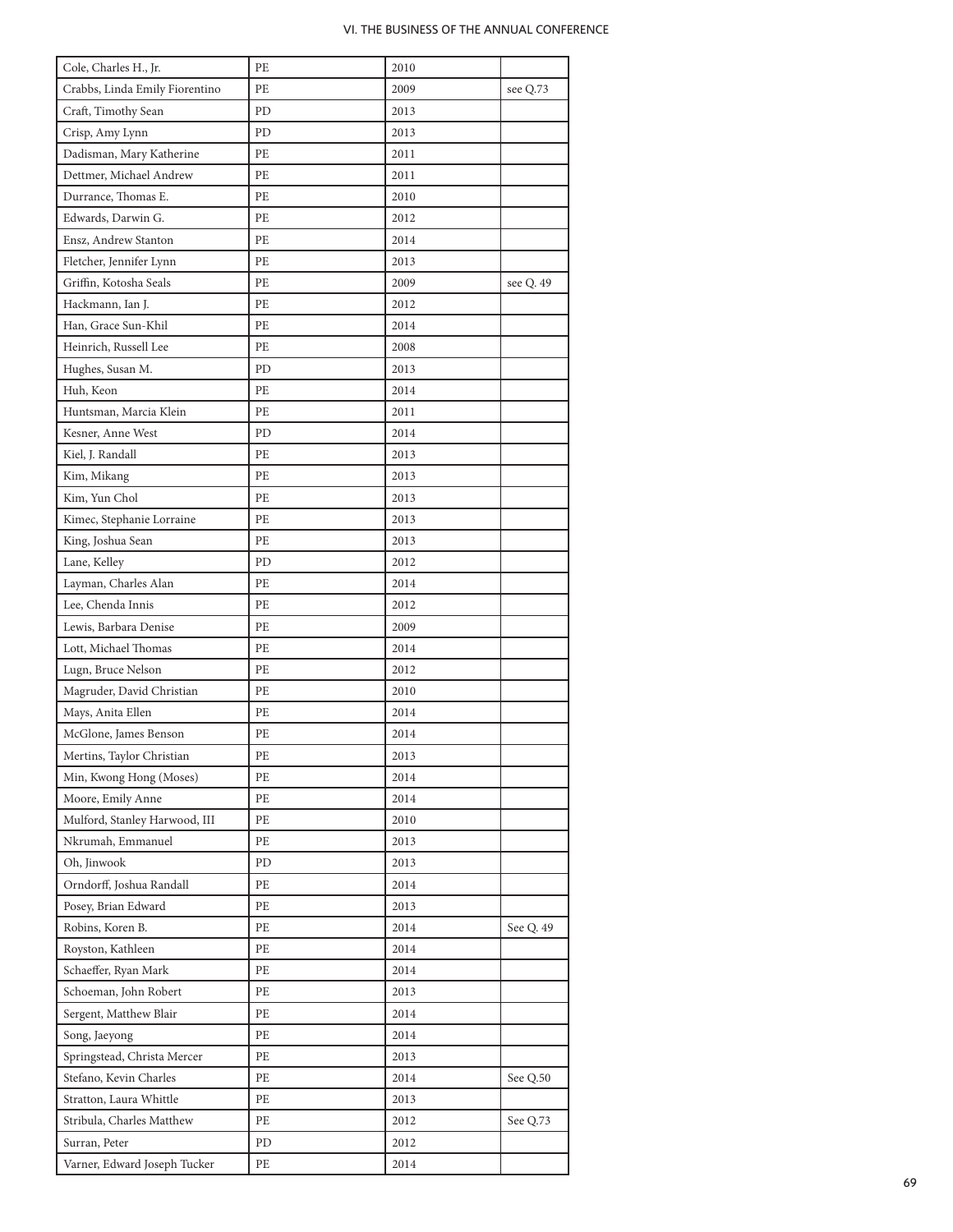| Vaudt, Eric J.         | PE.       | 2012 |  |
|------------------------|-----------|------|--|
| Waller, William Jacob  | PE.       | 2013 |  |
| Ward, Timothy Lee      | PE.       | 2014 |  |
| Wastella, Sarah Ruth   | <b>PE</b> | 2012 |  |
| Webber, Amanda Suzanne | PE.       | 2014 |  |
| Weedling, Steven Wayne | PE.       | 2012 |  |
| Wicker, Gerald Lee     | PE.       | 2014 |  |

### **b) Provisional deacons who became provisional elders?**

L

*Name Original Year of Membership*

**c) Provisional elders who became provisional deacons? (Indicate year)**

| Name | Original Year of Membership |
|------|-----------------------------|
|------|-----------------------------|

# **d) Provisional members who transferred from other conferences or denominations? (¶347.1)**

|  | Name<br>. | DF<br>$Llerq^*$<br>) or<br>stat.<br>Ð | <i>Origina</i><br>Membership<br>(ear<br>$\Omega$ 1 | Previous<br>Denomination<br>onterence<br>$\alpha r$ |
|--|-----------|---------------------------------------|----------------------------------------------------|-----------------------------------------------------|
|--|-----------|---------------------------------------|----------------------------------------------------|-----------------------------------------------------|

**30. What ordained clergy, coming from other Christian denominations, have had their orders recognized (¶348): (v) A person's orders may be recognized when they are transferring their membership into your annual conference from another Christian denomination. A person who is listed in Q.30 must also be listed in either Q. 31 a or b, depending on the transfer status.**

| Name              | Clergy Status | Previous Denomination                     |
|-------------------|---------------|-------------------------------------------|
| Hawkins, Ralph K. | <b>PE</b>     | Christian Church (Disciples of<br>Christ) |

# **31. What ordained clergy have been received from other Christian denominations (¶347.3):**

# **a) As provisional members (¶347.3a,b)? (v)**

| Name              | Clergy Status | Date Received | Former Denomination                    |
|-------------------|---------------|---------------|----------------------------------------|
| Hawkins, Ralph K. | PE            | 7/1/2015      | Christian Church (Disciples of Christ) |

# **b) As local pastors (¶347.3a)? (v)**

| Name<br>. | $\Delta$ AA.<br>. | Jat<br>'veı.<br>. | . 101 |
|-----------|-------------------|-------------------|-------|
|           |                   |                   |       |

**32. Who are elected as members in full connection? (v 2/3):**

# **a) Deacons**

| Name                         |  |
|------------------------------|--|
| Blakely, Lyndsie Nicole Kidd |  |

b) Elders

| Name                      |
|---------------------------|
| Anthony, Katherine Beeler |
| Baker, Paul Stanley       |
| Barrell, Verónica G.      |
| Barton, Richard Lee       |
| Baynham, Lindsey Michelle |
| Cho, Kyungsuk             |
| Choi, Bae Sick Peter      |
| Clayton, Meghan Roth      |
| Cochran, Larry John       |
| Crenshaw, Maxine Cage     |
| Estes, Shayne Victor      |
| Foster, Keiko Tani        |
| Gibson, Donald Dwayne     |
| Guyton, Morgan Arthur     |
| Hong, Shin Woo            |
| Horrocks, Benjamin Edward |
| Kim, Eugene               |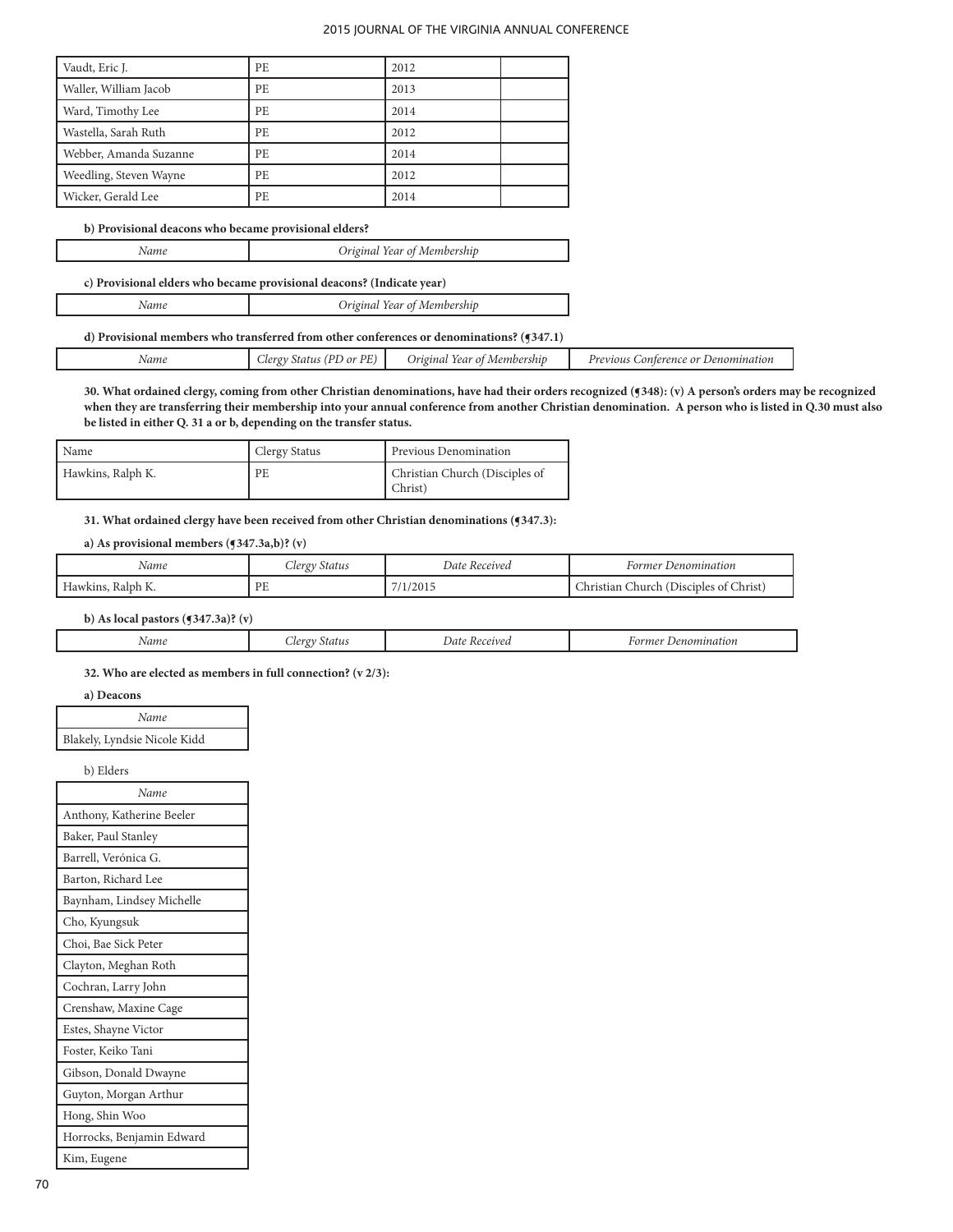| Locke, Sarah Dumas           |  |  |
|------------------------------|--|--|
| Mejia, Michelle Thorne       |  |  |
| Money, Patricia Sufficool    |  |  |
| Paysour, Joanna Leslie Marcy |  |  |
| Porias, Gayle Diane          |  |  |
| Rooks, Mark Vaden            |  |  |
| Sasser, Douglas R., Jr.      |  |  |
| Tripodi, Dorothee Edith      |  |  |
| Ward, John C. Jr.            |  |  |
| Wray, Daniel Alexander       |  |  |
| Yoo, Sung Woon               |  |  |

**33. Who are ordained as deacons and what seminary awarded their degree? Or, if their master's degree is not from a seminary, at what seminary did they complete the basic graduate theological studies?:**

**a) After provisional membership (¶330)? (v 2/3)**

| Name                         | Seminary |
|------------------------------|----------|
| Blakely, Lyndsie Nicole Kidd | Duke     |

**b) Transfer from elder?(¶309) (v 2/3)**

 $\mathsf{l}$ 

| <br>. <i>.</i> |
|----------------|
|                |

**34. Who are ordained as elders and what seminary awarded their degree?**

# **a) After provisional membership? (¶335) (v 2/3)**

| Name                         | Seminary           |
|------------------------------|--------------------|
| Anthony, Katherine Beeler    | Duke               |
| Baker, Paul Stanley          | Union Presbyterian |
| Barrell, Verónica G.         | Union Presbyterian |
| Barton, Richard Lee          | Eastern Mennonite  |
| Baynham, Lindsey Michelle    | Duke               |
| Cho, Kyungsuk                | Wesley             |
| Clayton, Meghan Roth         | Wesley             |
| Cochran, Larry John          | Union Presbyterian |
| Crenshaw, Maxine Cage        | Virginia Union     |
| Estes, Shayne Victor         | Virginia Union     |
| Foster, Keiko Tani           | Wesley             |
| Gibson, Donald Dwayne        | Eastern Mennonite  |
| Guyton, Morgan Arthur        | Duke               |
| Hong, Shin Woo               | Wesley             |
| Horrocks, Benjamin Edward    | Wesley             |
| Locke, Sarah Dumas           | Duke               |
| Mejia, Michelle Thorne       | Wesley             |
| Money, Patricia Sufficool    | Asbury             |
| Paysour, Joanna Leslie Marcy | Wesley             |
| Porias, Gayle Diane          | Wesley             |
| Rooks, Mark Vaden            | Virginia Union     |
| Sasser, Douglas R., Jr.      | Candler            |
| Tripodi, Dorothee Edith      | Union Presbyterian |
| Wray, Daniel Alexander       | Duke               |

#### **b) Transfer from deacon? (¶309) (v 2/3)**

*Name Seminary*

# **35. What provisional members, previously discontinued, are readmitted (¶365)? (v)**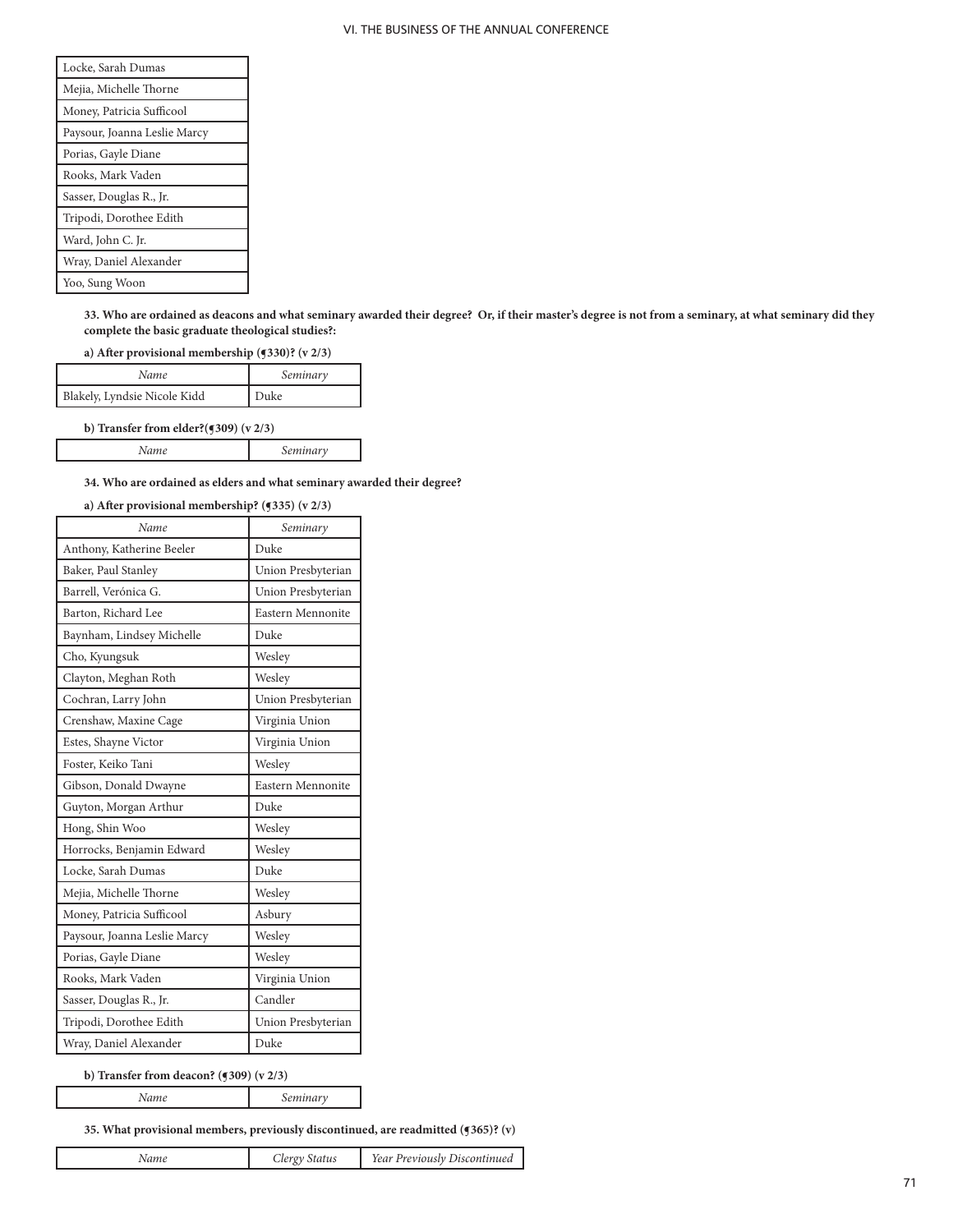#### **36. Who are readmitted (¶¶366-368 [v], ¶369 [v 2/3]):**

| Name             | Clergy Status | Previous Status       |
|------------------|---------------|-----------------------|
| Brooks, Florence | FE            | $HL$ ( $\sqrt{366}$ ) |

### **37. Who are returned to the effective relationship after voluntary retirement (¶358.7): (v)**

| <i>ivame</i> | ulus<br>ັ | eи<br>. |
|--------------|-----------|---------|

**38. Who have been received by transfer from other annual conferences of The United Methodist Church (¶¶347.1, 416.5, 635.2m)? (List alphabetically. Indicate credential.)**

| Name               | Clergy Status | Previous Conference | Date of Transfer |
|--------------------|---------------|---------------------|------------------|
| Barré, Kirsten Kav | Elder         | California-Pacific  | 7/1/2015         |

#### **39. Who are transferred in from other Methodist denominations (¶347.2)? (List alphabetically. Indicate credential.)**

| Name                    | Clergy Status | Previous Methodist<br>Denomination | Date of Transfer |
|-------------------------|---------------|------------------------------------|------------------|
| Choi, Bae Sick Peter    | FE            | Korean Methodist                   | 7/1/2015         |
| Kim, Eugene             | FE.           | Korean Methodist                   | 7/1/2015         |
| Satterfield, Timothy V. | FL.           | Weslevan Church                    | 7/1/2015         |
| Ward, John C. Jr.       | FE.           | Ch. of the Nazarene                | 7/1/2015         |

**40. Who have been ordained as a courtesy to other conferences, after election by the other conference? (Such courtesy elections or ordinations do not require transfer of conference membership.)**

**a) Deacons?**

L

| Member Con<br>iterence |
|------------------------|
|                        |

| b) Elders? |                   |
|------------|-------------------|
| Name       | Member Conference |

## **41. Who have been transferred out to other annual conferences of The United Methodist Church (¶416.5)?**

| Name<br>. | $\alpha$ v $\alpha$<br>Status | New<br>terence.<br>-41 | Date<br>$\omega$<br>ransjer |
|-----------|-------------------------------|------------------------|-----------------------------|
|-----------|-------------------------------|------------------------|-----------------------------|

## **42. Who are discontinued as provisional members (¶327)? (v).**

| a) By expiration of eight-year time limit $(9327)$        |               |  |  |
|-----------------------------------------------------------|---------------|--|--|
| Name                                                      | Clergy Status |  |  |
| b) By voluntary discontinuance $($ $\bullet$ 327.6) $(v)$ |               |  |  |
| Clergy Status<br>Name                                     |               |  |  |
| c) By involuntary discontinuance ( $\leq 327.6$ ) (v)     |               |  |  |
| Name                                                      | Clergy Status |  |  |

| d) By reaching Mandatory Retirement Age (¶ 327.7) |               |
|---------------------------------------------------|---------------|
| Name                                              | Clergy Status |

**43. Who are on location?**

## **a) Who has been granted honorable location (¶359.1)?**

 **(1) This year? (v)**

| Name          | Prior Clergy Status | Charge Conference Membership | Date Effective |
|---------------|---------------------|------------------------------|----------------|
| Oldham, Bryan | FE                  | Pender, Ar                   | 7/1/2015       |

**(2) Previously?**

| Name               | Year Originally Granted | Charge Conference Membership | Year of Most Recent Report |
|--------------------|-------------------------|------------------------------|----------------------------|
| Childress, Edwin   | 2004                    | Bethlehem (Nelson), C        | $N/A$ (see 21e)            |
| Coleman, Cynthia   | 1999                    | Fairlington, A               | 2014                       |
| Groover, Brian H.  | 2003                    | Trinity, B-W Conference      | 2014                       |
| Horner, Daniel W.  | 2012                    | Cave Spring, Rn              | 2015                       |
| McCormick, John B. | 1990                    | Tabernacle, Fd               | 2013                       |
| Milner, M. Helene  | 2011                    | Cherrydale, Ar               | 2015                       |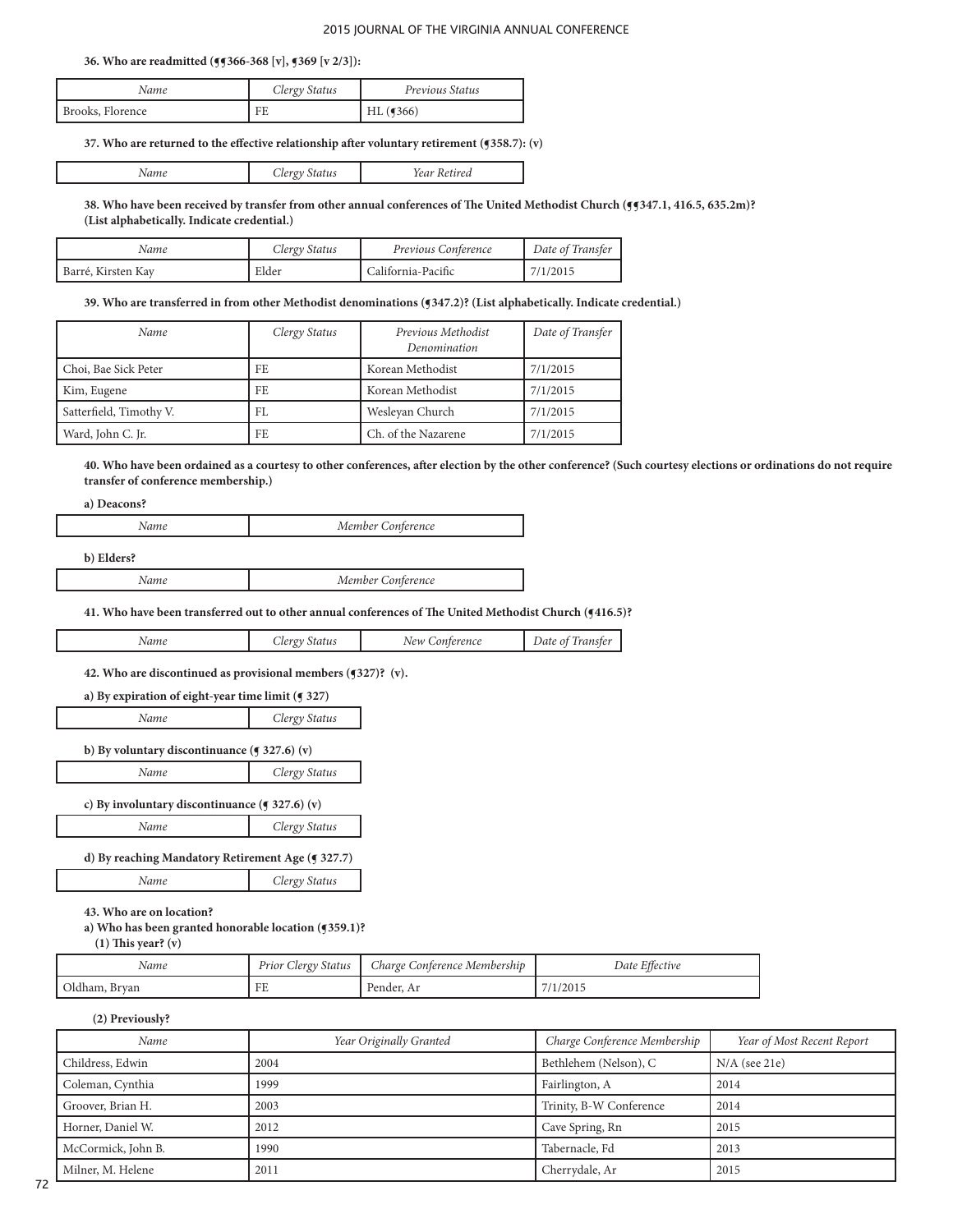| Sligh, Gary L.        | 1997 | Mt. Olivet, Ar   | 2015 |
|-----------------------|------|------------------|------|
| Stevens, Lawrence J.  | 2013 | Mt. Pleasant, Rn | 2014 |
| Tate, Wendy Elisabeth | 1995 | Bonsack, Rn      | 2015 |
| Wyant, Diane C.       | 1983 | Great Falls, Ar  | 2015 |

## **b) Who on honorable location are appointed ad interim as local pastors? (¶359.2) (Indicate date and appointment.)**

| 'Vame<br>- - | пеп. | rea <sup>,</sup><br>ranter | -1111017<br>. |
|--------------|------|----------------------------|---------------|

**c) Who has been placed on administrative location (¶360)?** 

 **(1) This year? (v)**

| Name            | Date Effective       | Charge Conference Membership |
|-----------------|----------------------|------------------------------|
| Marvel, Fred G. | $5/14/15$ ad interim | <b>TBD</b>                   |

# **(2) Previously?**

| Name         | $\sim$ 1<br>Placea<br>rear<br>Originally | : Membership<br><i>Charge</i><br>Conterence | $-$<br>Most<br>Recent Report<br>rear |
|--------------|------------------------------------------|---------------------------------------------|--------------------------------------|
| New, Martha. | 2013                                     | $\sim$ View, $\sim$<br>Mountain             | 2013                                 |

# **44. Who have been granted the status of honorable location–retired (¶359.3):**

# **a) This year? (v)**

| Name                  | Prior Clergy Status | Honorable Location Originally<br>Granted | Charge Conference Membership |
|-----------------------|---------------------|------------------------------------------|------------------------------|
| Burgess, Alvin C. Sr. | FE                  | 1980                                     | Mt. Zion, C                  |
|                       |                     |                                          |                              |

## **b) Previously?**

L

| Name                     | Clergy Status | Honorable Location Originally<br>Granted | Charge Conference Membership |
|--------------------------|---------------|------------------------------------------|------------------------------|
| Archer, Ashton L.        | FE            | 1990                                     | East Culpepper, C            |
| Draine, Wesley Davis Jr. | FE            | 1989                                     | First UMC, SC Dist., FL      |
| Eakin, Hazel B.          | FE            | 1998                                     | Mt. Zion, C                  |
| Goodman, Timothy C.      | FE            | 1968                                     | Trinity, Rd                  |
| Hale, Jeffrey H.         | FE            | 2010                                     | Warrenton, A                 |
| Jenkins, Grover C. Jr.   | FE            | date unknown                             | Washington St., JR           |
| Kim, Young H.            | FE            | 1998                                     | Cameron, A                   |
| Owen, Edward B.          | FE            | 1971                                     | Trinity, Rd                  |
| Reed, Claude A. Jr.      | FE            | 1971                                     | Aldersgate, C                |
| Seay, Janet Parrish      | FE            | 1991                                     | Messiah, ER                  |
| Weems, Peter A.          | FE            | 2000                                     | Wesley Mem., C               |

## **45. Who have had their status as honorably located and their orders terminated (¶359.2)? (v)**

*Name Date Effective Prior Clergy Status* 

**46. Who have had their conference membership terminated?**

**a) By withdrawal to unite with another denomination (¶361.1, .4)? (v)**

| Name                | Date Effective | <b>Prior Clergy Status</b> |
|---------------------|----------------|----------------------------|
| Tuttle, Samantha J. | 5/6/2015       | FE                         |

# **b) By withdrawal from the ordained ministerial office (¶361.2, .4)? (v)**

| √ame | Date Effective | Prior Clergy Status |
|------|----------------|---------------------|
|      |                |                     |

# **c) By withdrawal under complaints or charges (¶¶361.3, .4; 2719.2)?**

| Name               | Date Effective | <b>Prior Clergy Status</b> |
|--------------------|----------------|----------------------------|
| Harlow, Jeffrey Y. | 1/1/2015       | FE                         |

## d) By termination of orders under recommendation of the Board of Ordained Ministry (¶354.12 )? (v)

| $P$ rior $C_{1}$<br>status<br><i>vame</i> |
|-------------------------------------------|
|-------------------------------------------|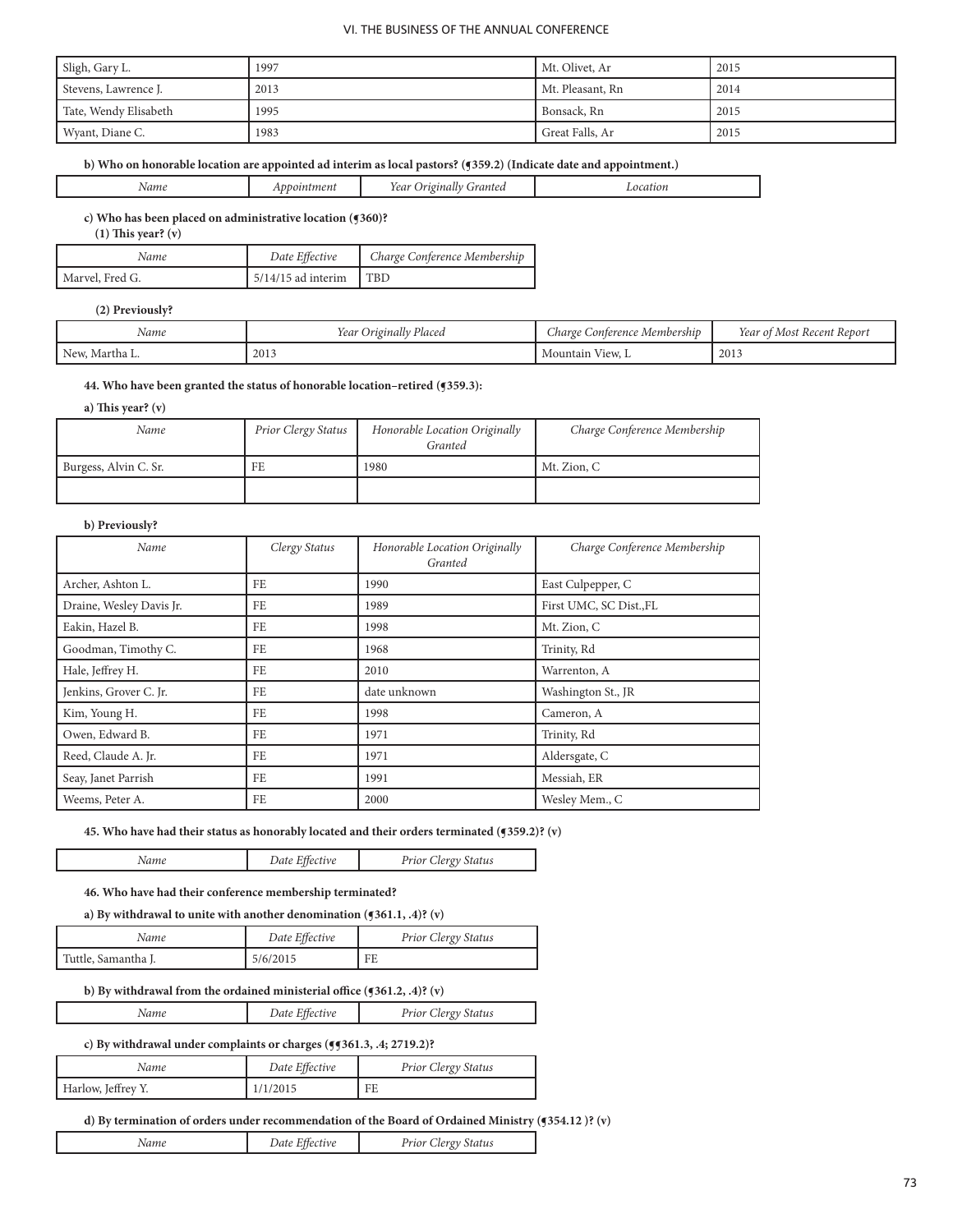# **e) By trial (¶2713)?**

# **47. Who have been suspended under the provisions of ¶363.1d, ¶2704.2c or ¶2711.3? (Give effective dates. Indicate credential.)**

|                                       | Clergy Status |
|---------------------------------------|---------------|
| Harlow, Jeffrey Y.<br>9/19/2014<br>FE |               |

# **48. Deceased (List alphabetically in the spaces provided)**

# **a) What associate members have died during the year?**

Effective:

| Name     | Date of Birth | Date of Death |
|----------|---------------|---------------|
| Retired: |               |               |
|          |               |               |

| Name               | Date of Birth | Date of Death |  |
|--------------------|---------------|---------------|--|
| Hensley, Holley M. | 8/9/1918      | 17/3/2014     |  |

# **b) What provisional members have died during the year? (Indicate credential.)**

| Hective: |               |               |
|----------|---------------|---------------|
| lame     | Date of Birth | Date of Death |

Retired:

| Name                             | Date of Birth | Date of Death |
|----------------------------------|---------------|---------------|
| Davenport, John S. (Prob. Elder) | 2/13/1925     | 8/22/2014     |

# **c) What elders have died during the year?**

Effective:

| Name               | Date of Birth | Date of Death |
|--------------------|---------------|---------------|
| Davis, Richard H.  | 11/17/1959    | 1/5/2015      |
| Perdue, Frankie L. | 8/11/1953     | 1/19/2015     |

Retired:

| Name                 | Date of Birth | Date of Death |
|----------------------|---------------|---------------|
| Stamey, Sandra H.    | 8/6/1943      | 6/19/2014     |
| Han, Joon Sup        | 12/30/1926    | 6/22/2014     |
| Nuckols, Clyde D.    | 9/10/1931     | 6/23/2014     |
| East, Clifford L.    | 2/3/1923      | 7/9/2014      |
| Marks, Luther M.     | 1/8/1926      | 9/6/2014      |
| Hall, Homer A.       | 8/23/1924     | 9/16/2014     |
| Fuss, Harold M.      | 4/17/1925     | 9/17/2014     |
| Murphy, Floyd Albert | 1/4/1926      | 10/11/2014    |
| Babel, Ernest R.     | 12/1/1940     | 10/18/2014    |
| Reeves, Warren L.    | 11/9/1914     | 11/10/2014    |
| Price, William G.    | 1/3/1921      | 12/17/2014    |
| Duley, James L.      | 10/4/1926     | 12/19/2014    |
| Mallard, William     | 5/28/1927     | 12/23/2014    |
| Nelson, Matthew M.   | 9/18/1938     | 1/3/2015      |
| Davis, Melvin Ott    | 1/3/1936      | 1/28/2015     |
| Shelton, Gary J.     | 3/25/1922     | 2/5/2015      |
| Day, Robert J.       | 11/22/1927    | 2/10/2015     |
| Landis, H. Warren    | 1/23/1924     | 2/18/2015     |
| Watts, Robert L.     | 2/7/1936      | 2/23/2015     |
| Wimer, John N.       | 7/30/1930     | 3/8/2015      |
| Barr, John C.        | 8/26/1930     | 3/22/2015     |
| Burch, Edwin G.      | 6/13/1938     | 4/1/2015      |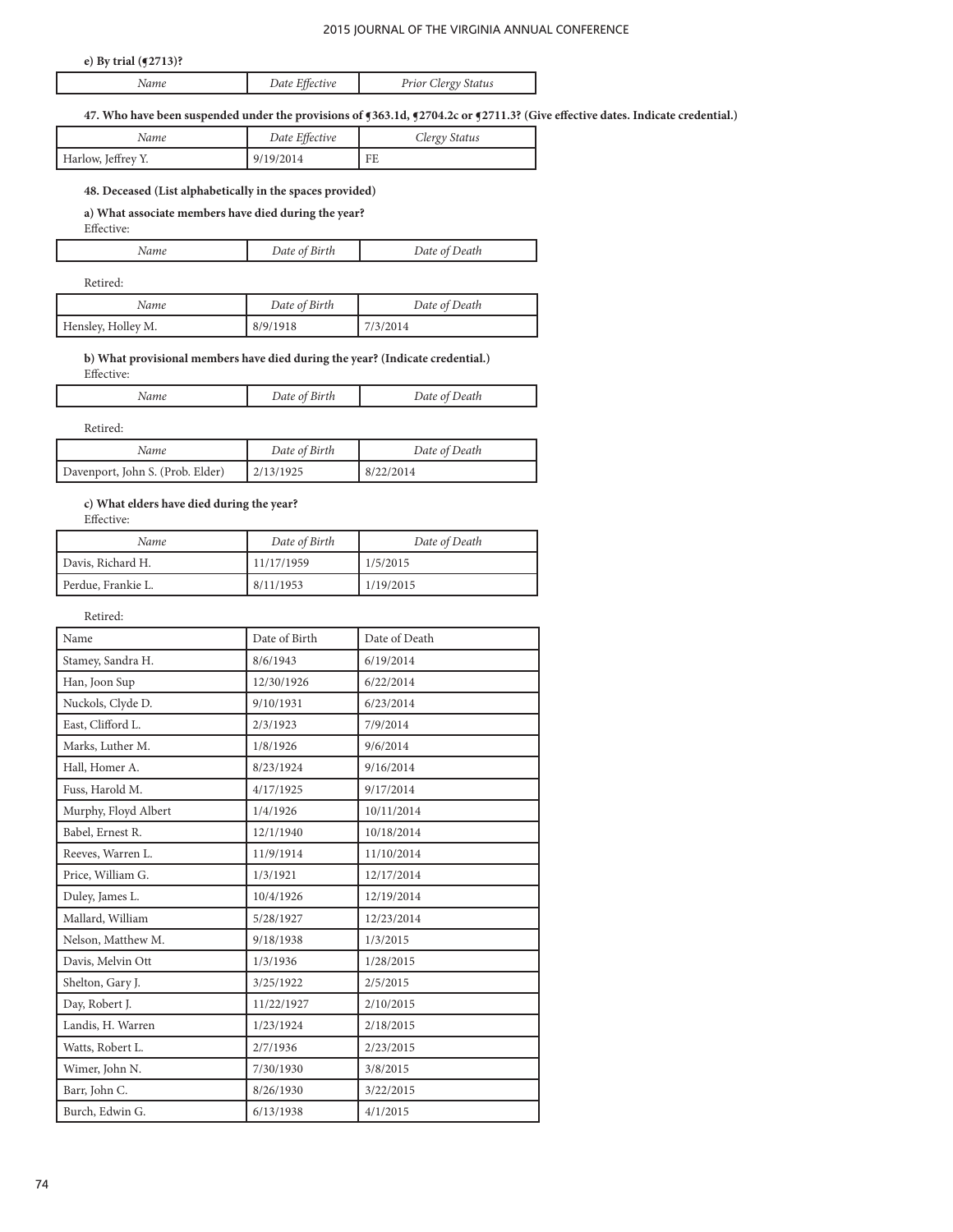| Tinney, James W.    | 3/15/1939  | 4/5/2015  |
|---------------------|------------|-----------|
| Webster, William O. | 8/10/1932  | 5/6/2015  |
| Walters, William L. | 10/28/1939 | 5/9/2015  |
| Shoop, Darreld R.   | 5/2/1925   | 5/28/2015 |

# **d) What deacons have died during the year?** Effective:

| Name     | Date of Birth | Date of Death |
|----------|---------------|---------------|
| Retired: |               |               |
| Name     | Date of Birth | Date of Death |

**e) What local pastors have died during the year?** Active:

| Date<br>ыrtn | Date<br>Death |
|--------------|---------------|
|              |               |

Retired:

| Name               | Date of Birth | Date of Death |
|--------------------|---------------|---------------|
| Newcomb, Robert F. | 4/11/1938     | 7/17/2014     |
| Hamilton, Guy      | 4/27/1944     | 8/27/2014     |

**49. What provisional or ordained members (elders and deacons) have received appointments in other Annual Conferences of The United Methodist Church**  while retaining their membership in this Annual Conference (**[**[331.8, 346.1]?

| Name                     | Clergy Status | District | Years                   | Conference Where Appointed |
|--------------------------|---------------|----------|-------------------------|----------------------------|
| Abarca-Mitchell, Ashley  | FE            | L        | 2.5 (began 12/15/2013)  | <b>TN</b>                  |
| Baber, Charles F. Jr.    | FD            | F        | 6                       | NC                         |
| Boone, Sandra L.         | FE            | Ar       | 4(25%)                  | Baltimore-Wash.            |
| Carl, David E. Jr.       | FE            | Rd       | 14 (part-time) see #77b | <b>WNC</b>                 |
| Donigian, George H.      | FE            | F        | 6                       | SC                         |
| Gable, Pamela J.         | FE            | ER       | 8                       | E Ohio                     |
| Griffin, Kotosha Seals   | PE            | Ar       | 2                       | Louisiana                  |
| Guyton, Morgan Arthur    | FE            | А        | $\overline{2}$          | Louisiana                  |
| Hundley, Stephen C.      | FE            | Rd       | 3                       | Cal-Pac                    |
| Levy, D. Brent           | PE            | Н        |                         | NC.                        |
| McAllister-Wilson, Drema | FE            | A        | 6                       | Baltimore-Wash.            |
| Mejia, Michelle Thorne   | FE            | Rd       | 4                       | Baltimore-Wash.            |
| Montgomery, Sara E. Pugh | FE            | W        | 3                       | Oklahoma                   |
| Robins, Koren B.         | PE            | YR       | $\overline{2}$          | NC                         |
| Tran, Charles K.         | FE            | Ar       | 3                       | Cal-Nev                    |

**50. Who are the provisional, ordained members or associate members on leave of absence and for what number of years consecutively has each held this relation (¶354)? (Indicate credential. Record Charge Conference where membership is held.)**

**a) Voluntary?** 

| (1) Personal, 5 years or less $(9354.2a 3)$ (v) |               |           |                |                     |
|-------------------------------------------------|---------------|-----------|----------------|---------------------|
| Name                                            | Clergy Status | District  | Date Effective | Charge Conference   |
| Barrell, Verónica G.                            | FE 2015       | ES        | 7/1/2015       | TBD                 |
| Bottoms, Sandra                                 | FE            | Rd        | 2/15/2013      | Brandermill         |
| Brynildsen, Herbert                             | FD            | A         | 7/1/2015       | Wallace Memorial    |
| Fair, Deborah R.B.                              | FE            | <b>JR</b> | 7/1/2014       | Lebanon (Dinwiddie) |
| Greenawalt, David J.                            | FE            | S         | 7/1/2011       | Greenville          |
| Holbrook, Kristin M.                            | FE            | Rn        | 7/1/2015       | TBD                 |
| Kidd, Timothy W.                                | FE            | S         | 12/1/2012      | Mint Spring         |
| Lock, Mary J.                                   | FE            | W         | 7/1/2014       | Fairview-Refuge     |
| Radford, James, O                               | FE            | H         | 7/1/2014       | Singers Glen        |
| Rudisill, Joan M.                               | FD            | W         | 11/1/2011      | Bethany             |
| Stanley, Sandra C.                              | FD            | Rd        | 7/1/2014       | Duncan Memorial     |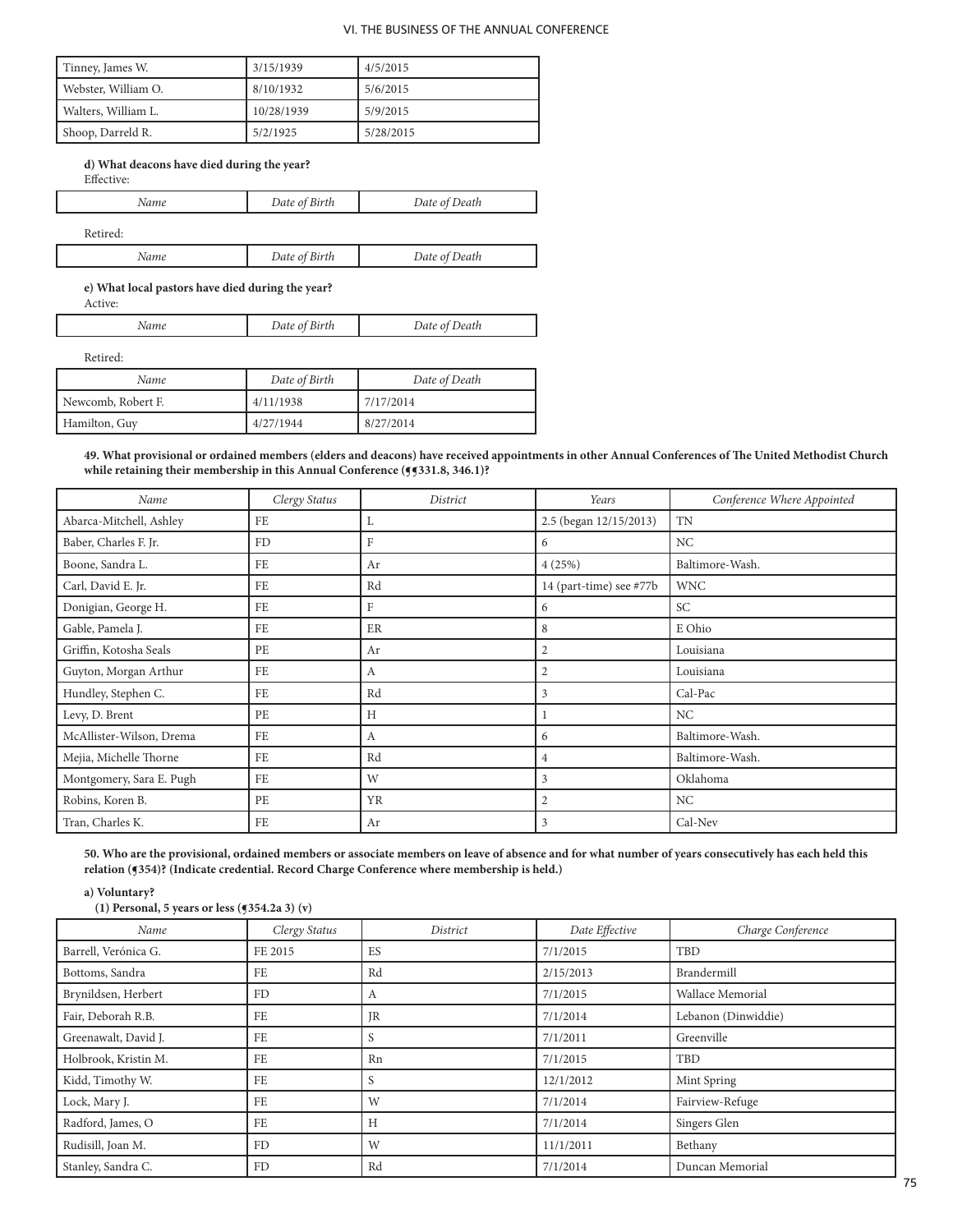| Stefano, Kevin C.                                       | PE            | YR                                                                                         | 1/1/2015       | Fox Hill Central     |
|---------------------------------------------------------|---------------|--------------------------------------------------------------------------------------------|----------------|----------------------|
| White, Valerie L.                                       | FD            | Rd                                                                                         | 7/1/2014       | Westover Hills       |
| (2) Personal, more than 5 years $(9354.2a 3)$ (v $2/3)$ |               |                                                                                            |                |                      |
| Name                                                    | Clergy Status | District                                                                                   | Date Effective | Charge Conference    |
|                                                         |               |                                                                                            |                |                      |
| (3) Family, 5 years or less $(9354.2b 3)$ (v)           |               |                                                                                            |                |                      |
| Name                                                    | Clergy Status | District                                                                                   | Date Effective | Charge Conference    |
| Douce, Tonya M.                                         | FE            | A                                                                                          | 7/1/2015       | TBD                  |
| Ferrell, Dwala                                          | FE            | JR                                                                                         | 7/1/2015       | TBD                  |
| Jacobs, Barbara M.                                      | FE            | Fd                                                                                         | 7/1/2015       | TBD                  |
| Watts, Michael                                          | FE            | JR                                                                                         | 7/1/2015       | TBD                  |
| (4) Family, more than 5 years $(9354.2b 3)$ (v 2/3)     |               |                                                                                            |                |                      |
| Name                                                    | Clergy Status | District                                                                                   | Date Effective | Charge Conference    |
| $(5)$ Transitional ( $(354.2c)$                         |               |                                                                                            |                |                      |
| Name                                                    | Clergy Status | District                                                                                   | Date Effective | Charge Conference    |
| Smith, Timothy Todd                                     | FE            | JR                                                                                         | 06/16/2015     | TBD                  |
| b) Involuntary ( $\leq$ 355)? (v 2/3)                   |               |                                                                                            |                |                      |
| Name                                                    | Clergy Status | District                                                                                   | Date Effective | Charge Conference    |
|                                                         |               |                                                                                            |                |                      |
| 51. Who are granted sabbatical leave (¶352)? (v)        |               |                                                                                            |                |                      |
| Name                                                    | Clergy Status | District                                                                                   | Date Effective | Charge Conference    |
|                                                         |               | 52. Who have been granted medical leave due to medical or disabling conditions (5357)? (v) |                |                      |
|                                                         |               |                                                                                            |                |                      |
| Name                                                    | <b>Status</b> | District                                                                                   | Date Effective | Charge Conference    |
| Carey, Deborah L.                                       | $\rm FE$      | $\mathsf C$                                                                                | 1/1/2012       | Culpeper UMC         |
| Carlson, Susan K.                                       | AM            | S                                                                                          | 7/1/2000       | Central UMC          |
| Earley, Phyllis                                         | FE            | YR                                                                                         | 1/1/2015       | Tabernacle UMC       |
| Eden, Sharon                                            | <b>PM</b>     | ${\rm F}$                                                                                  | 7/1/2005       | South Brunswick      |
| Gibson, Robert Gordon                                   | FE            | JR                                                                                         | 10/1/1987      |                      |
| Hadley-Goggin, Ben                                      | FE            | Rd                                                                                         | 9/1/2002       | Trinity UMC          |
| Hetherington, Jo Ellen                                  | FE            | Rn                                                                                         | 7/1/2011       | Rockingham Court UMC |
| Hewitt, James A. III                                    | FE            | A                                                                                          | 1/1/2012       | Old Bridge UMC       |
| Kubat, Michael                                          | FE            | $\mathsf C$                                                                                | 7/1/2004       | Louisa UMC           |
| Martin, John Arthur, Sr.                                | FE            | W                                                                                          | 5/1/2014       | Rectortown UMC       |
| Micheli, Jason                                          | FE            | A                                                                                          | 3/1/2015       | Aldersgate UMC       |
| Miller, John A.                                         | FL            | Rd                                                                                         | 7/1/2011       |                      |
| Milstead, Gary W.                                       | FE            | $\mathbf S$                                                                                | 9/1/2006       | Christ UMC           |
| Nesselrodt, David L.                                    | FE            | $\boldsymbol{A}$                                                                           | 7/1/2013       | Cameron UMC          |
| Pittman, Gregory Dean                                   | FL            | Rd                                                                                         | 2/1/2012       | Greenwood UMC        |
| Rhodes, Stephen A.                                      | FE            | Rd                                                                                         | 7/1/2004       | River Road UMC       |
| Robbins, Michael S. B.                                  | FE            | $\mathbf D$                                                                                | 6/30/2013      | Redwood UMC          |
| Stover, Patricia                                        | FE            | D                                                                                          | 11/1/2014      |                      |
| Thorne, Alan D.                                         | FE            | JR                                                                                         | 3/1/2010       | Wesley UMC           |
| Townsley-Poole, Norma J.                                | FL            | JR                                                                                         | 6/1/2015       |                      |
| Whitlock, Edwin Clifton                                 | FE            | ER                                                                                         | 7/1/2008       | St. John's UMC       |
| Williams, Russell D., Jr.                               | FE            | Rd                                                                                         | 7/1/2010       | Enon UMC             |
| Woodfin, Robert H. II                                   | $\rm FE$      | $\mathbf S$                                                                                | 11/1/2013      | St. Paul UMC         |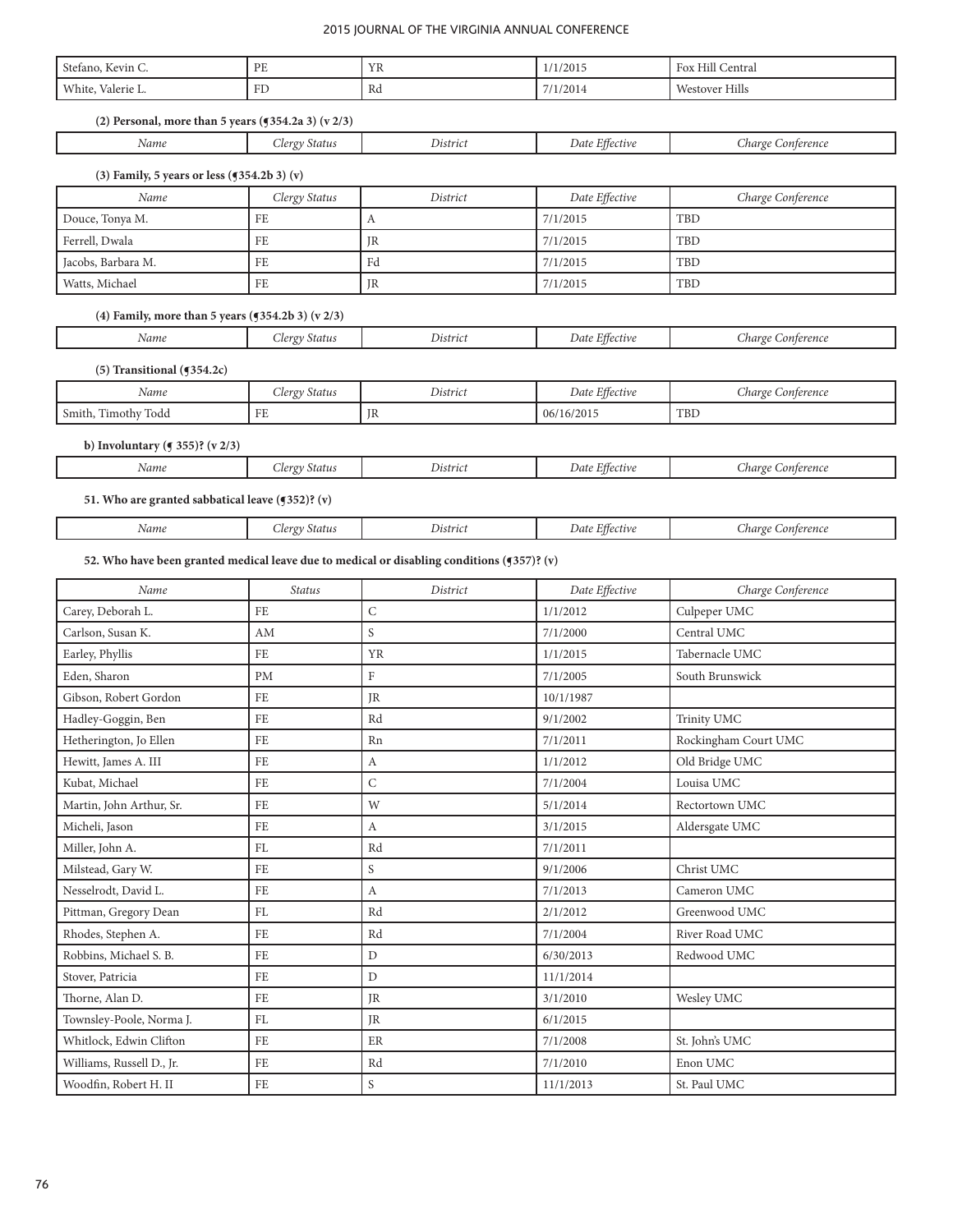# **53. What members in full connection have been retired (¶358):**

### **Deacons a) This year?**

| Name                              | Date Effective |
|-----------------------------------|----------------|
| Hall, Judith T. (¶358.1, no vote) | 7/1/2015       |
| Dowdy, Roger C. (¶358.2, v)       | 7/1/2015       |
| Fender, Judith G. $(9358.2, v)$   | 7/1/2015       |

# **b) Previously?**

| Name                  |                     |  |  |
|-----------------------|---------------------|--|--|
| Benedict, Jeanetta B. | Stockberger, Carole |  |  |
| Chadsey, Elizabeth W. | Swann, Mary Sue     |  |  |
| Cutshaw, Susan D.     | Swift, Robert G.    |  |  |
| Downs, Beth C.        | Tippett, Hardy      |  |  |
| Manning, Michele      | Uzzle, Carol T.     |  |  |
| Maughlin, Joanne      | Wang, Shirley M.    |  |  |
| Michael, Sharon Sue   | Ward, Barbara       |  |  |
| Mills, Ralph          |                     |  |  |

# **Elders a) This year?**

| Name                    | Date Effective |
|-------------------------|----------------|
| Adkins, Gregory L.      | 7/1/2015       |
| Ashley, John W.         | 7/1/2015       |
| Basehore, Betsy         | 3/1/2015       |
| Beals, Kenneth A.       | 7/1/2015       |
| Bennett, Jonathan       | 7/1/2015       |
| Bray, Stephen           | 7/1/2015       |
| Bridges, Tilden         | 7/1/2015       |
| Burrough, David R.      | 7/1/2015       |
| Card, Kathleene M.B.    | 7/1/2015       |
| Chadsey, John S.        | 7/1/2015       |
| Fair, John              | 7/1/2015       |
| Greer, Steven W.        | 7/1/2015       |
| Greer, William T. Jr.   | 7/1/2015       |
| Hanak, Paul             | 12/1/2014      |
| Hindman, David          | 7/1/2015       |
| Hough, Anne             | 7/1/2015       |
| Johnson, Edward H.      | 7/1/2015       |
| Jones, Steve            | 7/1/2015       |
| Justis, Robert          | 7/1/2015       |
| Lewandowski, Bob        | 7/1/2015       |
| Lyle, Michael L.        | 7/1/2015       |
| Marks, Milton E.        | 7/1/2015       |
| Melson, James M.        | 7/1/2015       |
| Radford, James O.       | 11/1/2014      |
| Rajanayakam, Arthur     | 7/1/2015       |
| Salmon, SueAnn          | 7/1/2015       |
| Shoemaker, Rochelle     | 7/1/2015       |
| Smith, Jeffrey          | 7/1/2015       |
| Strickler, Louis        | 7/1/2015       |
| Throckmorton, Robert M. | 7/1/2015       |
| Winkler, Edward P.      | 7/1/2015       |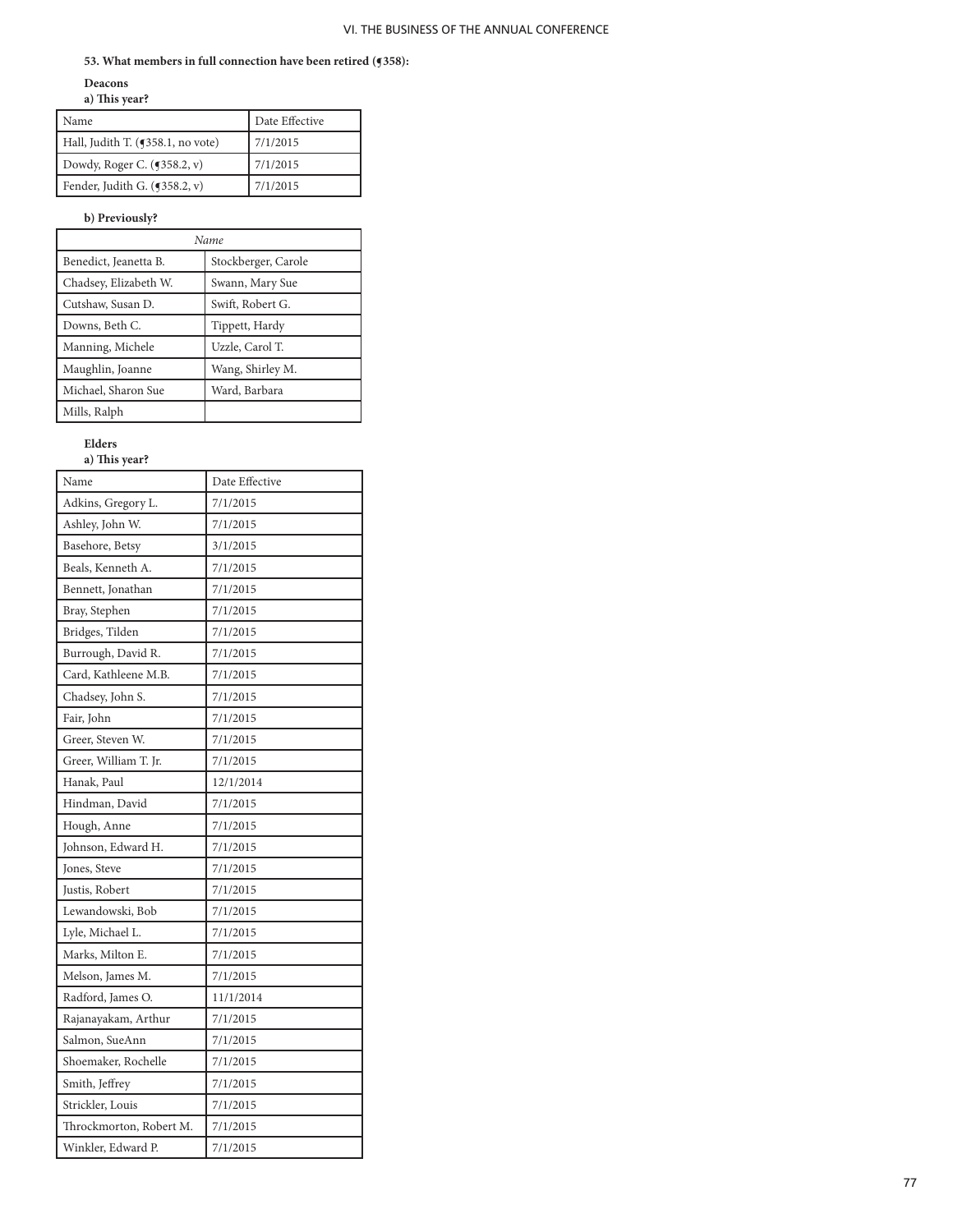### **53. What members in full connection have been retired?**

#### **b) Elders, Previously?**

Abbott, Daniel P. Acklin, Clarence E. Adams, Gretchen Adams, Larry E. Ahn, Byong Hyup Allen, Earl W. Jr. Allen, G. Jeffrey Allport, H. Braxton, Jr. Alvis, Gary F. Amon, William Anderson, Joseph R. Andrews, John M. Armentrout, Lewis C., Jr. Arndt, Frederick A. Arrington, Herbert Randolph Arthur, Wesley Edward Ashby Jay F. Ashby, C. Theodore Astin, Charles Wesley Athearn, W. James Atwell, William F., Sr. Au, Thomas Harry Austin, Deborah L. Ayres, William L. Bailey, Melbourne Bair, Tracy R. Baird, Donald A. Barclay, Richard A. Bare, I. William Barnett, Clarence Herbert Barrow, Vernie, Jr. Beane, Wendell Charles Beasley, Joseph H. Beckley, Harlan R. Beethoven, Charlene R. Beighley, Paul Allen, III Bennett, Judith F. Bennett, Morris A. Bird, Marianne M. Bishop, Jerry Lee Blankenship, Randall Clinton Blinn, Robert C. Blubaugh, J. Blaine Boger, David Rhoades Boice Jr., James H. Bollfrass, Katha Bomberger, Clayton Grant Bookwalter, Carol I. Bowen, Clarence W., Jr. Bowen, Donna M. Bowen, Sallye E.H. Bradley, Stephen E., Jr. Breeden, David W. Breeden, Frederick Lloyd Brosnan, David R. Browder, Michael H. Brown, G. Thomas, Jr. Brusati, John F. Burgess, Reginald D. Burgess, Stephen W. Burnette, Richard Rome, Jr. Burns, James E. Burrough, William F. Butler, Henry D. Butler, Willie Eugene Byrd-Madison, Doris Camden, David Barnes Campbell, Deroy C. Canada, David

Cannon, Glen H. Carlson, Judith E. Carlton, Donald E. Carrier, John H. Carson, Louis Eldridge Carter, Leonard Wayne Carter, Vernell Marie Casey, Carlton Downing Casey, Robert T. Caudill, Charles C. Chamberlain, Dow Chappell, Willie A., Jr. Chattin, Norman S. Childress, Nancy B. Cho, Sarah Seung-Hie Clark, Jay Edward Clark, Larry D. Clever, A. J. Edwin Close, George H., Jr. Cobb, Richard E. Cock, John P. Cofer, Gilbert F. Coffey, John H. Coffman, Thomas L. Cofield, Robert Fulton, Jr. Colby, Don VanDyke Compher, Nancy Conner, John Edward Cook, Linwood G. Cooke, James R., Sr. Copenhaver, John D., Jr. Corley, Cynthia A. Corr, Laughton L. Cosslett, Carl E. Crabill, Ralph H. Crawford, John, III Crichlow, Winston L. Crim, Frank S. Cross, A. Susan Crowder, Nolan R. Crumb, C. Warner Curry, Henry L., III Cushnie, William D. Daily, Richard A. Dalton, Elinor Ritchie Dameron, John Charles Daniel, Linwood David, Ted E. Davidson, Ronald T. Davidson, William G. Davis, Creed S. "Bud", Jr. Davis, Donald P. Davis, Paul Benjamin, Jr. Dawson, William K. De Jong, John E. DeVerter, John S. Dixon, Roger Linwood Donat, Ward L. Donnelly, Robert Joseph Douglass, Carl H., Jr. Draper, James W Dunkum, Thomas R. Dyson, Ernest Earl, Walter Eccard, Emmitt William, Jr. Edmonds, Raymond H., Jr. Edwards, Robert A. Ennis, R. Carl Erbach, William W., Sr.

Erickson, W. David, Jr. Espinoza, Samuel J. Evans, Glen C. Faris, Richard Buchanan Fathbruckner, Alexis S. Ferguson, William S. Fink, Rufus B. Fink, William Jeryl Finley, Jeanne Torrence Finley, William M., III Fisher, John Alexander, Jr. Foote, Phillips K. Franklin, Arthur Howell Frederick, Lou Ann Freeman, George H. Freeman, William R. Freund, Elizabeth Patterson Friend, Robert E., Jr. Galloway, Jeremy Q. Gant, Edward P. Gardner, William P. Garner, Robert H. Garrett, Daniel L. Garrett, Edward Mann, Jr. Garrett, Susan S. Gee, Gene Cary Geoghegan, Richard J., Jr. Gibbs-Morris, Connie J. Gilfillan, Douglas Y. Gillis, R. Franklin, Jr. Godwin, James B., Sr. Golden, Wendell L. Goodman, Ralph B., Jr. Gosnell, Howard M. Grant, Arthur Elwood Gravely, James L., III Grogan, Louis J., Jr. Grow, Ralph Houston, Jr. Gue, Robert Lyell Gunn, Alda V. Hain, James A. Hall, James T. Hall, William Pollard, Jr. Hamilton, F. Chancellor Hampton, David T. Hanak Christine G. Hancock, Maurice G. Hanke, Jay M. Hardman-Cromwell, Youtha C. Harless, Charles H. Harlow, C. Randall Harrell, Manning Berry Harris, Charles E. Harris, Hugh T. Harris, James A. Harris, Kelsey H. Harrison-Davidson, Cheryl Hartman, Gary W. Hassmer, James W. Hassmer, Stephen B. Hastings, Robert Carroll Hattle, George R. Hauck, Robert L. Hawkins, Robert Euker Hays, Brant K. Hedrick, Roy Helmbrecht, Beth-Marie Rowe Helveston, Richard R. Hemphill, Eugene R.

Hicks, Harold L. Hill, L. Douglas, Jr. Hines, Garland K. Jr. Hobbs, Herbert G. Hodges, Louis W. Hogge, William Ernest Holbert, David A. Holloman, James Garland Horne, Kenneth C. Jr. Horner, Patricia Morris Hottle, Lucy Marsden Houff, D. Michael Howell, David H. Hubbard, Charles W., Jr. Hudson, Sara L. Hull, John F. Hundley, Lynne M. Hunsicker, Philip Hunter, Rodney M. Hyeon, Seong Yoon Insley, George T., Jr. Ivey, Daniel K. Jackson, Charles V. II James, Frank D. Jamison, Lee R. Jarvis, David Jennings, Thomas Earl John, James M. Johnson, Billy Gene, Sr. Johnson, Charles M. Johnson, Janet K. Johnson, Joyce E. Johnston, Robert Franklin Jones, C. Bailey Jones, Elisha Eugene Jones, Finley O. Jones, Harry Byrd Jones, Leroy Vaden Jones, Patricia Ann Jordan, Preston L., Sr. Joyce, Thomas L. Julcher, John (Jack) Kanney, Douglas W. Keever, Evelyn G. Keller, Richard S. Kennon, Harry G. Kim, M.J. King, Charles B. King, George Eugene King, William M. Kitchen, Theodore J. Knox, Robert T. Kutz, Margaret T. Langston, D. Glen Larkin, Russell Eugene Layman, William Anthony Leavitt, Charles H. Jr. LeGault, John T., Jr. Legg, Floetta G. Leonard, Paul Edward, Jr. Lewis, David B. Lipke, Dennis C. Loehr, Judy L. Logan, William Curtis Long, Donald L. Lotts, Joseph Lee Lough, David E. Luker, Maurice S., Jr. Lynch, H Jack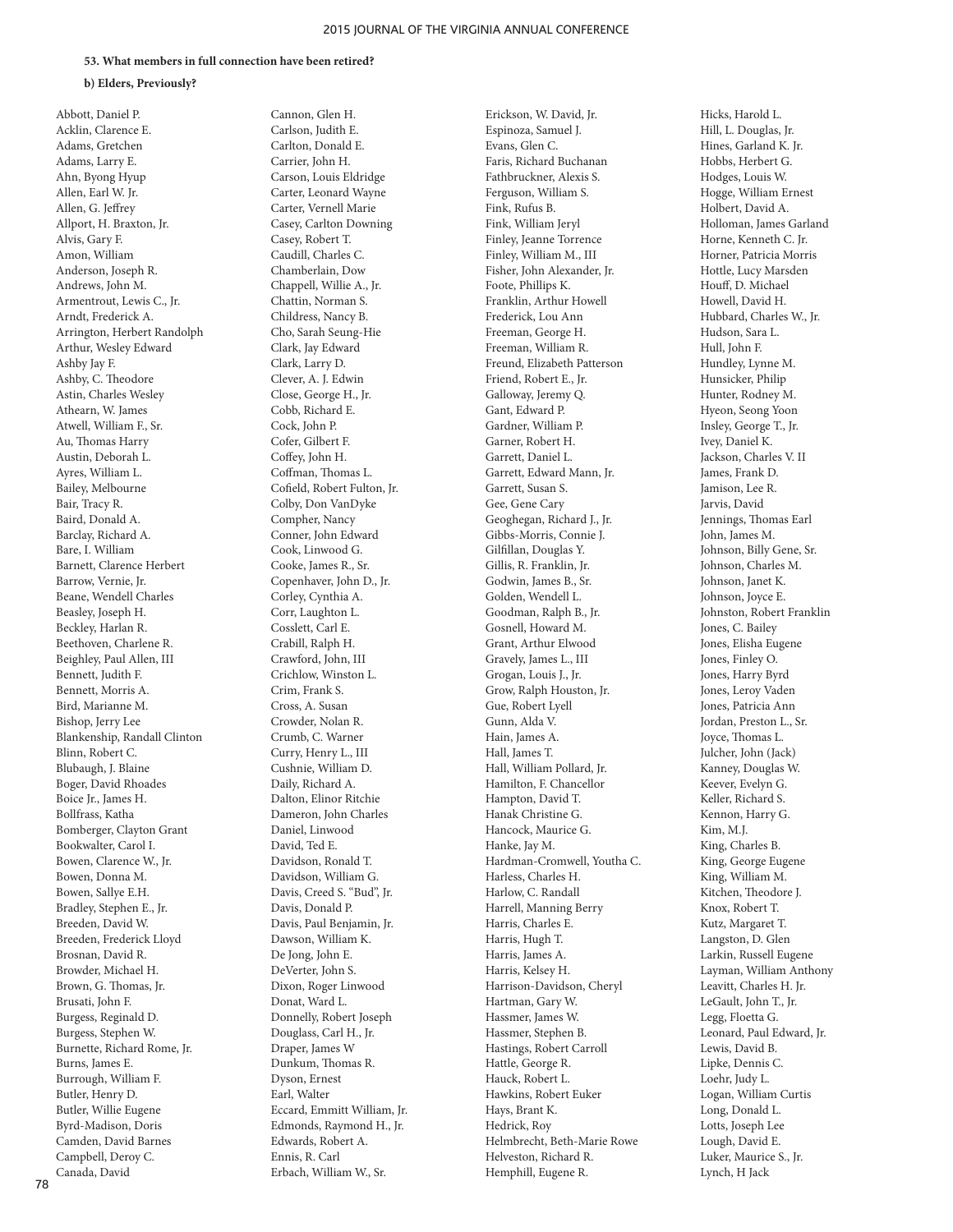Mabry, Hunter P. MacNicoll, Donald C. Maddox, James R. Maddrey, Thomas Deford Mahaffey, James L. Manner, David E. Jr. Mariner, Kirk Markham, Talmadge Thomas, Jr. Marsh, Corinne A. Martin, John T. Martin, Jr. Martin, Louis Arthur Martin, P. Douglas Martin, Richard K. Martin, William A. Mateer, Ronald W. Mayton, Wilfred M., Jr. McAden, Robinson H. McDonald, James F. McDonald-Walker, Jean Graves McHose, Charles McMahan, William F. McPhail, Sam Everette McWilliams, Joseph C., Jr. Meadows, Patricia M. Meek, C. Eugene Meloy, D. Michael Michie-Bent, Susan L. Miller, Gerald Mowery Miller, Roy Leslie Mills, Ronald V. Minnick, Jack Ashlin Minter, Allen D. Minter, Barbara Jean Mitchell, Frank Joseph Montgomery, Norwood P. Moore, Charles N. Moore, Edna F. Moore, Robert Morefield, David Clyde Morgan, Lewis H. Morris, Robert Lee, Jr. Morrison, John W., Jr. Morse, Christopher L. Mott, Donna Lea Shutes Moyer, Herbert A. Mucha, David R. Mullaney, Fahy G. Mullen, Alyce Miller Munford, J. Wade Murphy, E. Thomas, Jr. Murphy, Patricia Ann Neas, George B. Nelson, Matthew M. NeSmith, Samuel E. Newman, M. Douglas Nichols, Hugh E. Nobles, William Michael, Sr. Noland, James R. Norton, Vera Ann Nottingham, Saundra Nuckols, William Henry, Jr. Olewiler, William E. Page, Jean H. Palmer, David J. Parish, Frederick L. Parker, John S. Parrish, Whitney W. Parsley, Gary Wayne Parsons, Robert Leland Patrick, Kenneth K. Paul-Coker, Isaac S. Pawell, Frederick J., Jr.

Paylor, Earle W., Jr. Payne, Michael D. Pearson, George M., Jr. Pendley, Dee F., III Pendrak, Gary A. Peters, John B. Pfeiffer, Bruce Phillips, Paul L. Pierson, Myles E. Pigg, Kathryn Lee Pillow, C. Douglas Piluso, Phyllis S. Pittard, Vickie Elaine Plummer, John A. Plymale, Steven F. Pollock, William H. Porter, William Forest, Jr. Potts, Reginald H., III Powell, James E., Jr. Pratt, J. David Pratt, W. Benjamin Price, John C. Proctor, Stephen A. Pruitt, C. Edward Ramsey, Milton Lee, Jr. Rash, David A. Reames, Waverly G. Reed, David D. Regan Jr., James Robert Reifsnyder, Alan G. Reiss, Bonnie Alma Reuter, Mark A. Reynolds, James W., Jr. Reynolds, Thomas Pierce, Jr. Rhodes, Cheryl B. Rice, Grace Ellen Ricketts, William Augustus, Jr. Rideout, Amos S., Jr. Ridout, Edward M. Righter, James Delano Riley, Henry Elwood, Jr. Ritter, James Nelson Roberts, Charles H. Roberts, Donald Hayse Robinson, E. Kirk Rollins, Milford C. Rorrer, Sebert W. Rowe, J. Paul Satter, Ralph G. Satterwhite, E. Howard Sault, Stephanie M. Savage, Carl Savinsky, Joseph G. Sawyer, John (Jack) C. Schill, David E. Scott, C. Richard Seely, Donald H. Seeman, Herbert K. Setchel, Eugene O. Shappell, John F. Sharp, Donna D. Sheaffer, Lee Benjamin Shepherd, Edward B., Jr. Shepherd, William Joseph Shinn, Samuel D. Shipley, Patricia L. Shoop, Darreld R. Siddons, James Siegle, John A. Sikkelee, Albert D. Simmons, Myron I. Sims, Philip E.

Sirk, Wade L. Sisson, Richard Bailey Smith, Charles Hope, III Smith, David Hammond Smith, Riley R., Jr. Smith, Robert W., Jr. Smith, Rudy Lee Snider, Michael L. Soulen, Richard N. Spear, Harry B., III Spilman, Martin K., Sr. Spivey, Robert Atwood Stables, Alfred G. Stamps, Robert J. Stewart, Carl Oscar Stewart, Douglas Stewart, George William Stewart, Sydney Elizabeth Stith Jr., W. Hewlett Suerdieck, Christina K. Sutlive, Vinson H,. Jr. Swadley, Charles E. Swartz, Ronna Lynn Tangeman, Karl K. Tanner, David R. Tanner, W. Douglas, Jr. Tate, John B., Jr. Taylor, Andrew Robert Taylor, Edward, Jr. Taylor, Elizabeth Wright Taylor, James J., Jr. Teates, Timothy E. Thomas, Eugene Foster Thomas, William K. Thomas, Wilton B. Thomason, Robert Troy Thornton, Harold Eugene Thornton, Prince E. Tingle, Larry O. Torrence, C. David, Jr. Trumbo, Warren D. Truxell, James M. Turbyfill, Margaret A. Tuttle, Bruce D. Tyndall, L. Glenn Ullian, James C. Unterberger, Gail Vaiden, Gerald M., Jr. Van Dyck, Edward S. Vann, William L., III Vaughn, Peter M. Via, Bernard S., Jr. Wade, David L. Wade, William N. Wadsworth, Anthony A. Walters, Gordon D.,Jr. Walters, William Dabney Ward, Gerould A., Jr. Warnick, Harvey L. Wash, Willard D. Washington, Alton M. Waters, Marie Manos Watson, H. Douglas Weaver, Clyde W.,p Webster, Harold F., Jr. Welch, Rosemary G. Wellman, Dana R. Whetzel, Kenneth Eugene White, Burton E. White, James Dale White, Mary Sylvia White, Nancy Bageant

White, Robert E., Jr. White, Roy P. White, Weldon Darrel Whitehurst, Walter A. Wilborn, Roger Edward Wilbur, Lynn Raymond Wilkins, Mary M. Will, William Ashley, Jr. Williams, Gene M. Willis, David S., Jr. Willson, J. Brooke Wilson, Donald W. Wilson, Douglas K. Wilson, Stephanie L. Wingfield, Arthur White, Sr. Winston, Hugh J., Jr. Withers, William Ray Wolz, Arthur L. Jr. Woodall, Richard T. Woodfin, Robert H. Woolridge, Eugene Ray, Jr. Worden, Richard L. Work, Kathleen A. Wrenn, Raymond Fitzhugh Wright, Edward H. Wright, Elizabeth A. S. Yaple, Malcom L. Yoo, Sung Jun Young, Stephen E. Yu, Hija L. Zavitz, Dwight L., Jr. Ziegler, Gary Allen Zottoli, Helen M.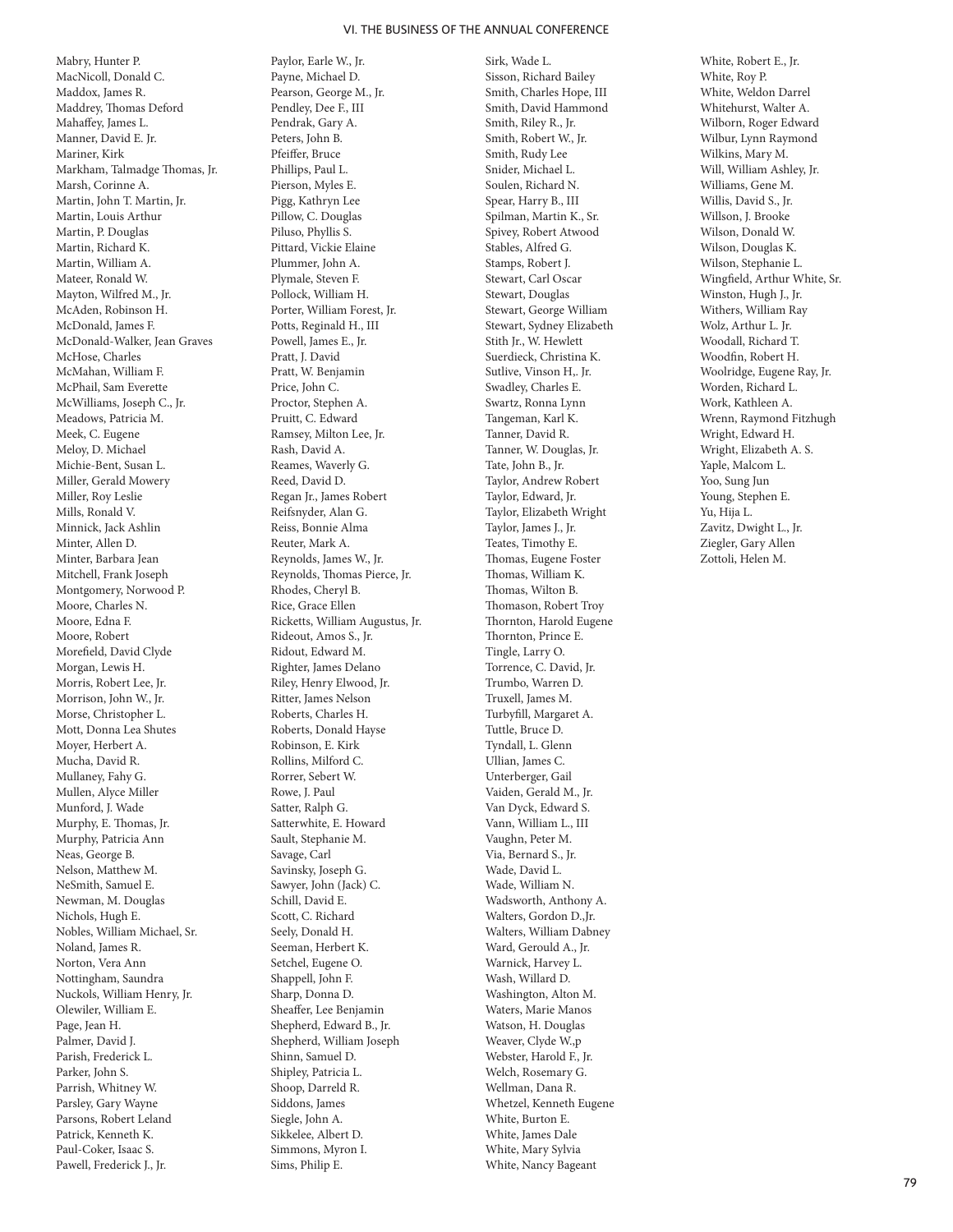*As a courtesy by the Virginia Conference, the following names are listed:*

Bishop Ray Chamberlain Bishop H. Hasbrouck Hughes, Jr. Bishop R. Kern Eutsler Bishop C. P. Minnick, Jr. Bishop Timothy W. Whitaker

These names are appropriately assigned to the Council of Bishops.

#### **54. What associate members have been retired (¶358):**

# **a) This year?**

| Name                           | Date Effective |
|--------------------------------|----------------|
| Craig, David $(9358.2, v)$     | 7/1/2015       |
| Green, Alfred M. $(9358.2, v)$ | 7/1/2015       |
| Gross, Barbara J. (¶358.2, v)  | 7/1/2015       |
| Sandoval, Karen (¶358.2, v)    | 7/1/2015       |

### **b) Previously?**

| Angle, James Shank          | Maas, Robert E.            |
|-----------------------------|----------------------------|
| Armstrong, Kenneth T.       | McIntrye, Robert Leslie    |
| Bender, Harley R.           | Messner, James A.          |
| Blankenship Sr., James H.   | Pack, Raymond E.           |
| Brenneke, John S.           | Parker, Steven Dwight      |
| Branton, Grover C. III      | Pruitt, Jack D.            |
| Briggs, John G. Jr.         | Ramsey, Luther S.          |
| Brothers Emily H.           | Rowan, Darwood E.          |
| Burleigh, William J.        | Schooler, Jack L.          |
| Caldwell, Samuel F.         | Shull, Don L.              |
| Clark, William McGuire, Jr. | Simmons, James W.          |
| Clemens, Frederick D.       | Soots, Virgil W.           |
| Collins, Donald Lee         | Sowder, Robert J.          |
| Crockett, Albert L.         | Spaugh, Daniel G.          |
| Durrett, James Henry        | Stovall, Lowell P. "Woody" |
| Fisher, William R.          | Tarpley Sr., Emory N.      |
| Frye, Cynthia Lee           | Tatum, Gene C.             |
| Galbreath, Richard Nolan    | Thorne, Robert J.          |
| Harris, Paul                | Tucker, Clay Branscome     |
| Huffman, Denise R.          | Vanhook, Bettie Jean       |
| James, William A.           | Wiest, Charles N.          |
| James, Kenneth S.           | Wagner, R.C.               |
| Lamb, Bobby Hartwell        | Worley, Otis Haynesworth   |
| Lanasa, R. Kay              | Wright, William C. "Gus"   |
| Lewis, Steve Jackson        | Wyatt, Doyle W.            |
|                             |                            |

# **55. What provisional members have been previously retired (¶358,** *2008 Book of Discipline***)?**

(NOTE: Provisional members who reach mandatory retirement age and have not retired by Jan. 1, 2013 shall be discontinued (§ 327.7) and listed in Q. 42.) Heacock, John G.

**56. Who have been recognized as retired local pastors (¶320.5):**

| a) This year?      |          |                |
|--------------------|----------|----------------|
| Name               | District | Date Effective |
| Dietze, Gail Lynn  | Fd       | 7/1/2015       |
| Early, Reginald A. | W        | 7/1/2015       |
| Edwards, James A.  | Fd       | 7/1/2015       |
| Enright, Maury     | ES       | 7/1/2015       |
| Haley, Charlie     | L        | 7/1/2015       |
| Russell, Robert L. | F        | 7/1/2015       |
| Shively, Bobby     | D        | 7/1/2015       |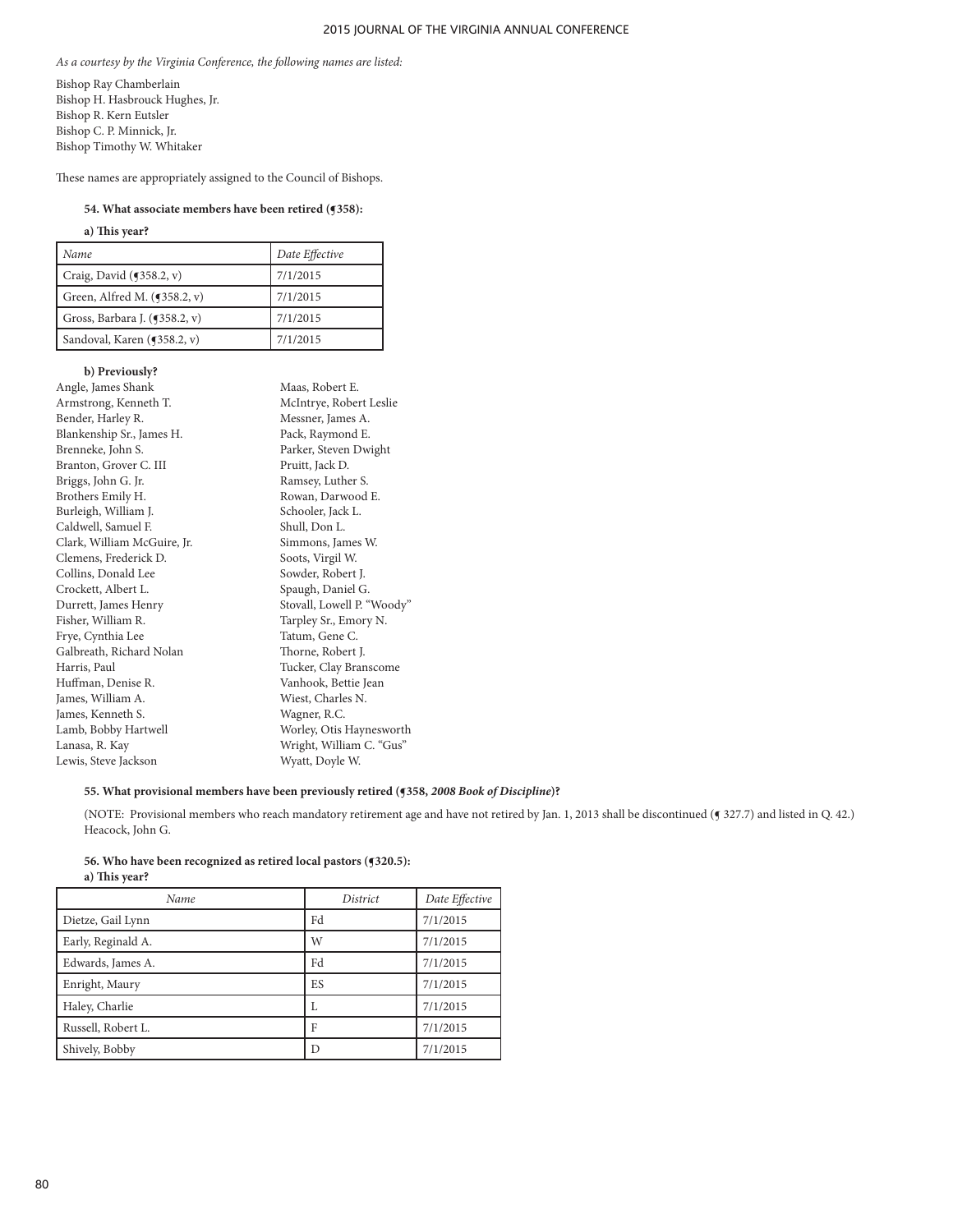**b) Previously?** Aylor, Henry D. Lanman, Ronald T. Armstrong, Daniel James Lee, Connie Ray Biggs, Norman R. Loyd, Harry R. Bock, Avis B. Mann, Carol P. Branson, Allen Lee Markle, James Richard<br>Buddenhagen, Ralph F. Marshall, Betty D. Buddenhagen, Ralph F.<br>Carwile, Elwood Clemens, Jeffery P. Martin, A. Randolph Collins, Donald O. Martin, Janet L. Collins-Dinger, Ruth A. Martin, James W. Costello, Hilary W., Jr "Pete" McCaslin, Henry Harris Jr. Davidson, Ruth Ann Davis, Albert M. Jr. Mears, Charlene Landes Dawson, Richard B. Mercer, Shirley De La Rosa, Martha Nankivell, David Dotson, F. Lee Nelan, Beverly June<br>Fisher, David P. (2008) Dependick, Jan Gilber Foley, W. Leonard Osborne, E. Joanne Galford, James Emory Perdue, Elijah C. Gilley, Fred T. Puckett, Evelyn A Gilley, Fred T. (2008) Puckett, Evelyn A. Glisson, Hannah T. (2008) Puckett, Evelyn A. Godwin, Philip G. Russell, David A. Goode, Leslie G. Sallinger, Murray L. Greer, William Paul Sanborn, J. Michael Hall, William Pembroke Shelton, Emerson L. Hatmaker, George D. Simon, Patrick J. Haynes, John W. Strohecker, Thomas L. Henson. David Glenn Sweeney, John Vernon Hepler, William E. Tharpe, Mary V. Huffman, Robert C. Theis, Linda J. Hundley, John Michael Thornberry, Wesley Jackson-Hughes, Lucy A. Tucker, Howard Ray Kesler, Danny L. Weigel, Jerome F. Jeter, Kent L. White, Troy M. "Mickey" Langley, Charles L. White, Wilma Hedrick Lazenby, Elizabeth Hodges Whitehurst, Karen

Marshall, Mary Long Neilsen, Patricia Leigh Oberdick, Jan Gilbert Rawlings, William E. III Salmon, James A. Sweeney, John Vernon Whitmore, Sarah M.

#### **57. What is the number of clergy members of the Annual Conference: To be calculated following BOM, Cabinet actions**

#### **By appointment category and conference relationship?**

NOTES:

(1) Where applicable, the question numbers on this report form corresponding to each category have been placed in parentheses following the category title. Where these question numbers appear, the number reported in that category should agree with the number of names listed in the corresponding

questions.

(2) For the three categories of Appointments to Extension Ministries, report as follows:

¶344.1a, c): the number of clergy members appointed within United Methodist connectional structures, including district superintendents, or to an ecumenical agency.

¶344.1b): the number of clergy members appointed to extension ministries, under endorsement by the Division of Chaplains and Related Ministries of the General Board of Higher Education and Ministry.

¶344.1d): the number of clergy members appointed to other valid ministries, confirmed by a two-thirds vote of the Annual Conference. Note: Report those in extension ministry in one category only.

See the *Discipline* paragraphs indicated for more detailed description of these appointment categories.)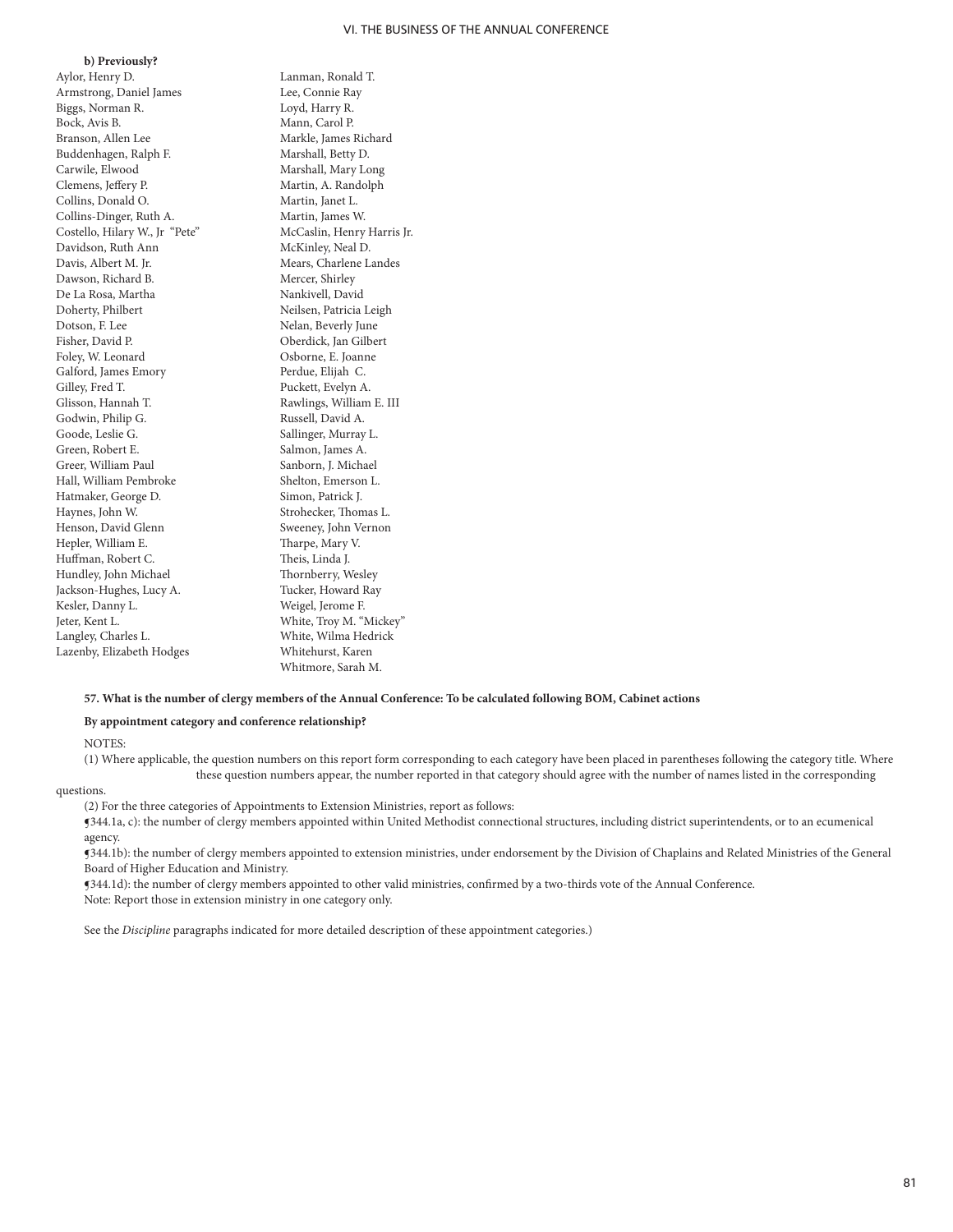Note: Those approved to serve as a local pastor, but not currently under appointment, are not counted as clergy members of the conference.

| Categories                                                                                              | Deacons<br>in Full<br>Connection             | Elders<br>in Full<br>Connection              | Provisional<br>Deacons                       | Provisional<br>Elders                        | Associate<br>Members &<br>Affiliate<br>Members<br>With Vote | Full-<br>time<br>Local<br>Pastors            | Part-time<br>Local<br>Pastors                |
|---------------------------------------------------------------------------------------------------------|----------------------------------------------|----------------------------------------------|----------------------------------------------|----------------------------------------------|-------------------------------------------------------------|----------------------------------------------|----------------------------------------------|
| Pastors and deacons whose primary<br>appointment is to a Local Church<br>(55331.1c, 339) (76, 78c)      | 15                                           | 492                                          | 5                                            | 71                                           | 11                                                          | 155                                          | 125                                          |
| Deacons (in full connection and<br>provisional) serving Beyond the Local<br>Church (5331.1a, b) (78a,b) | 10                                           | <b>XXXXX</b><br><b>XXXXX</b><br><b>XXXXX</b> | $\overline{4}$                               | <b>XXXXX</b><br><b>XXXXX</b><br><b>XXXXX</b> | <b>XXXXX</b><br><b>XXXXX</b><br><b>XXXXX</b>                | <b>XXXXX</b><br><b>XXXXX</b><br><b>XXXXX</b> | <b>XXXXX</b><br><b>XXXXX</b><br><b>XXXXX</b> |
| Appointments to<br><b>Extension Ministries</b><br>$($ 516.1; 344.1a, c $)$ (77a)                        | <b>XXXXX</b><br><b>XXXXX</b><br><b>XXXXX</b> | 52                                           | <b>XXXXX</b><br><b>XXXXX</b><br><b>XXXXX</b> | $\overline{2}$                               |                                                             | $\overline{2}$                               | $\mathbf{1}$                                 |
| Appointments to<br><b>Extension Ministries</b><br>(9316.1; 344.1b) (77b)                                | <b>XXXXX</b><br><b>XXXXX</b><br><b>XXXXX</b> | 12                                           | <b>XXXXX</b><br><b>XXXXX</b><br><b>XXXXX</b> | $\overline{a}$                               | $\sim$                                                      | $\overline{\phantom{a}}$                     |                                              |
| Appointments to<br><b>Extension Ministries</b><br>$($ 516.1; 344.1d) (77c)                              | <b>XXXXX</b><br><b>XXXXX</b><br><b>XXXXX</b> | $\mathfrak{g}$                               | <b>XXXXX</b><br><b>XXXXX</b><br><b>XXXXX</b> | $\mathbf{1}$                                 |                                                             | 1                                            | 2                                            |
| Appointments to<br>Attend School (5331.3) (79)                                                          | $\mathbf{1}$                                 | $\overline{2}$                               | 2                                            | $\overline{\phantom{a}}$                     | $\overline{a}$                                              | <b>XXXXX</b><br><b>XXXXX</b>                 | <b>XXXXX</b><br><b>XXXXX</b>                 |
| Appointed to Other<br>Annual Conferences (49)                                                           | $\mathbf{1}$                                 | 11                                           | $\overline{a}$                               | 3                                            | $\overline{a}$                                              | <b>XXXXX</b><br><b>XXXXX</b>                 | <b>XXXXX</b><br><b>XXXXX</b>                 |
| On Leave of Absence (50a1, a2)                                                                          | $\overline{4}$                               | 7                                            | ÷,                                           | $\mathbf{1}$                                 | $\overline{a}$                                              | <b>XXXXX</b><br><b>XXXXX</b>                 | <b>XXXXX</b><br><b>XXXXX</b>                 |
| On Family Leave (50a3, a4)                                                                              |                                              | $\overline{4}$                               |                                              | $\sim$                                       |                                                             | <b>XXXXX</b><br><b>XXXXX</b>                 | <b>XXXXX</b><br><b>XXXXX</b>                 |
| On Sabbatical Leave (51)                                                                                | $\overline{\phantom{a}}$                     | ÷,                                           | $\overline{\phantom{a}}$                     | $\overline{a}$                               | $\overline{\phantom{a}}$                                    | <b>XXXXX</b><br><b>XXXXX</b>                 | <b>XXXXX</b><br><b>XXXXX</b>                 |
| On Medical Leave (52)                                                                                   |                                              | 18                                           |                                              | $\mathbf{1}$                                 | $\mathbf{1}$                                                | 3                                            | $\overline{a}$                               |
| On Transitional Leave (50a5)                                                                            | $\overline{\phantom{a}}$                     | $\mathbf{1}$                                 | ÷,                                           | $\overline{a}$                               | $\overline{\phantom{a}}$                                    | <b>XXXXX</b><br><b>XXXXX</b>                 | <b>XXXXX</b><br><b>XXXXX</b>                 |
| Retired (53, 54, 55)                                                                                    | 18                                           | 556                                          | $\bar{ }$                                    | $\mathbf{1}$                                 | 54                                                          | <b>XXXXX</b><br><b>XXXXX</b>                 | <b>XXXXX</b><br><b>XXXXX</b>                 |
| Total Number,<br>Clergy Members                                                                         | 49                                           | 1164                                         | 11                                           | 80                                           | 66                                                          | 161                                          | 128                                          |
| Grand Total,<br>All Conference<br>Clergy Members                                                        | 1659                                         |                                              |                                              |                                              |                                                             |                                              |                                              |

*Note: Information on clergy by race and gender in the annual conference is available through the General Council on Finance and Administration at www.gcfa.org.* 

PART III CERTIFICATION IN SPECIALIZED MINISTRY Note: Indicate credential of persons in Part III: FD, FE, PD, PE, AM, FL, PL, and LM.

# **58. Who are the candidates in process for certification in specialized ministry?**

| Name                 | District  | <i>Status</i> | Specialized Ministry   |
|----------------------|-----------|---------------|------------------------|
| Barker, Sara Lindsay | H         | Lay           | Music Ministry         |
| Barricks, Monica     | А         | Lay           | Youth Ministry         |
| Beaver, Linda Susan  | A         | Lay           | Youth Ministry         |
| Beighley, Paul       | F         | RE            | Spiritual Formation    |
| Benson, Zephora      | ER        | Lay           | Ministry with the Poor |
| Billy, Sandra Snell  | ER        | Lay           | Music Ministry         |
| Burke, Cary L.       | W         | Lay           | Christian education    |
| Choi, Yoon Seok      | <b>YR</b> | OE.           | Spiritual Formation    |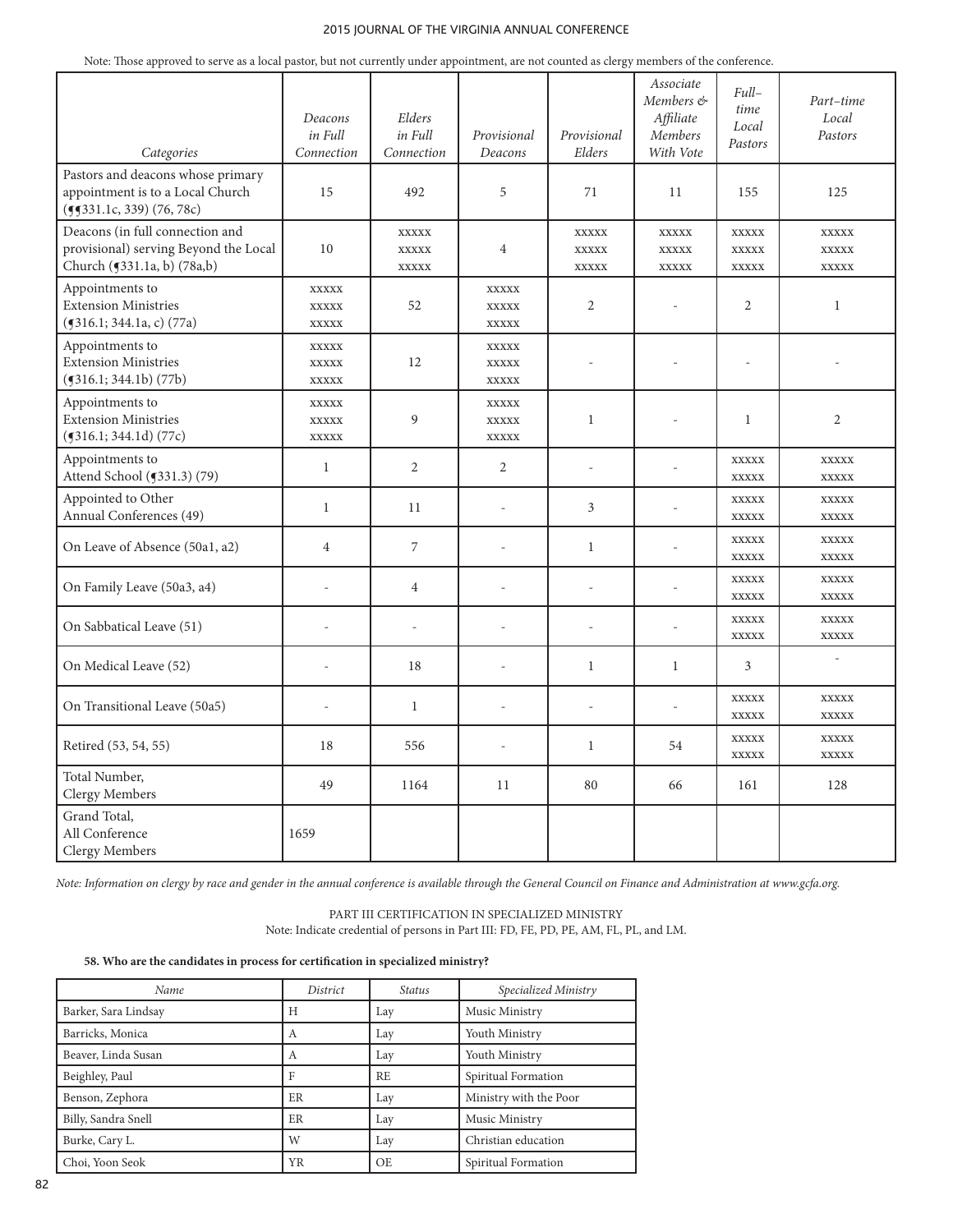| DeHart, Nathan M.        | <b>YR</b>    | Lay       | Youth Ministry       |
|--------------------------|--------------|-----------|----------------------|
| Fraedrich, Eileen        | A            | Lay       | Christian Education  |
| Gentry, Robert Van       | YR           | Lay       | Evangelism           |
| Gray, Susan W.           | Ar           | Lay       | Music Ministry       |
| Grigg, Meily O.          | Ar           | Lay       | Christian education  |
| Kincannon, Karla M.      | А            | FE.       | Spiritual Formation  |
| McKenney, Wm. R. "Mac"   | Ar           | Lay       | Youth Ministry       |
| Miller, Nancy            | A            | Lay       | Older Adult Ministry |
| Miller, Trudy            | ER           | Lay       | Youth Ministry       |
| Moore, Cheryl W.         | Ar           | Lay       | Christian education  |
| Moorefield, Carol M.     | L            | Lay       | Music Ministry       |
| Nash, Angela Bryant      | H            | Lay       | Spiritual Formation  |
| Perez, Lori J.           | A            | Lay       | Evangelism           |
| Rhodes, Athena A.        | ER           | Lay       | Christian education  |
| Rudys, Catherine Holbert | Rd           | Lay       | Camp/Retreat Min.    |
| Schau, Connie Harrell    | ER           | Lay       | Christian education  |
| Skinner, Dawn            | W            | Lay       | Youth Ministry       |
| Turner, Geraldine Beale  | <b>YR</b>    | Lay       | Christian education  |
| White, Valerie           | $\mathbf{D}$ | <b>FD</b> | Older Adult          |
| Wilson, Janet            | $\mathsf{C}$ | Lay       | Youth Ministry       |

**59. Who is certified in specialized ministry? (List the areas of specialized ministry. Indicate by an asterisk those certified this year.)**

| Name                       | District  | <b>Status</b> | Specialized Ministry                 |
|----------------------------|-----------|---------------|--------------------------------------|
| Banek, Cynthia G.          | <b>YR</b> | Lay           | Christian Education                  |
| Bennett, Candice A.        | ER        | Lay           | Christian Education                  |
| Bloodworth, Kristin Mills  | W         | Lay           | Christian Education & Youth Ministry |
| Campbell, Mary Ellen Scott | Rn        | Lay           | Christian Education                  |
| Clements, Ellen Jane       | ER        | Lay           | Christian Education                  |
| Craft, Timothy Sean        | Rn        | <b>PE</b>     | Youth Ministry                       |
| Davis, Ann Marie           | Rd        | Lay           | Christian Ed. & Spiritual Formation  |
| Denton, Leila W.           | Rd        | Lay           | Christian Education                  |
| Douglass, Laura B.         | H         | <b>FD</b>     | Music                                |
| Dowdy, Roger C.            | Rd        | <b>FD</b>     | Music                                |
| Fender, Judith R.          | A         | FD.           | Christian Education and Evangelism   |
| Granberg, Patricia T.      | Ar        | Lay           | Children's Ministry                  |
| Hargraves, J. Stanley      | JR        | FE            | Christian Education                  |
| Harrington, James E.       | Ar        | Lay           | Youth Ministry                       |
| Harrington, Kathryn Barton | Ar        | Lay           | Youth Ministry                       |
| Harrod, Janis              | А         | Lay           | Youth Ministry                       |
| Hawkins, Janet D.          | L         | FD            | Music                                |
| Hazlett, Timothy D.        | ER        | FE            | Evangelism                           |
| Hewitt, Arlene             | ER        | <b>RDM</b>    | Christian Education and Evangelism   |
| Kiger, Anthony Shawn       | Fd        | Lay           | Youth Ministry                       |
| Lee, Cynthia Anne          | Rd        | <b>FD</b>     | Christian Education                  |
| Lee, Virginia              | Rd        | <b>FD</b>     | Christian Education                  |
| Lenow, Amy                 | Rd        | <b>FD</b>     | Christian Education                  |
| Lopynski, Cynthia Case     | Ar        | Lay           | Evangelism                           |
| Mateer, Brian M.           | D         | Lay           | Youth Ministry                       |
| Meeks, Lynn M.             | D         | DM            | Music                                |
| Moore, Jennifer Vestal     | F         | FL            | Youth Ministry                       |
| Oakes, Leslie              | A         | Lay           | Christian Education                  |
| Oguich, Judith Clegg       | Rd        | FD            | Christian Education                  |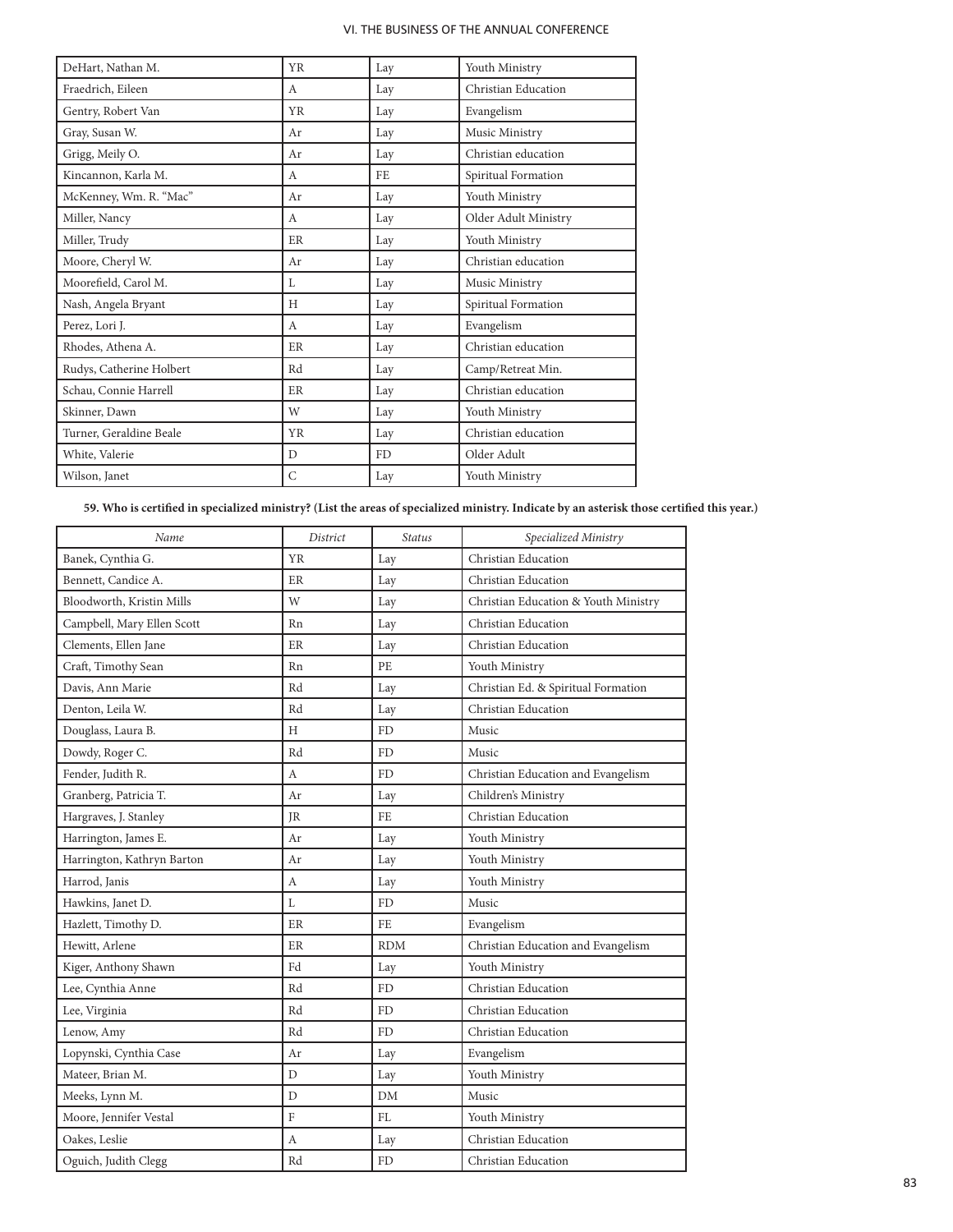| Priddy, C. Rives           | Rd | Lay | Christian Education                   |
|----------------------------|----|-----|---------------------------------------|
| Ray, Linda Driver          | Fd | FE. | Christian Education and Music         |
| Reynolds, Martha Trice     | W  | Lay | Christian Education                   |
| Runaldue, T. Darlene       | А  | Lay | Christian Education                   |
| Singhass, Patricia Johnson | W  | Lay | Christian Education                   |
| Stokes, Martha E.          | Rd | Lay | Older Adult Ministry                  |
| Taylor, Leigh Anne         | Rn | FD. | Music                                 |
| Tindall, John Wade         | H  | Lay | Youth Ministry                        |
| Tschudi-Evatt, Janae       | A  | Lay | Christian Education                   |
| Williams, Angela Seckler   | Rd | Lay | Youth Ministry                        |
| Zirlott, Cynthia I.        | W  | FD. | Christian Ed. and Spiritual Formation |

## **60. Who are transferred in as a certified person in specialized ministry?**

| Name | $L$ ergy/Lav  | Specialized | sending <b>'</b>        |
|------|---------------|-------------|-------------------------|
|      | <b>Status</b> | Ministry    | <sup>r</sup> Conference |

### **61. Who are transferred out as a certified person in specialized ministry?**

| Name | $C$ lergy<br>v/Lav<br>Status | specialized<br>Ministry | Receiving<br><i>Conference</i> |
|------|------------------------------|-------------------------|--------------------------------|
|------|------------------------------|-------------------------|--------------------------------|

# **62. Who have been removed as a certified person in specialized ministry?**

| . |
|---|
|---|

| PART IV CERTIFIED LAY MINISTRY                        |
|-------------------------------------------------------|
| ( $\P$ ( $\P$ 271, and 666.10 The Book of Discipline) |

#### **63. Who are certified as lay ministers (¶ 271, and 666.10)?**

| Name                          | <b>Status</b> | District |
|-------------------------------|---------------|----------|
| Austin, Joyce Greenwell       | LM            | L        |
| Averette, Joan B.             | LM            | ER       |
| Baldwin, Harold Edwin, Jr.    | LM            | S        |
| Jones, Evelyn Veronica Yancey | LM            | C        |
| Jones, James W.               | LM            | ER       |
| Marston, Pierre M. (Mardy)    | LM.           | Н        |
| Moore, Ralph L.               | LM            | F        |
| Payne, Gregory Michael        | LM.           | C        |
| Reynolds, Wayne               | LM.           | W        |
| Tuten, A. Alan                | LM            | Н        |
| Wilkerson, Mark A.            | LM            | L        |

PART V DIACONAL MINISTERS (Paragraph numbers in questions 65-72 refer to *The 1992 Book of Discipline*)

## **64. Who constitute the Committee on Investigation (¶2703.3)? (v)**

Due to the small number of Diaconal Ministers, COI will be nominated and elected if needed.

## **65. Who are transferred in as diaconal ministers (¶312)?**

|  | Name | Previous Annual Conference | Date |
|--|------|----------------------------|------|
|--|------|----------------------------|------|

## **66. Who are transferred out as diaconal ministers (¶312)?**

*Name Previous Annual Conference Date*

67. Who have had their conference relationship as diaconal ministers terminated by Annual Conference action (§313.3)? (Under §313.3a, no vote; under **¶313.3b, v 2/3)**

| Name | Date Effective |
|------|----------------|
|------|----------------|

84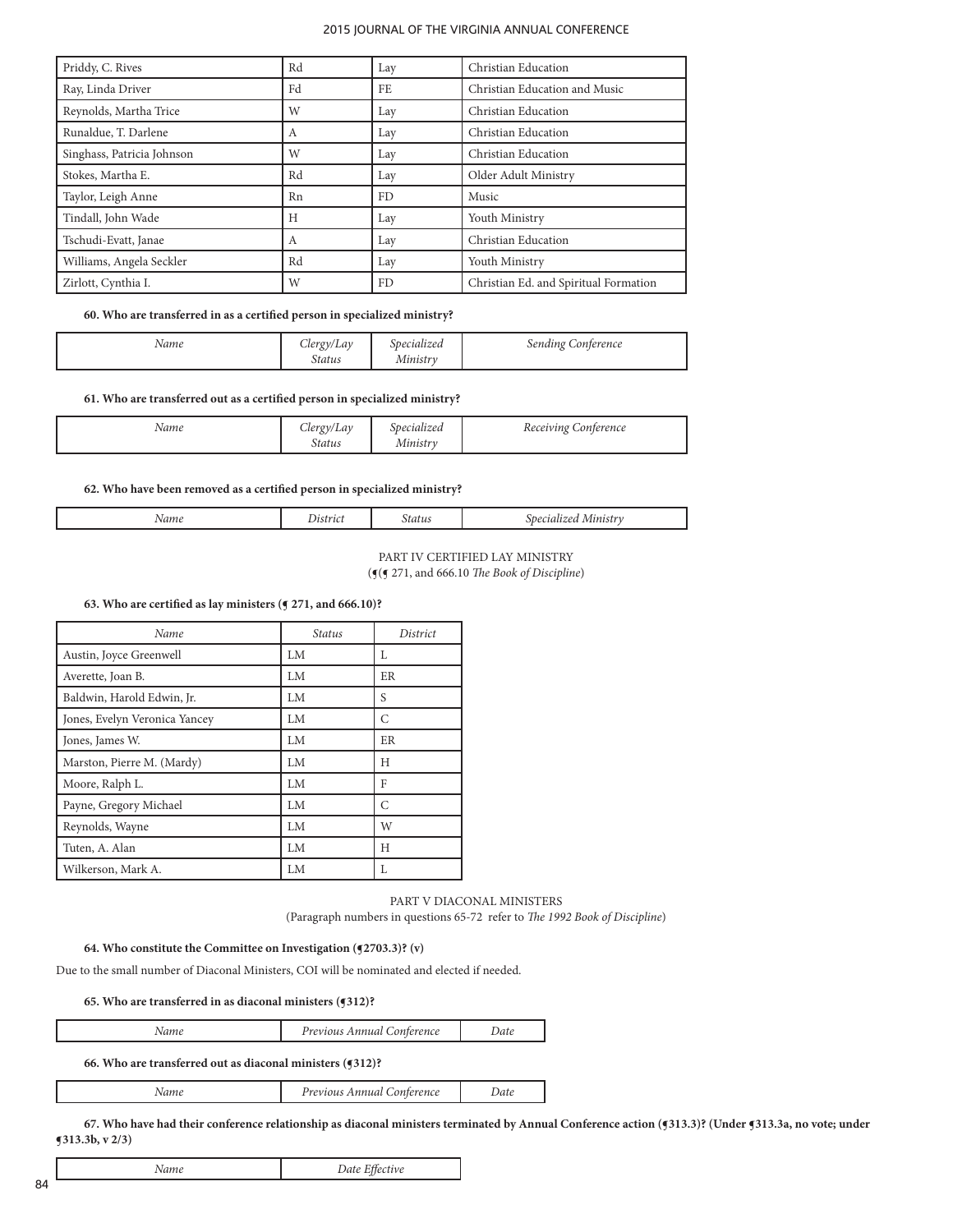#### **68. What diaconal ministers have died during the year?**

**a) Effective**:

| Name        | Date of Birth $\vert$ Date of Death $\vert$ |
|-------------|---------------------------------------------|
| b) Retired: |                                             |

*Name Date of Birth Date of Death*

**69. What diaconal ministers have been granted leaves of absence under ¶313.1a, c, d) (disability, study/sabbatical, or personal leave): (v)**

| Name |  | Type of Leave   Date Originally Granted |
|------|--|-----------------------------------------|
|------|--|-----------------------------------------|

**70. What diaconal ministers have been granted an extended leave (¶313.1e):**

*Name Date Originally Granted*

**71. Who have returned to active status from extended leave (¶313.1e)? (v)?**

*Name Date Originally Granted*

# **72. Who have taken the retired relationship to the Annual Conference as diaconal ministers (¶313.2): (Under ¶313.2b, v 2/3)**

**a) This year?**

| Name<br>. | $\Gamma$ <sup><math>\alpha</math></sup><br>Effective<br>-<br>$\sim$<br> |
|-----------|-------------------------------------------------------------------------|
|-----------|-------------------------------------------------------------------------|

#### **b) Previously?**

| Name                    | Effective |
|-------------------------|-----------|
| Dorothy Rickets Barbour | 1983      |
| Mildred Sunshine Cooper | 1984      |
| Betty L. Watts          | 1986      |
| Elaine C. Nuckols       | 1988      |
| Helen G. Simons         | 1988      |
| Nonie S. Green          | 1989      |
| Laurel G. Trego         | 1990      |
| Ruth B. Lucy            | 1991      |
| Norman Allen            | 1994      |
| Shelby L. McAden        | 1999      |
| <b>Shirley Nelms</b>    | 2001      |
| Louise Landis Miller    | 2003      |
| <b>B.</b> Arlene Hewitt | 2010      |
| Karen Mills-Thomas      | 2013      |

#### PART VI APPOINTMENTS AND CONCLUDING BUSINESS

# **73. Who are approved for less than FT service?**

**a) What associate members, provisional, or full elders are approved for appointment to less than FT service, what is the total number of years for which such approval has been granted to each, and for what fraction of FT service (in one-quarter increments) is approval granted (for purposes of equitable compensation claim and pension credit) ¶¶338.2, 342.2, 1506)? (v 2/3, after 8 years v 3/4):**

| Name                        | District  | <i>Status</i> | Year | Fraction of Full-Time |
|-----------------------------|-----------|---------------|------|-----------------------|
| Eakes, M. Garey             | А         | FE.           | 2    | 75%                   |
| Aikens, Larry               | H         | OF            |      | 75%                   |
| Caldwell, Lynne Blankenship | Rd        | OE.           |      | 25%                   |
| Carswell, Warren R.         | Rn        | FE.           |      | 50%                   |
| Casey-Rutland, Helen        | <b>YR</b> | FE.           | 3    | 50%                   |
| Crabbs, Linda E. F.         | Rd        | PE.           | 2    | 75%                   |
| Crites, Luther Edwin, Jr.   | H         | OE.           | 7.5  | 25%                   |
| Crockett, Douglas E.        | Rd        | OE            | 5    | 50%                   |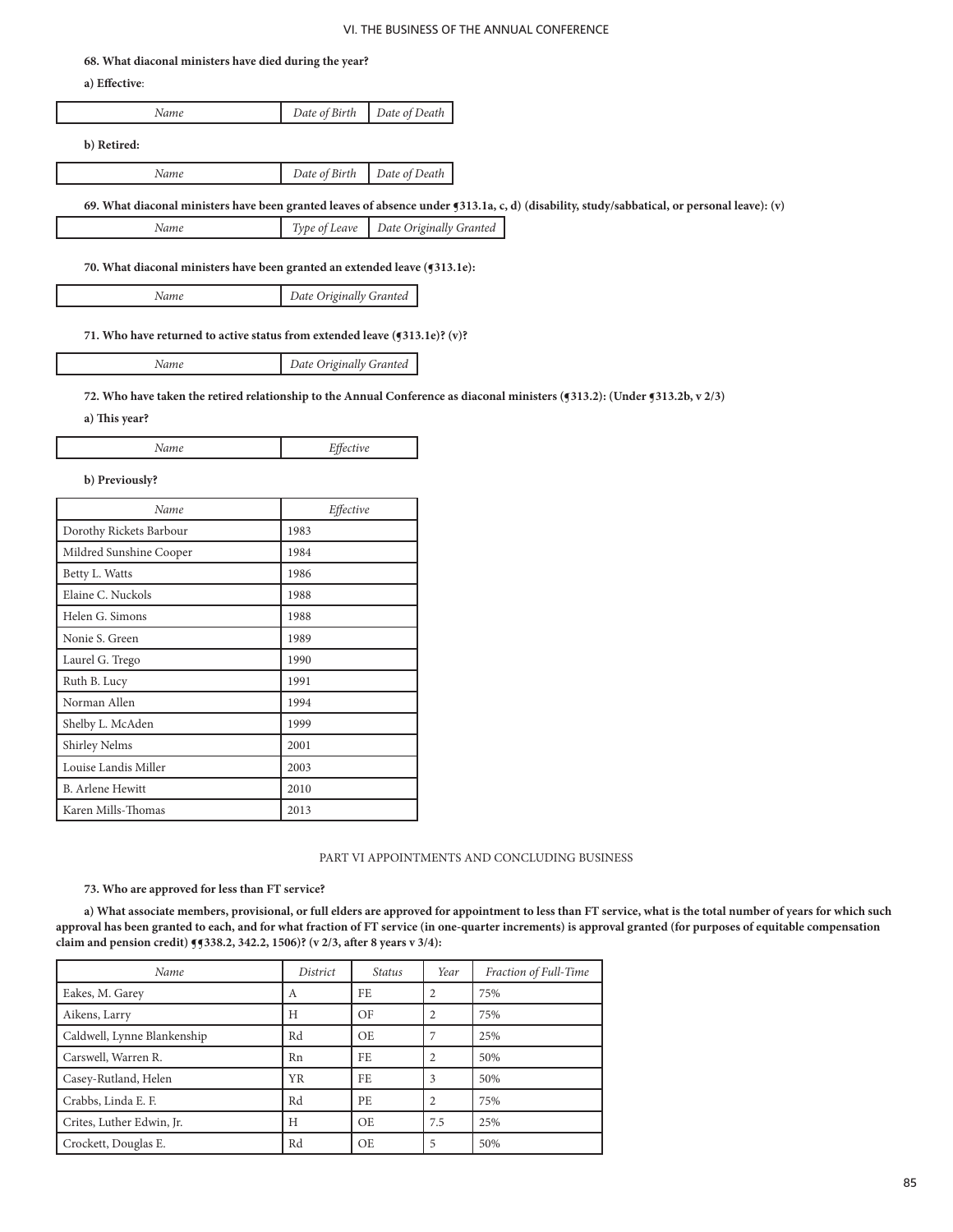| DeBres, Judy Janelle        | $\mathsf{C}$ | OF         | $\overline{2}$ | 50% |
|-----------------------------|--------------|------------|----------------|-----|
| Doan, Donna Jean Burton     | <b>ES</b>    | <b>ROF</b> | $\overline{2}$ | 50% |
| Doan, Steven Blaine         | ES           | <b>ROF</b> | $\overline{2}$ | 50% |
| Dorsey, Jeffrey L.          | Rn           | <b>FE</b>  | $22*$          | 25% |
| Dunlap, Melissa R.          | Ar           | FE         | $\overline{4}$ | 25% |
| Glass, Elizabeth S.         | Fd           | <b>OE</b>  | 5              | 50% |
| Halbert, Kerry L.           | F            | OF         | $\overline{2}$ | 50% |
| Haushalter, Julie Ann       | H            | FE         | 5              | 25% |
| Hawkins, Ralph K.           | D            | OF         | 3              | 25% |
| Hurley-Browning, Lucretia   | А            | FE         | 9              | 50% |
| Johnson-Oliver, Cynthia     | A            | OE.        | 8              | 50% |
| Money, Patricia Sufficool   | ER           | FE.        | $\overline{c}$ | 75% |
| Rose, Brenda L.             | D            | FE         | $\overline{4}$ | 50% |
| Satterfield, Timothy Vernon | D            | FL.        | 3              | 75% |
| Stevens, James D.           | L            | OF         | $\overline{2}$ | 50% |
| Stribula, Charles Matthew   | А            | PE         | 3              | 75% |
| Sung, Byung-Chul            | L            | OE         | 1              | 75% |
| Wall-Smith, Stephen         | ER           | OE         | 5              | 50% |
| Zuchelli, David             | Ar           | FE.        | $20*$          | 50% |

# **Part time local church and PT or FT extension**

| Name                   | District | Status | Year | Fraction of Full Time            |
|------------------------|----------|--------|------|----------------------------------|
| O'Quinn, James G.      | IR       | FF.    |      | 75% local church/50% extension   |
| Porias, Gayle Diane    | Fd       | FE.    |      | 75% local church/25% extension   |
| Moore, Jennifer Vestal |          | FL.    |      | 75% local church/25% extension   |
| Buchanan, Ray A.       |          | FE.    |      | 50% local church/50% extension   |
| Smith, Teresa Signer   | Fd       | FE.    | 4    | 75% local church/25% extension   |
| Smith, Timothy Todd    | IR       | FE.    |      | 25% local church/100% extensions |

**b) What deacons in full connection and provisional deacons are approved for appointment to less than FT service (§331.7)?** 

| Name                    | District | <i>Status</i> | Year   | Fraction of Full Time             |
|-------------------------|----------|---------------|--------|-----------------------------------|
| Hankins, Jean M.        | Ar       | FD            | vear 4 | 75% (student), 25% (local church) |
| Hughes, Susan M.        | $\Box$   | <b>PD</b>     | vear 3 | 50%                               |
| Joyner, Courtney Carter | H        | <b>FD</b>     | vear 5 | 50%                               |
| Cho, Kiok Chang         | Rd       | <b>FD</b>     | vear 2 | 25% (eff. 1/1/2014)               |
| Lenow, Amy V.           | Rd       | FD            | vear 2 | 25%                               |

**74. Who have been appointed as interim pastors under the provisions of ¶338.3 since the last session of the annual conference, and for what period of time?**

*Name Appointment Start Date End Date*

**75. What changes have been made in appointments since the last annual conference session?** 

| Name                          | Appointment                                           | <i>District</i>  | Effective Date |
|-------------------------------|-------------------------------------------------------|------------------|----------------|
| Yoo-Hess, Jeffry (FL)         | not appointed (see Min. Q. 20)                        |                  | 7/6/2014       |
| Lane, Kelley (PD)             | Reveille UMC, Director of Adult Ministries            | Rd               | 7/14/2014      |
| Driscoll, James R. (FE)       | Dpty. Command Chaplain, U.S. Central Command, US Army | ER               | 8/1/2014       |
| Neas, George (RE)             | Baylake UMC                                           | ER               | 8/1/2014       |
| McMillen, Sandra (FE)         | <b>Boydton Charge</b>                                 |                  | 8/1/2014       |
| Pillow, Doug (RE)             | Court St. UMC                                         |                  | 8/21/2014      |
| Choi, Jae-Haeng (OE, Cal-Nev) | Fincastle UMC                                         | Rn               | 9/1/2014       |
| Fuller, Jessica (FD)          | Crozet UMC Director of Family Ministries              | $\sqrt{2}$<br>ι. | 9/1/2014       |
| Choi, Jae-Haeng (FE)          | Fincastle UMC                                         | Rn               | 9/1/2014       |
| Serano, Julio (FL)            | ending appointment at Floris                          | Rd               | 9/13/2014      |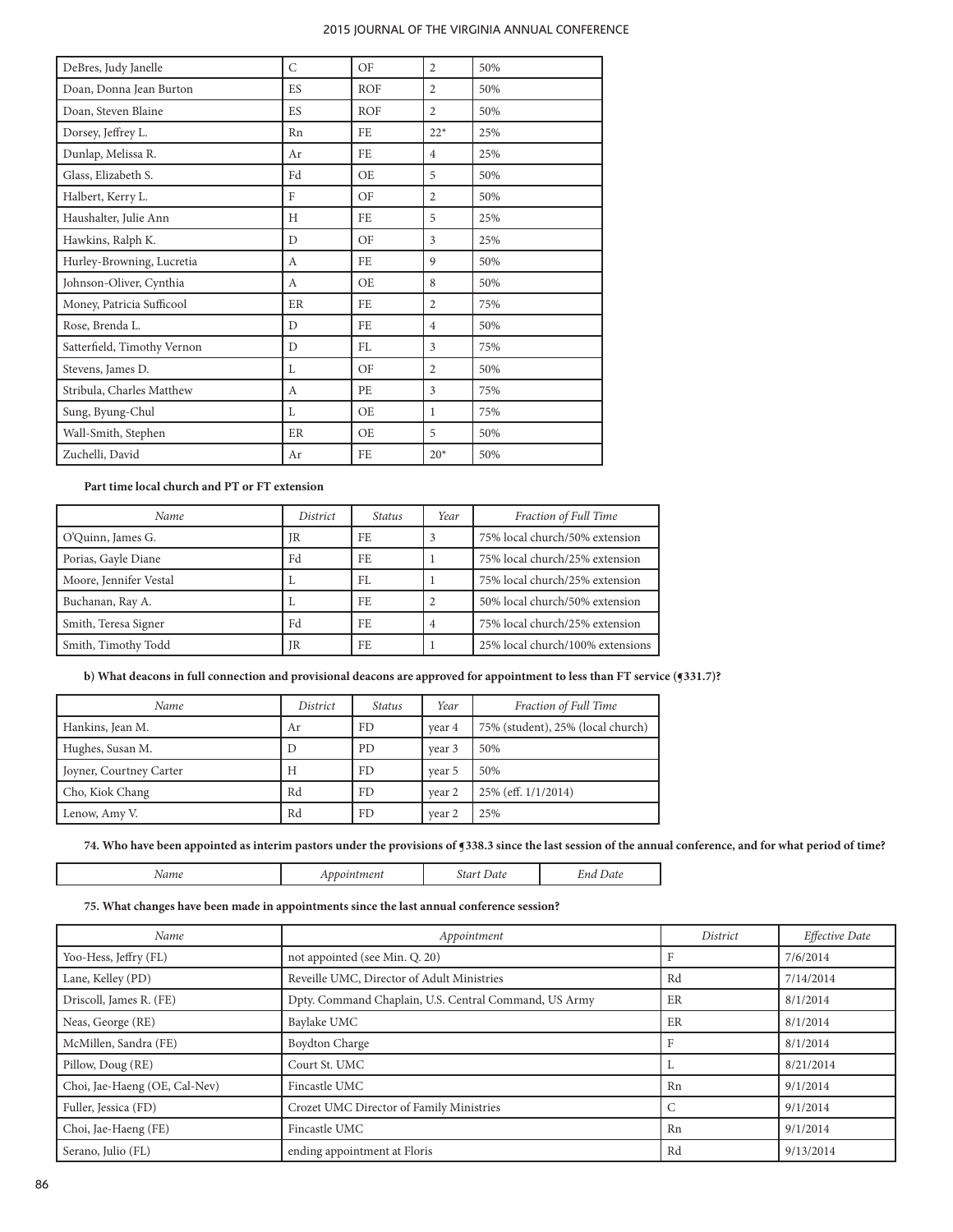| Labella-Foster, Elizabeth (OE) | Community of Faith UMC                     | Ar             | 9/30/2014  |
|--------------------------------|--------------------------------------------|----------------|------------|
| LaBella-Foster, Elizabeth (FE) | Community of Faith (part time)             | Ar             | 9/30/2014  |
| Theilmann, Thomas H. (ROE, NY) | Court St. UMC                              | L              | 10/1/2014  |
| Crisp, Amy (FD)                | Reveille UMC, Director of Youth Ministries | Rd             | 10/13/2014 |
| Collins, Donald L. (RA)        | West Buckingham Charge                     | $\mathbf{F}$   | 11/1/2014  |
| Edwards, Robert A (RE)         | Smith Memorial UMC                         | $\overline{D}$ | 11/1/2014  |
| Hermann, John (ROF)            | Drummondtown UMC                           | ES             | 12/2/2014  |
| Norris-Hoydilla, Flor (PL)     | not appointed (see Min. Q. 20)             | Ar             | 12/31/2014 |
| Marshall, Betty (RL)           | James River Charge                         | $\mathbf{F}$   | 1/1/2015   |
| Farabaugh, Tim (FE)            | Wallace Memorial UMC                       | <b>YR</b>      | 1/1/2015   |
| Pruitt, Ed (RE)                | Trinity UMC                                | $\mathbf{A}$   | 1/1/2015   |
| Sung, Byung-Chul (OE)          | Twin Lakes UMC                             | L              | 1/1/2015   |
| Showers, Philip (FL)           | Fairview UMC/Christ's Community Fellowship | L              | 1/1/2015   |
| Holt, Kevin (OF)               | Oxford Furnace Charge                      | L              | 1/1/2015   |
| James, Bill (RE)               | Chamberlayne Heights UMC                   | Rd             | 1/1/2015   |
| Basham, C. Leon (PL)           | Oak Grove-Riverview Charge, 75% to 50%     | <b>YR</b>      | 1/1/2015   |
| David, Ted (FE)                | Baylake UMC                                | ER             | 2/1/2015   |
| Douglas, Delano (FL)           | Ettrick UMC                                | <b>JR</b>      | 2/1/2015   |
| Gess, Wiliam Todd (FL)         | not appointed (see Min. Q. 20)             | F              | 2/1/2015   |
| Surran, Peter (PD)             | ending Franktown 25% appointment           | ES             | 2/1/2015   |
| Yoo-Hess, Jeffry (PL)          | Cumberland UMC                             | $\mathbf{F}$   | 2/15/2015  |
| Dietz, Joanna (FD)             | Braddock St. UMC Min. of SERVE Ministries  | W              | 3/4/2015   |
| Rivero, Janice M. (FE)         | Washington St. UMC (part time)             | A              | 3/22/2015  |
| Ray, Linda (FE)                | Chamberlayne Heights UMC                   | Rd             | 4/7/2015   |
| Lane, Kelley (PD)              | part time to full time at Reveille UMC     | Rd             | 5/1/2015   |

**76. What elders (full connection and provisional), associate members, and local pastors are appointed to ministry to the local church and where are they appointed for the ensuing year?**

# See appointment List

**77. What elders (full connection and provisional), associate members, and local pastors are appointed to extension ministries for the ensuing year?** See appointment list

# **a) Within the connectional structures of United Methodism (¶344.1a, c)?**

| Abbott, Catherine G.           | Kincannon, Karla M.<br>LeMon, Joel M. |
|--------------------------------|---------------------------------------|
| Allen, B. Justin               |                                       |
| Almy, Robert A. (25%, see 77c) | Lewis, Deborah E.                     |
| Bailey, Jarvis (PL)            | McAllister-Wilson, David              |
| Baker, Dori Lynn               | McNabb, Meredith L.                   |
| Baynham, Lindsey               | Meiser, Richard                       |
| Beals, Kenneth A.              | Mickle, Jeffrey P.                    |
| Brooks, Florence               | Moon, Peter                           |
| Brown, Marc D.                 | Moore, Jennifer Vestal (FL)           |
| Calvert, Sarah L. K.           | Nixon, Paul (50%, see 77c)            |
| Colby, Rhonda VanDyke          | Noseworthy, James A.                  |
| Colwell, Robin L.              | Ogren, Mark V.                        |
| Darr, Stephen E.               | O'Quinn, James G.                     |
| Davies, Larry E.               | Orndorff, Joshua R. (PE)              |
| Donald, Christopher R.         | Parks, Robert J., Jr.                 |
| Douglas, Delano (FL)           | Pugh, Jeffrey C.                      |
| Dunlap, Melissa R.             | Robins, Koren B. (PE)                 |
| Eldridge, Joseph Thomas        | Rochford, David J. III                |
| Foster, Keiko                  | Shea, Thomas McKennon, Jr.            |
| Gresham, Bret-Ashton Goodwin   | Smith, Theodore                       |
| Hargraves, J. Stanley          | Smith, Timothy Todd                   |
| Herndon, Ernest Thompson, Jr.  | Snead, Marshall Wayne                 |
| Hollar, Barry Penn             | Soulen, Richard Kendall               |
| Holton, Margaret Jannie        | Thompson, Lawrence Jr.                |
| Honeycutt, J. Denise           | Tripodi, Dorothee                     |
| Howard, Janine                 | Watkins, James P.                     |
| Joyner, Alex B.                | Webster, Kathleen Overby              |
|                                |                                       |